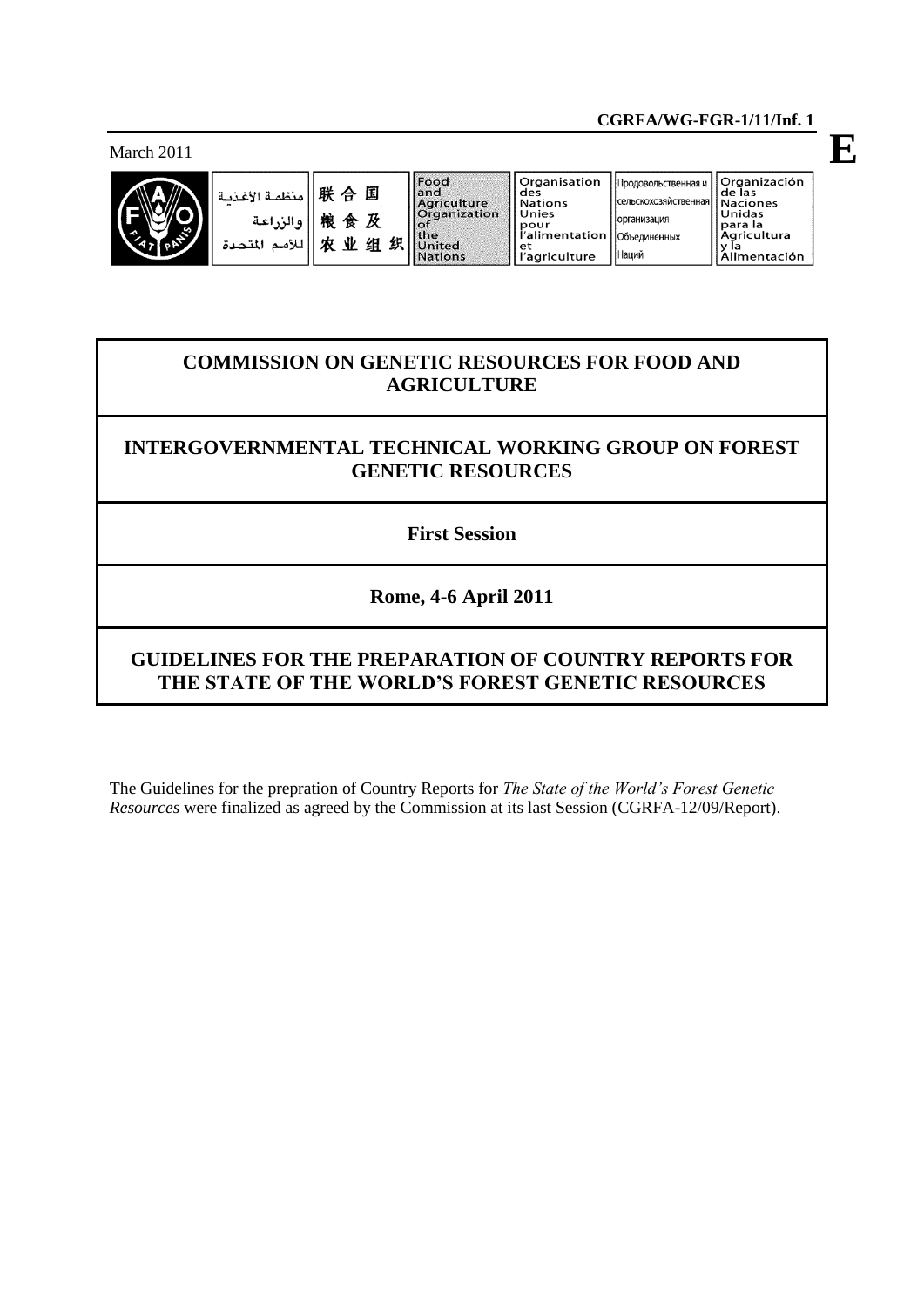# **Guidelines for the preparation**

**of**

# **Country Reports**

# **for**

# *The State of the World's*

# *Forest Genetic Resources*

**June 2010**



**COMMISSION ON GENETIC RESOURCES** FOR FOOD AND **AGRICULTURE**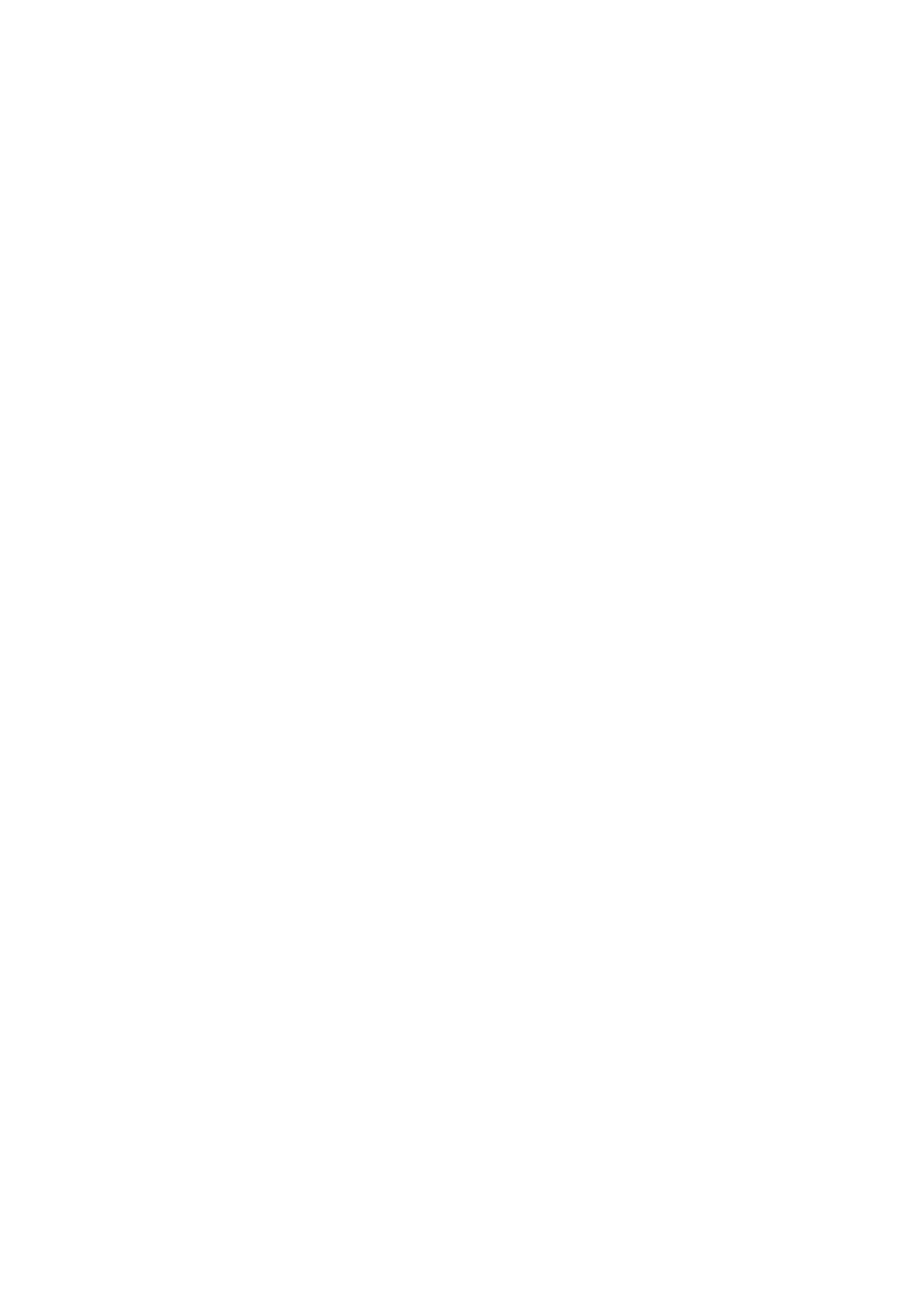# **GUIDELINES FOR THE PREPARATION OF COUNTRY REPORTS FOR**

# *THE STATE OF THE WORLD'S FOREST GENETIC RESOURCES*

#### **TABLE OF CONTENTS**

|             |                                                                      | Page           |
|-------------|----------------------------------------------------------------------|----------------|
|             | THE ESSENTIAL ROLE OF COUNTRY REPORTS                                | 2              |
| I.          | <b>INTRODUCTION</b>                                                  | 3              |
| Π.          | <b>OBJECTIVES OF THE GUIDELINES</b>                                  | $\overline{4}$ |
| III.        | RECOMMENDED SCOPE, STRUCTURE AND CONTENTS OF                         |                |
|             | <b>COUNTRY REPORTS</b>                                               | 5              |
| IV.         | <b>TIMELINE AND PROCESS</b>                                          | 8              |
| Annex $1$ : | PREPARATION OF THE COUNTRY REPORT:                                   |                |
|             | METHODOLOGY AND GUIDANCE                                             | 11             |
|             | A. Introduction                                                      | 11             |
|             | B. Overall methodology and guidance for preparing the Country Report | 11             |
|             | C. Detailed methodology and guidance by section                      | 12             |
| Annex 2:    | PROPOSED TEMPLATE FOR SPECIFIC INFORMATION                           |                |
|             | THAT COULD BE INCLUDED IN THE REPORT                                 | 25             |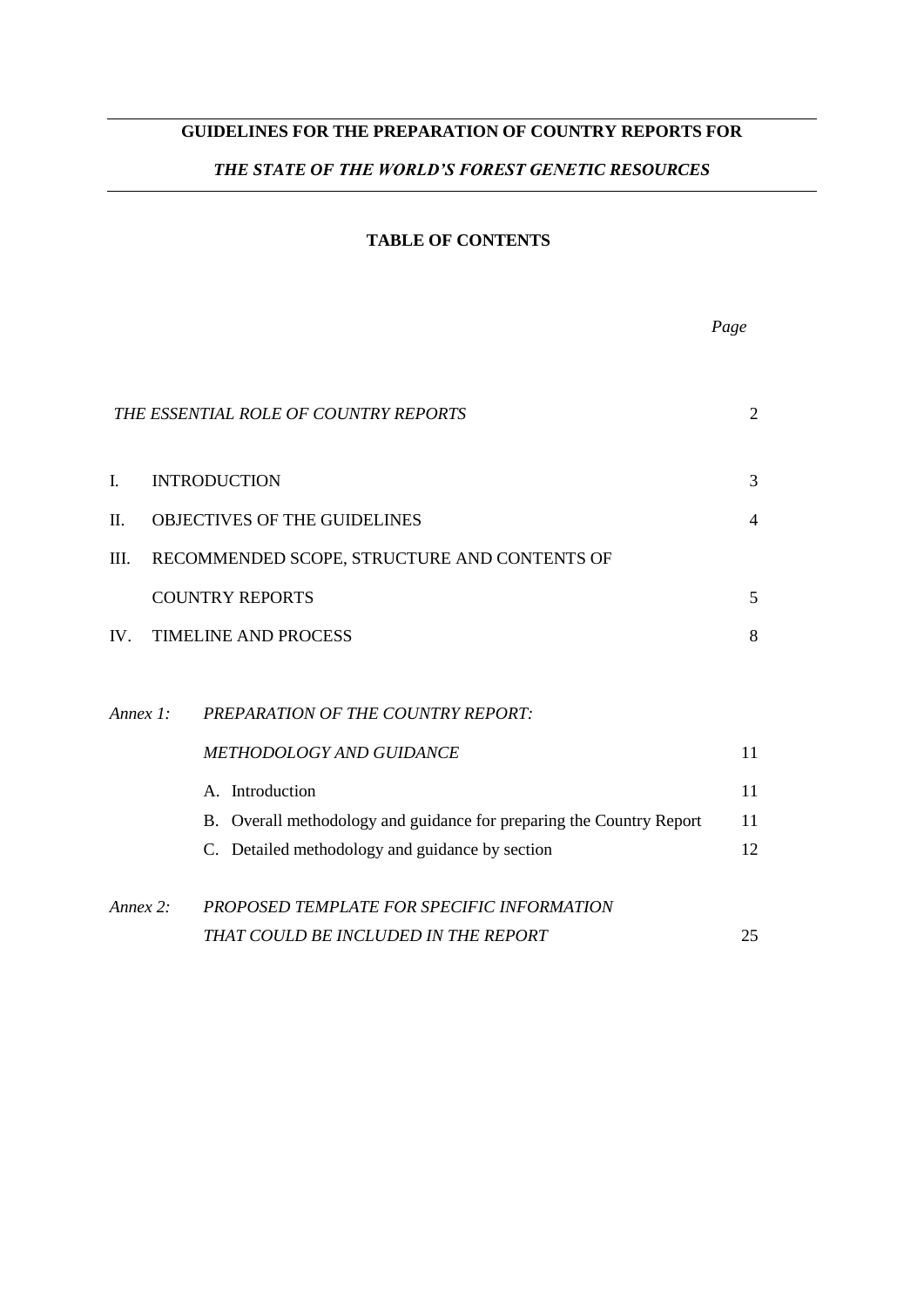# **GUIDELINES FOR THE PREPARATION OF COUNTRY REPORTS FOR** *THE STATE OF THE WORLD'S FOREST GENETIC RESOURCES*

# **THE ESSENTIAL ROLE OF COUNTRY REPORTS**

The preparation of Country Reports is the most important step in the process for preparing *The Report on the State of the World's Forest Genetic Resources*. The preparatory process should be considered a strategic planning exercise and the report itself a tool for the better assessment and sustainable management of forest genetic resources in your country. Preparation of a Country Report provides an opportunity to engage and stimulate the interests of a wide range of stakeholders to reflect on the state of forest genetic resources of your country, on what has been accomplished and what remains to be done, and to identify the needs required to achieve their conservation and sustainable use.

To ensure that their Country Report provides a basis for planning the conservation, sustainable use and development of forest genetic resources at the national level and contributes to regional and global actions, countries should carefully and comprehensively assess:

- The state of forest genetic resources in the country and their roles in production systems,  $\bullet$ including associated biodiversity and the factors driving changes;
- The current contribution of forest genetic resources to sustainable forest development, and food and agriculture;
- How the contribution of forest genetic resources to sustainable forest development, and food and agriculture can be enhanced, identifying opportunities and obstacles, as well as strategies to realize the opportunities and overcome any obstacles;
- Needs and priorities for capacity building to enable the conservation, sustainable use and  $\bullet$ development of forest genetic resources.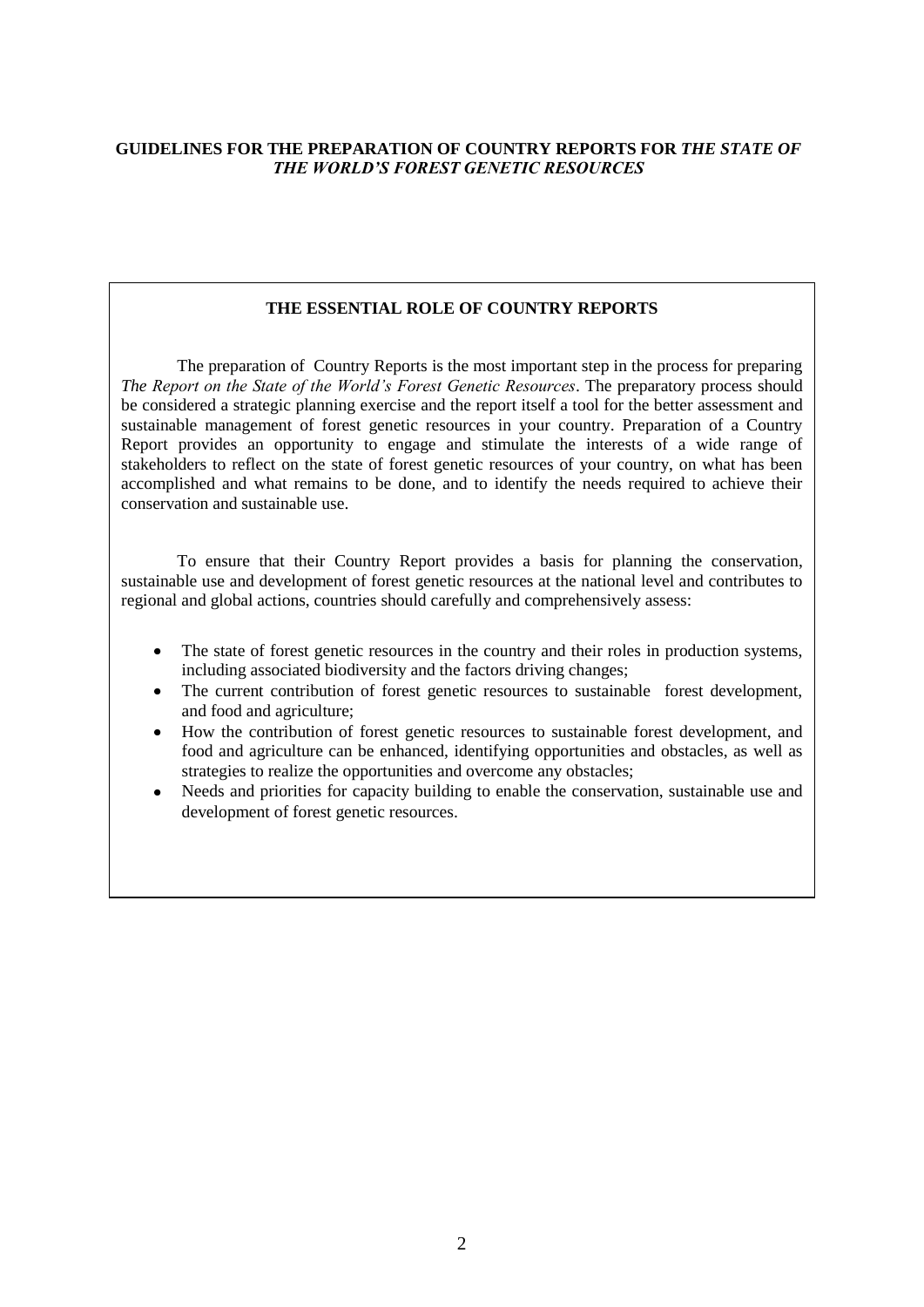# **I. INTRODUCTION**

1. Genetic resources, including forest genetic resources, are among the most valuable assets that a country possesses. The Food and Agriculture Organization of the United Nations (FAO) has for many decades acknowledged the importance of forest genetic resources. In 1967, the FAO Conference recognized that forest genetic diversity was increasingly being lost and requested the establishment of the Panel of Experts on Forest Gene Resources (the Forest Gene Panel), to help plan and coordinate FAO's efforts to manage genetic resources of forest trees. FAO's activities on forest genetic resources are an integral part of the FAO Forestry Programme, and contribute to other programme components, such as national forest programmes, sustainable forest management, tree breeding and plantation development, protected areas management and global forest resources assessments.

2. For many decades, the Forest Gene Panel has guided FAO's work on forest genetic resources and reporting on progress made to the Committee on Forestry (COFO). This guidance has helped to ensure that forest biological diversity, at all levels, is conserved, managed and sustainably utilized in support of local and national forest development, including food security, poverty alleviation, environmental conservation, economic and social advancement and the maintenance of cultural and spiritual values.

3. The FAO Commission on Genetic Resources for Food and Agriculture (the Commission) is a FAO intergovernmental body, which as at 1 March 2010 has 172 members, and is the only international forum which specifically develops policies for genetic resources for food and agriculture. At its Eleventh Regular Session, the Commission acknowledged the urgency to conserve and sustainably utilize forest genetic resources to support food security, poverty alleviation and environmental sustainability; the Commission also approved the inclusion of forest genetic resources in its Multi-Year Programme of Work (MYPOW). It also agreed to the preparation of a country-driven first report on *The State of the World's Forest Genetic Resources* (SoW-FGR). The Commission recommended that COFO and the FAO Regional Forestry Commissions be fully involved in the preparation of *The State of the World's Forest Genetic Resources*, and that work be undertaken in synergy with relevant regional and global programmes and instruments, such as the Convention on Biological Diversity and the United Nations Forum on Forests. The Thirty-fourth Session of the FAO Conference welcomed the Commission's decision to undertake preparation of a report on the SoW-FGR within its MYPOW<sup>1</sup>.

4. During its  $15<sup>th</sup>$  Session, the Forest Gene Panel highlighted the importance of examining a number of key issues in assessing the status and trends of forest genetic resources management, including: climate change, bioenergy, poverty reduction, forestry products supply enhancement, and new and traditional methods and technologies in genetic conservation and tree breeding. As much as feasible, the impact of these issues on forest genetic resources will be examined in preparation of the SoW-FGR with several of these issues being addressed through thematic background studies. A proposed table of content for the SoW-FGR has been elaborated.

5. Recognizing the importance of forest genetic resources and the importance of their good management, the Committee on Forestry (COFO), at its Nineteenth Session, in March 2009, supported the recommendation of the Commission on Genetic Resources for Food and Agriculture and the FAO Panel of Experts on Forest Gene Resources that FAO prepare a report on *The State of World Forest Genetic Resources*, for 2013, which would serve as a reference for action at the national, regional and

l

 $1$  C/REP, paragraph 143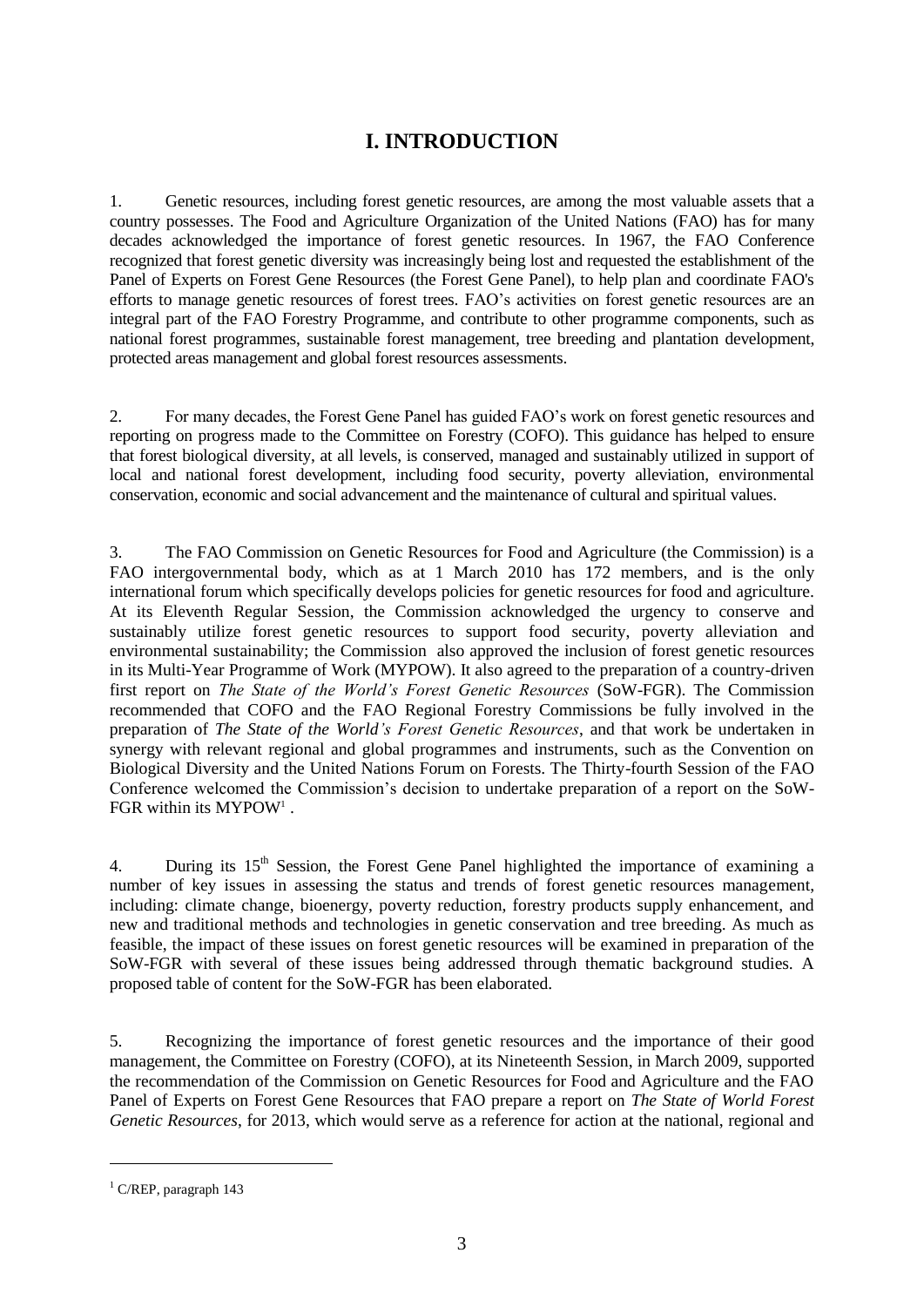global levels. The Committee urged member countries to collaborate with FAO and partner organizations in producing this report.

6. At the Commission's request, FAO prepared for consideration by the Commission, at its Twelfth Regular Session, a proposal for the process of preparing *The State of the World's Forest Genetic Resources*, including an indicative outline for this first report, an indicative list of thematic studies and an indicative timetable for undertaking *The State of the World's Forest Genetic Resources<sup>2</sup> .* The Commission endorsed the indicative outline, agreed on the indicative timeline provided in the Strategic Plan 2010-2017 for the implementation of the Commission's MYPOW, including the finalization of the draft guidelines for Country Reports for Forest Genetic Resources, and the process for countries to officially identify and communicate to FAO their National Focal Points for the preparation of Country Reports. The Commission also agreed to establish an Intergovernmental Technical Working Group on Forest Genetic Resources (ITWG) and agreed on its Statutes.

7. The Commission, at its Twelfth Regular Session, stressed that the process for preparing *The State of the World's Forest Genetic Resources* should be based primarily on Country Reports on Forest Genetic Resources, with support through thematic studies and reports from international organisations as well as inputs from relevant stakeholders. The *Guidelines for the preparation of Country Report for The State of the World's Forest Genetic Resources* presented in this document provide therefore essential strategic information for the preparation of the SoW-FGR and set a basis for the setting of country, regional and global priorities. FAO will assist countries on request, and as resources allow, to prepare their Country Reports, including through providing available data and information.

# **II. OBJECTIVES OF THESE GUIDELINES**

8. These guidelines have been prepared by FAO to assist in the preparation of the *Country Reports on Forest Genetic Resources*. They constitute the main reference documentation for the country reporting process. The guidelines have been designed to underpin three important interrelated functions, to:

- Assist countries to undertake a strategic assessment of their forest genetic resources in the framework of their national forest programmes. This task is to go beyond a description of the resources. It requires a strategic analysis to report on the current state of resources and capacities to manage them, drawing upon lessons from past experiences and identifying needs and priorities. A basic and an expanded questionnaire have been provided in these guidelines to assist countries to examine the current state, past efforts and to look to the future, to assess needs, demands, trends and national capacity building requirements in all aspects of the sustainable management of forest genetic resources.
- Provide a common framework for countries to report globally on the state of their forest genetic resources, on conservation, development and sustainable use activities, needs and priorities. This common framework is crucial to facilitate regional and global analysis and synthesis**,** as well as to provide a background for updating and analysis, ensuring that

l

<sup>2</sup>*Preparation of the First Report on the State of the World's Forest Genetic Resources: Key Issues*, CGRFA-12/09/12, see: <ftp://ftp.fao.org/docrep/fao/meeting/017/k5867e.pdf>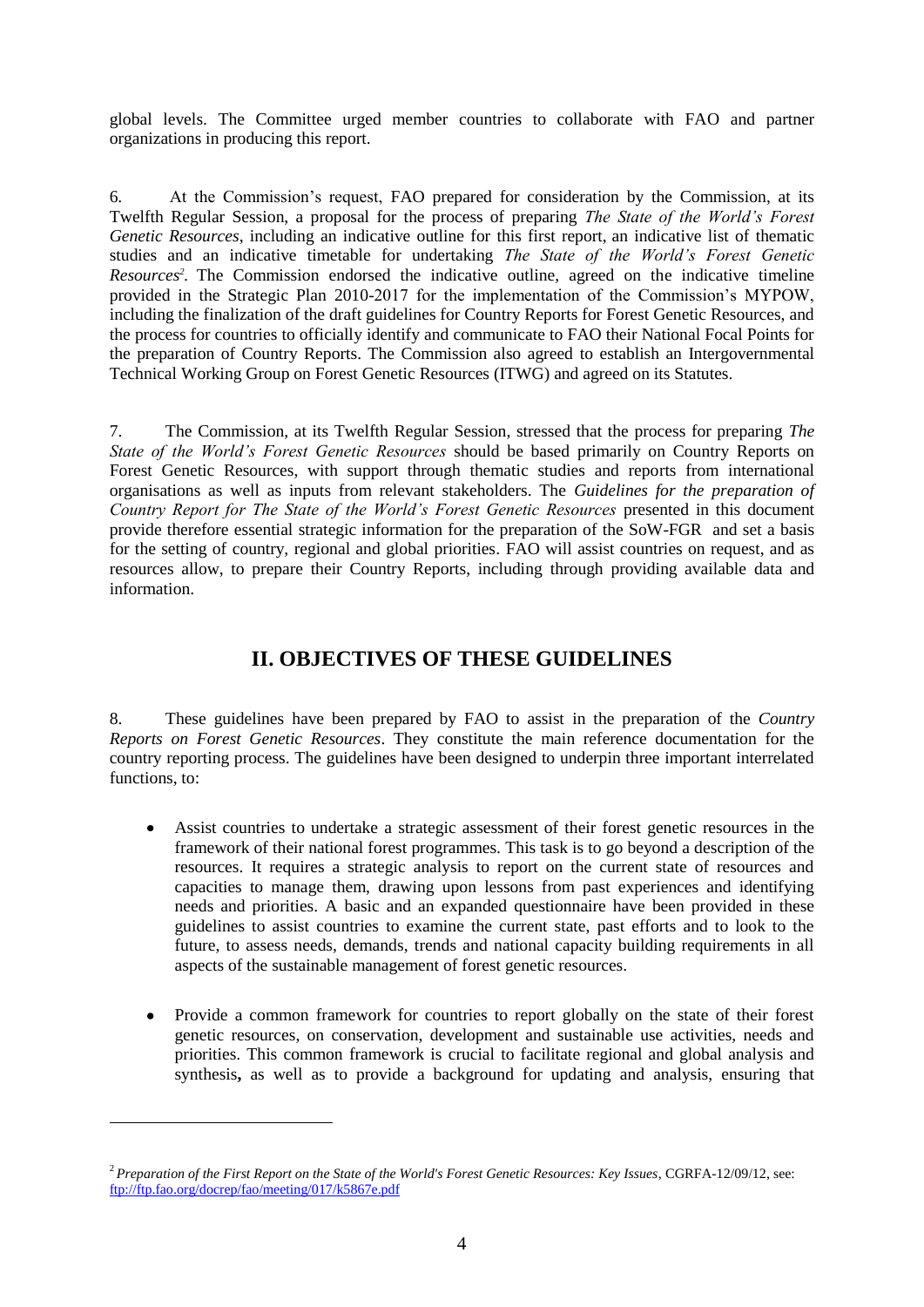strategic investments in forest genetic resources are directed towards national, regional and global priorities. The guidelines provide flexibility to enable countries to identify their specific differences and highlight their priority needs, while securing a common basis from which to enable the FAO global assessment preparation.

Identify gaps and needs in national, regional and global policy-making and thus to enable  $\bullet$ policy makers to take action, as appropriate, including through the adoption of a *Global Plan of Action for Forest Genetic Resources,* should the Commission decide on the need for such a *Plan.*

# **III. RECOMMENDED SCOPE, STRUCTURE AND CONTENT OF COUNTRY REPORTS**

# *The Scope of Country Reports*

9. Forests provide economic production, environmental and social services and functions at the local, regional and global levels. These multiple values occur under very diverse ecological, economic and social conditions, and serve a wide-range of categories of users; which is reflected in different types of forest and tree resources management systems that exist, from natural forest management, industrial plantations to agroforestry sytems, involving a very high number of forest species worldwide. The scope of the SoW-FGR will address forest genetic resources of economic, environmental, social and cultural values. The Country Report should cover genetic resources of forest species used for these different purposes and according to their corresponding management systems, recognising national specificities and the diversity of needs of user groups. The data and information and analysis provided in Country Reports will bring insight on current management practices regarding forest genetic resources, *in situ* and *ex situ* genetic conservation activities, improvement and breeding methodologies, infrastructures, implementation and international cooperation and collaboration, and current knowledge of the resources and management capacity needs. In this context, adopting a broad understanding of forest genetic resources and taking into account time and budget limitations, countries are encouraged to define their own priorities for actions for the short-, mediumand long-term, and at the local, regional and global levels.

10. It is strongly recommended that countries consider the current state of knowledge of forest genetic diversity as the basis for determining the scope, content and focus of their Country Report. The main aspects to be considered are:

- Between and within species diversity
- List of priority species; their roles and values and importance
- List of threatened/endangered species
- Threats, opportunities and challenges for the conservation, use and development of forest genetic resources.

11. It is also recommended that countries, in assessing the state of their forest genetic resources and their roles and values, attempt to describe the related aspects of forest biodiversity, the production systems and the environments in which these resources are being used, the range of products and services which they provide, the consumption patterns and socio-cultural practices associated with them, the ecosystem functions which they sustain and their roles in achieving forest sustainable management, food security and poverty alleviation.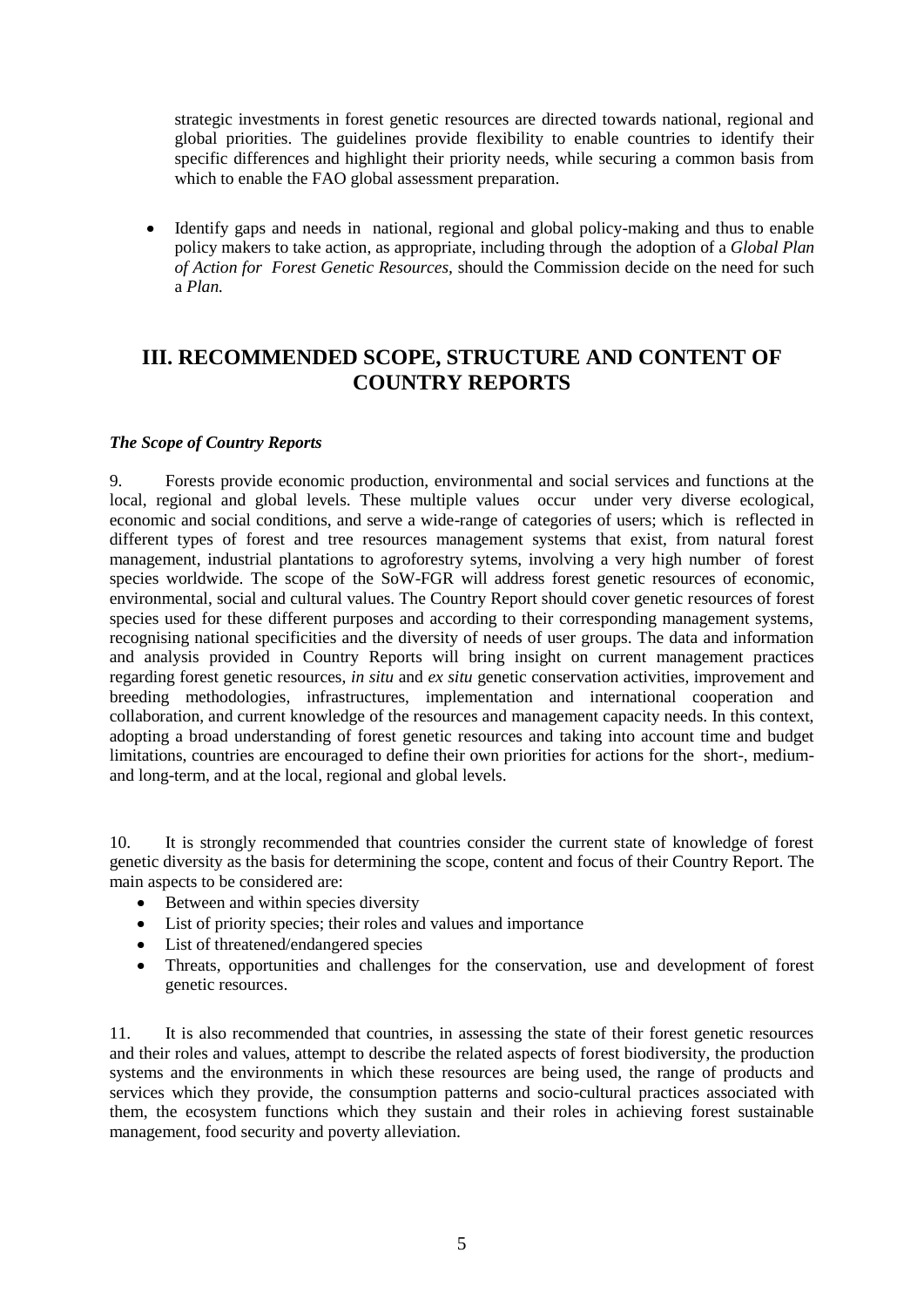12. It is strongly recommended that in assessing progress and recommending future actions, that the scope of activities includes actions being taken by the public, private and non-governmental sectors; and that in particular, actions, needs, priorities and the involvement of indigenous and local communities and associations of forest growers are fully taken into account.

# *The Structure of Country Reports*

13. FAO recognizes that there are major differences among countries in many matters relevant to forest genetic resources, and that these differences must be reflected in the Country Reports. However, a common framework for preparing Country Reports is essential to enable regional and global synthesis. It is therefore strongly recommended that countries follow as closely as possible the structure for the Country reports provided in these guidelines. Not all aspects of the reports call for complete uniformity; however by following a common framework, basic information using a common set of questions will enable synthesis within Country Reports.

14. An Executive Summary is recommended, as is an Introduction to the Country section, which would provide a description of the country and its forest sector. *The Executive Summary should be prepared after completing the main parts of the Country Report.* 

- 15. The recommended structure of the Main Body of the Country Report is as follows:
	- Chapter 1: The Current State of the Forest Genetic Resources  $\bullet$
	- Chapter 2: The State of *in situ* Genetic Conservation  $\bullet$
	- Chapter 3: The State of *ex situ* Genetic Conservation
	- Chapter 4: The State of Use and Sustainable Management of Forest Genetic Resources.
	- Chapter 5: The State of National Programmes, Research, Education, Training and Legislation
	- Chapter 6: The State of Regional and International Collaboration
	- Chapter 7: Access to Forest Genetic Resources and Sharing of Benefits arising from their  $\bullet$ Use
	- Chapter 8: The Contribution of Forest Genetic Resources to Food Security, Poverty  $\bullet$ Alleviation and Sustainable Development

16. Each country should add any other chapter they believe essential to identify requirements for improved efforts to conserve, use and develop forest genetic resources for sustainable forest management, as well as to identify needs and priorities.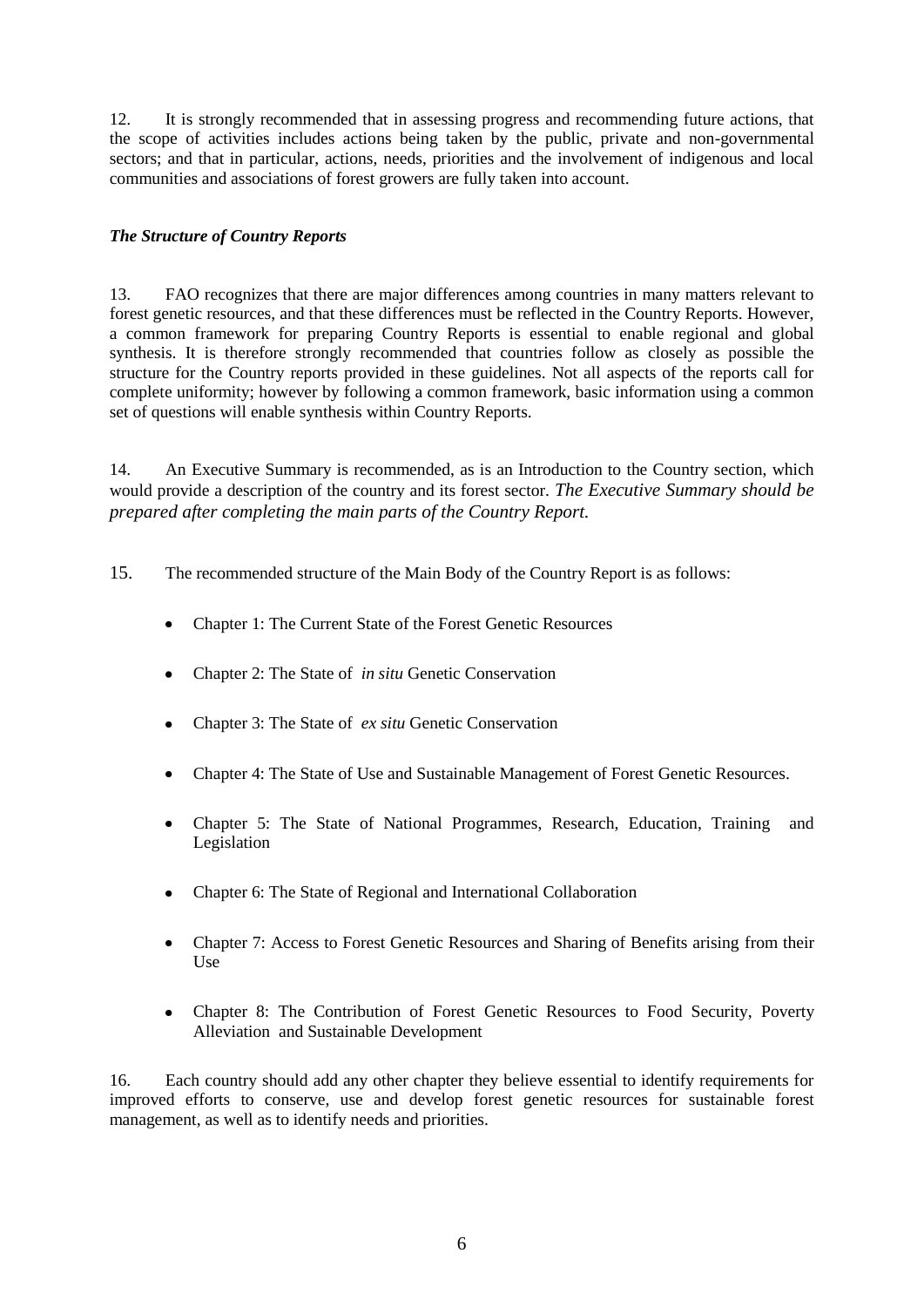# *The Suggested Content of Country Reports*

17. It is essential that preparation of Country Report is done so in a comprehensive way to integrate past and current trends and to examine future trends are examined. Therefore, it is suggested that looking back about 10 years and forward 10 years would provide a perspective on where the country was, where it is now and where it is going.

18. Where practical, countries are encouraged to use any previous Country Report on Forest Genetic Resources presented to FAO as a reference point to assess trends and progress, and to provide a basis for improved policy development, planning and implementation of priority actions at all levels. Previous Country Reports are available on the FAO web site at [http://www.fao.org/forestry/fgr/50369/en/.](http://www.fao.org/forestry/fgr/50369/en/) The use of any other available information related to forest genetic resources is highly recommended. The main information sources currently identified are: (i) the FAO global system on forest generic resources (REFORGEN), (ii) the FAO Forest Resources Assessment (FRA), (iii) national forest programmes, (iv) the information collected regularly within the framework of the FAO Regional Committees and Regional Forestry Commissions (v) the information from other sources, including the Convention on Biodiversity (CBD) country reports and (vi) the information from national reports on animal and crop genetic resources. Most of the information produced by FAO is available on the Website on forest genetic resources at: [http://www.fao.org/forestry/40146/en/.](http://www.fao.org/forestry/40146/en/)

19. The information system, REFORGEN (http://www.fao.org/forestry/reforgen/) will be further developed in order to provide individual countries with information management and communication tools, which should facilitate the preparation of Country Reports. In addition to being the source of basic forest genetic characterization as obtained from FAO previous national assessments, REFORGEN will provide countries with the following facilities: a set of relevant country information pre-collated from other FAO databases; a decision support system to aid countries in planning and guiding the whole preparatory process; and data basing functionality to enable country stakeholder networks to collate supporting data and information.

20. While each country must decide on the specific content and main issues to be addressed in its Country Report, in general, it is recommended that each section and chapter:

- Provide an analysis of trends and indicate changes over the past 10 years, where  $\bullet$ feasible.
- Provide qualitative and quantitative information.
- Identify new and emerging issues and opportunities.
- Identify the mains challenges and opportunities to achieving the conservation and sustainable use of forest genetic resources.
- Provide clearly stated strategic directions of needs and priorities to achieve the conservation and sustainable use of forest genetic resources at the national, regional and global levels - This should include both immediate actions and long-term planning needs.
- Where available, provide information to assist in the development and/or  $\bullet$ consolidation of thematic studies that are being undertaken as part of preparing the Report.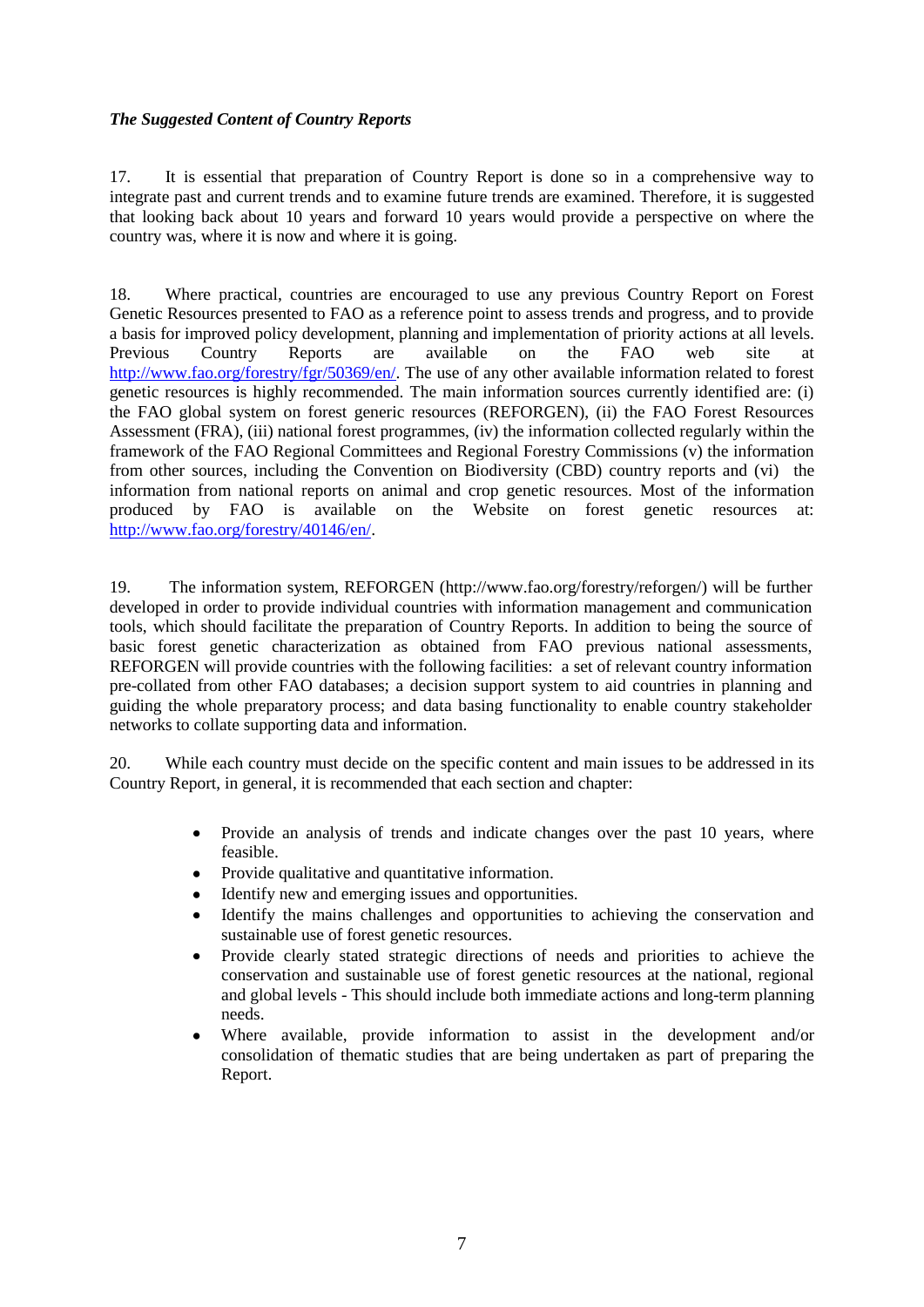21. **To assist countries to develop the content of their Country Report, Annex 1 of these guidelines provides suggestions and a comprehensive set of questions for each section and chapter of the Country Report.** It must be stressed that it is not necessary to attempt to answer every question. Rather, the questions are provided to stimulate discussion and assist countries to undertake a strategic analysis of their activities related to forest genetic resources, with a view to developing a path forward to meet each nation's goals, according to current efforts in the conservation and sustainable use of its forest genetic resources. Besides the expanded questionnaire, a basic set of questions will be also provided in these guidelines so as to cover a minimum requirement of information for each Country Report.

22. **To ease the preparation of Country Reports, Annex 2 of these guidelines provides countries with a template for specific information which could be included in different chapters.** The structure of the template follows the sections mentioned in Annex 1 under C: "Detailed methodology and guidance by section: Basic and expanded questionnaires". This template was developed by FAO in collabortation with Bioversity International and further improved by consultation of regional experts, including during regional workshops in the Latin-American Region (in Quito) and the African Region (in Brazzaville).

23. It is recommended that the Country Report be as brief as possible while addressing all of the issues. The Country Report should not exceed 50 pages. The main body of the report should be approximately 25-35 pages and should be strategic, with information provided to support the conclusions and strategic directions. No guidelines are proposed for the length of individual sections and chapters, as the emphasis may vary from country to country. Tables and annexes should be prepared for data and descriptive information, where feasible.

# **IV. TIMELINE AND PROCESS**

# *Timeline*

24. The draft of the first report on *The Sate of the World's Forest Genetic Resources* should be presented to the Commission, at its Fourteenth Regular Session (2013).

25. FAO invited countries to nominate a National Focal Point for the preparation of a Country Report on Forest Genetic Resources, preferably by 31 May 2010. FAO will assist the countries to prepare their Country Reports on request and as feasible, in collaboration with partners and regional networks, including through regional workshops for National Focal Points. Country Reports should be submitted to FAO preferably by  $1<sup>st</sup>$  July 2011, in order for them to be used in preparing the SoW-FGR. If countries are unable to submit final Country Reports by this deadline, preliminary reports of findings should be provided to FAO to contribute to the identification of global priorities for inclusion in the first report.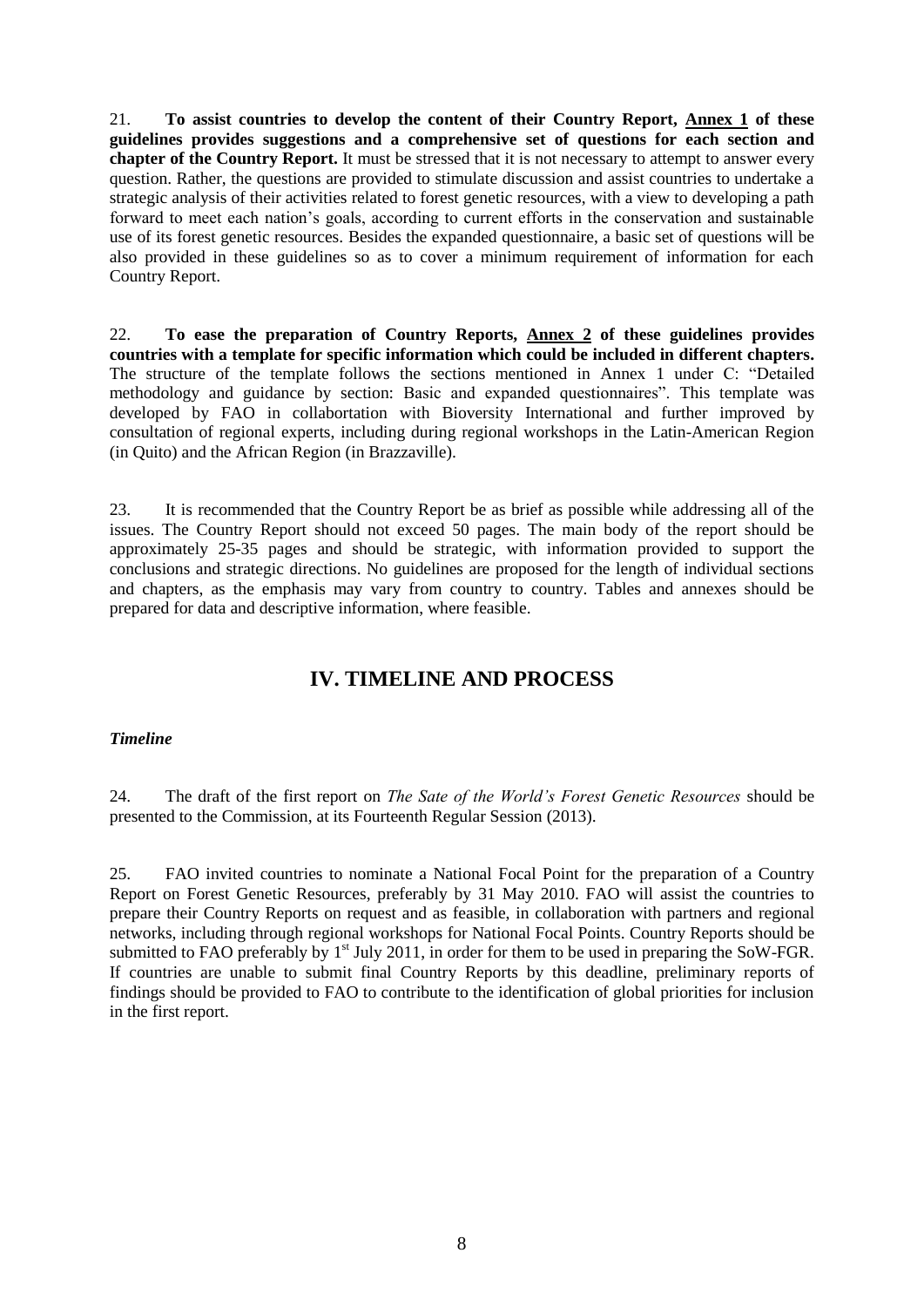# *Recommended Institutional Steps*

26. The following steps are recommended in undertaking the preparation of the Country Report, using a participative approach:

- Each participating country should appoint one office for preparation of the Country Report as the focal point for contact between the country and FAO. Countries should, as soon as possible, provide to FAO the name and address of the National Focal Point for the Country Report process.
- Each country could establish a national committee to oversee the preparation of the  $\bullet$ Country Report. It is highly recommended that the national committee consists of as many representative stakeholders as practical, meets frequently to review progress and consults with key stakeholders.
- $\bullet$ The national committee may find it useful to establish a working group to compile data and information for the Country Report, and to write assigned sections of the Country Report. Each member of the working group should review these guidelines.
- The national committee might request the working group to rapidly determine the scope, structure and content of the Country Report, indicating the approximate length of each section. The working group should prepare a draft outline. Once the national committee approves the outline, the working group could designate people to assemble information and prepare a first draft of each section. This work should start early in the process leaving sufficient time for reflection and analysis.
- The national committee may wish to establish *ad hoc* working groups as required, to address specific issues as they arise and to provide expert advice on various matters.
- The working group should assemble a first draft of the entire Country Report. The national committee should review it, and then provide for broader stakeholder review.
- The national committee should finalize the Country Report following the stakeholder review, and submit it to national government so that it can be officially endorsed and submitted to FAO by  $1<sup>st</sup>$  July 2011. The Country Report will be an official government report. In order to be used as an input to the SoW-FGR, the Country Report must have been endorsed by each country's national government and officially transmitted to FAO in one of the organizations official languages.

27. Subject to the availability of financial resources, FAO will provide technical support to assist the Country Reports preparation, but only if invited by the government of the country itself as a priority activity. Some financial resources may be available to assist the Country Report preparatory process and some on-site expert assistance may also be available. Regional meetings are planned for the national Focal Points to gather regional perspectives on gaps and needs as an important input to the Country Reports, and to the SoW-FGR. FAO will also encourage the involvement of all international stakeholders in country support.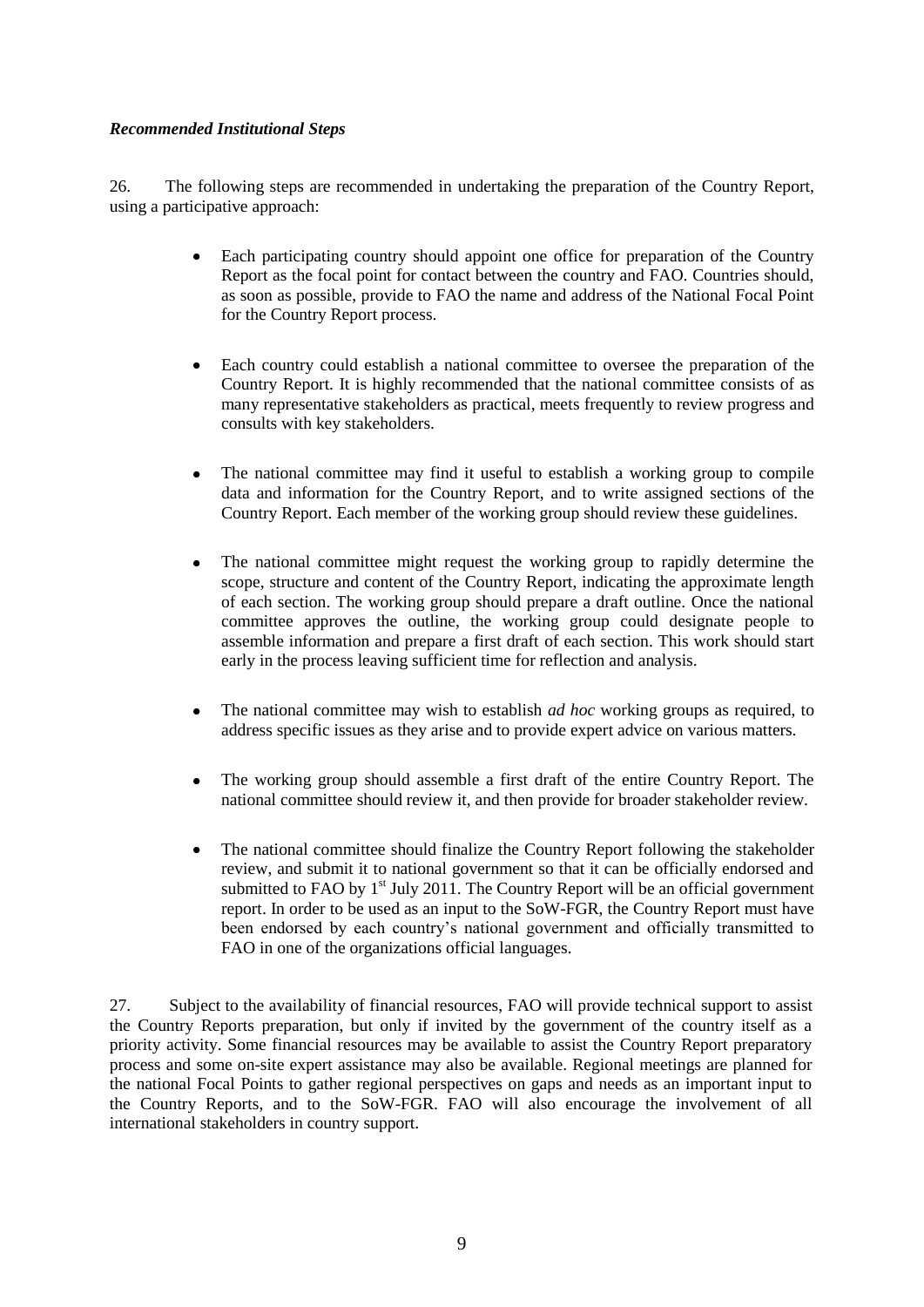28. The involvement of individual countries in the overall SoW-FGR process, and their use of the REFORGEN information system will be strongly encouraged. This will also increase both the effectiveness and efficiency of the analysis, synthesis and Report publication processes, together with the future updating of the first report at the regional and global levels.

29. The final Country Report must be submitted as an official government document, in one of the FAO official languages.

30. The FAO contact for preparation of Country Reports is:

Mr Oudara Souvannavong Senior Forestry Officer (Biological Diversity and Conservation) Forest Conservation Team Forestry Department FAO Viale delle Terme di Caracalla 00153 Rome, Italy Fax: +39 0657055137 Email: SOW-FGR@fao.org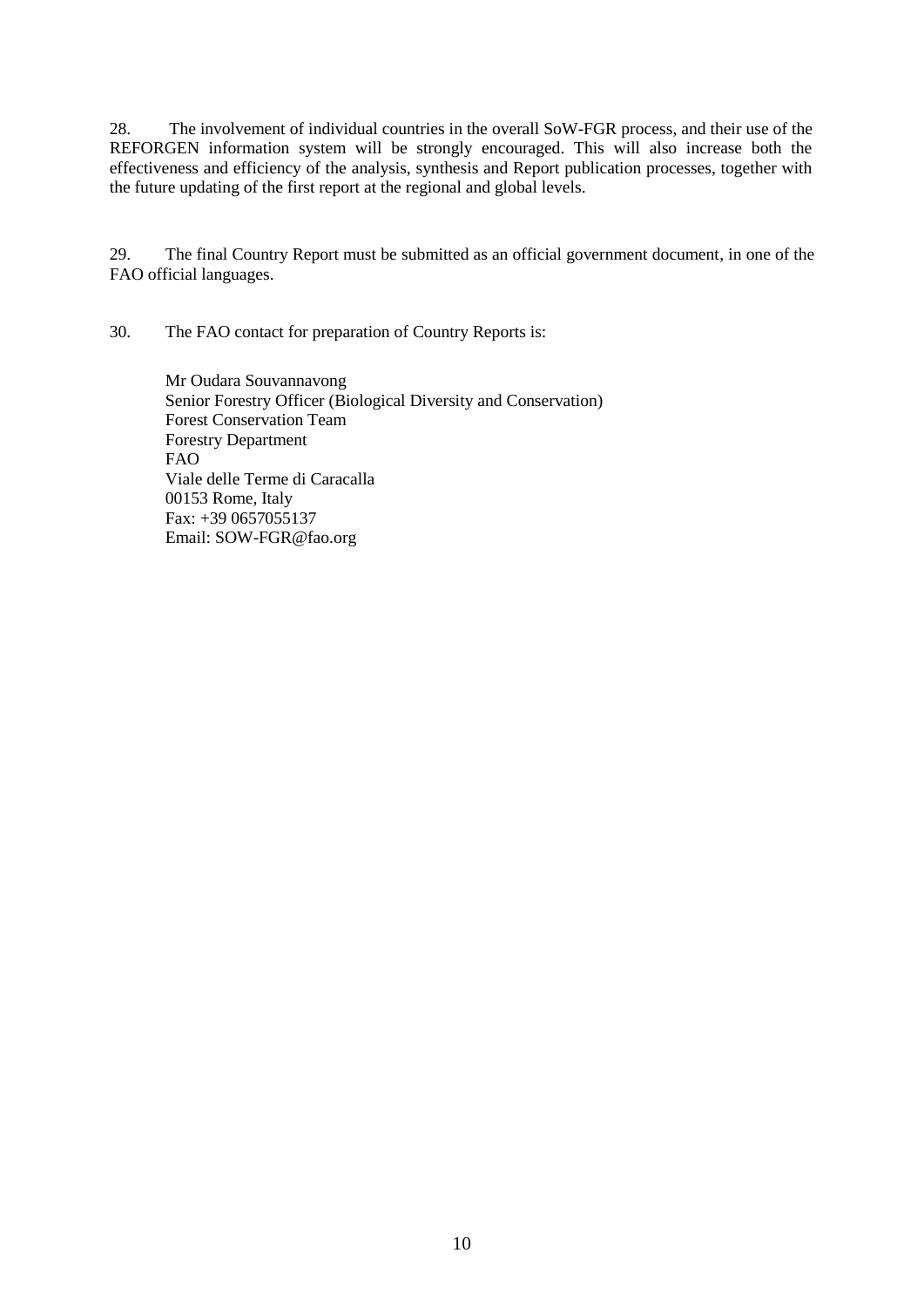#### **ANNEX 1**

# **PREPARATION OF THE COUNTRY REPORT: METHODOLOGY AND GUIDANCE**

# **A. INTRODUCTION**

This annex explains the general methodology that should be applied and gives specific guidance for the completion of the sections and chapters proposed for the Country Report structure. It includes two parts: B and C.

Part B presents the overall methodology and guidance for preparing the Country Report.

Part C provides detailed methodology and guidance on a section-by-section basis, which include an expanded questionnaire to stimulate and facilitate the analysis and to support the completion of the structure. A basic questionnaire is also added so as to cover basic information requirements.

# **B. OVERALL METHODOLOGY AND GUIDANCE FOR PREPARING THE COUNTRY REPORT**

The Country Report is intended to be a strategic tool to guide the conservation and sustainable use of forest genetic resources. Each country should keep in mind that the Country Report should as far as possible:

- Provide an analysis of trends and changes over the past 10 years, to enable consolidating the information for the corresponding chapters of the SoW-FGR.
- Describe the main driving forces affecting forest genetic resources and their management in the country and describing the nature of the impacts, positive and negative.
- Identify new and emerging issues and the main challenges to achieving goals in relation to the conservation, use and management of forest genetic resources, as well as opportunities, taking into account the context of the provisions of the *CBD,* the *International Treaty,* and as appropriate, the *Global Strategy for Plant Conservation*. Where possible, solutions to issues should be provided.
- Provide strategic directions and conclusions aimed at both the national level and at the regional/global levels that clearly articulate needs to ensure the conservation, sustainable use and management of forest genetic resources, and that enable priority setting at the national, regional and global levels.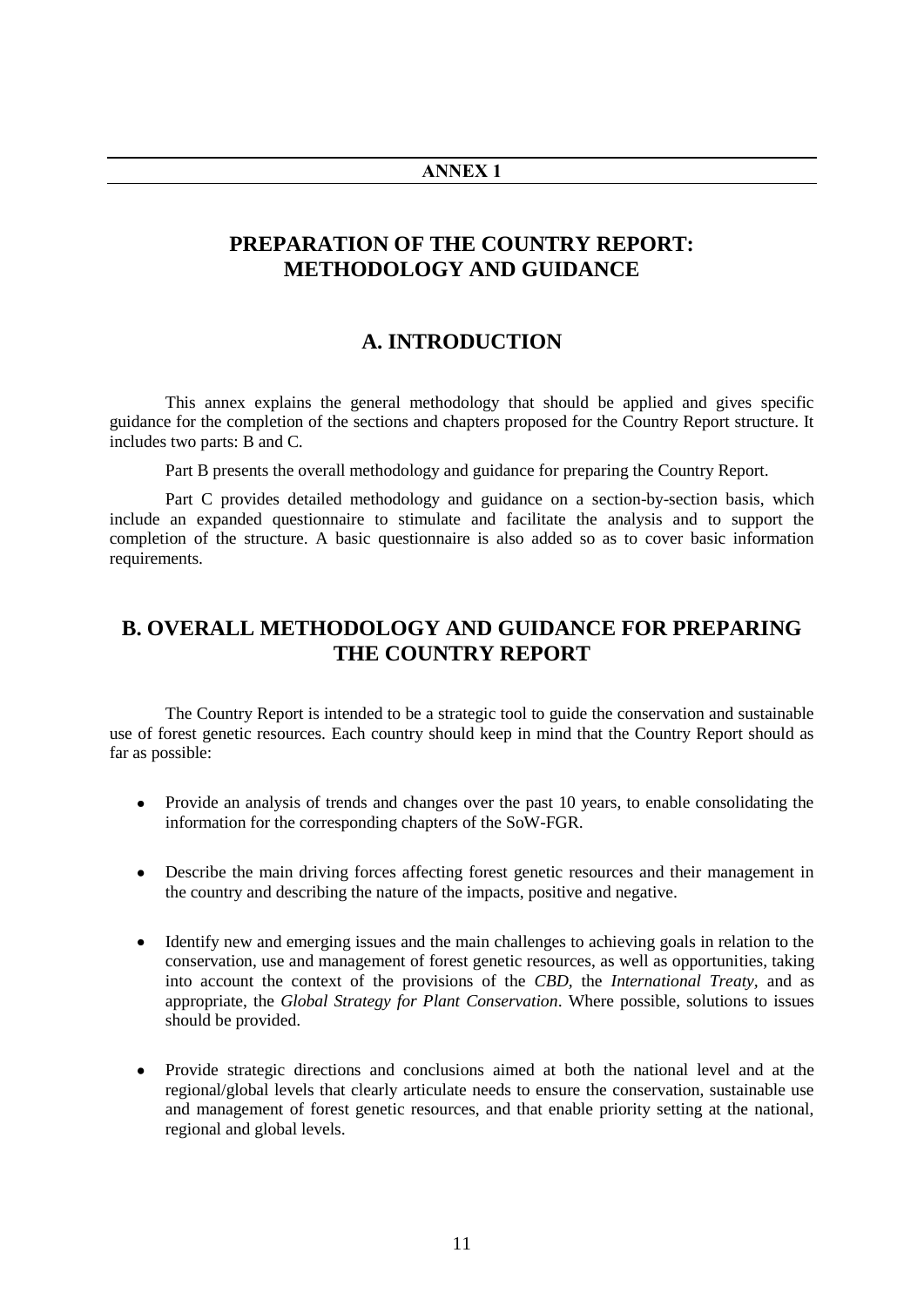Suggestions for the content and questions are provided to assist countries to undertake their strategic analysis and develop each section in their Country Report. It is not necessary to attempt to answer every question. They are provided to stimulate discussion and analysis and to ensure that the Country Report contains strategic directions that address priorities and needs. Each country must decide how best to address each section of their Country Report, bearing in mind the need for FAO to synthesize all input to prepare the SoW-FGR*.*

Where practical, countries are encouraged to use any previous Country Report presented to FAO as well as any other available information related to forest genetic resources. Previous Country Reports are available on the FAO website at <http://www.fao.org/forestry/50371/en/> and most of the information produced by FAO is available on the website on forest genetic resources at <http://www.fao.org/forestry/40146/en/>.

Countries that recently prepared a Country Report on Animal or Plant Genetic Resources should be able to use much of the background information contained in these reports.

# **C. DETAILED METHODOLOGY AND GUIDANCE BY SECTION: BASIC AND EXPANDED QUESTIONNAIRES**

# **SECTION I: EXECUTIVE SUMMARY**

It is recommended that the Country Report contain an executive summary of 2-3 pages, which highlights the main findings of the analysis and provides an overview of key issues, constraints and existing capacity to address the issues and challenges. The summary should indicate trends and driving forces and present an overview of the proposed strategic directions for future actions aimed at the national, regional and global levels.

# **SECTION II: INTRODUCTION TO THE COUNTRY AND FOREST SECTOR**

The main objective of this section is to present an overview to allow a person who is unfamiliar with the country to understand the conditions and help the reader appreciate the context for the Country Report. In preparing the introduction, countries should bear in mind that this section should only present an overview. Detailed information should be provided in the main body of the Country Report, and thus, countries may wish to consider developing their introductions after completing the main body of the Country Report.

Countries that previously presented a Country Report on forest genetic resources, or recently prepared a Country Report on Animal or Plant Genetic Resources, should be able to use much of the background information contained in these reports, to prepare their introductory section. As much of the information related to this section is also already contained in the FAO Global Forest Resources Assessments (FRA, 2005, 2009). Countries should be able to easily prepare a synthesis, highlighting the aspects specifically related to forest genetic resources. The FRA homepage is <http://www.fao.org/fra/en/>.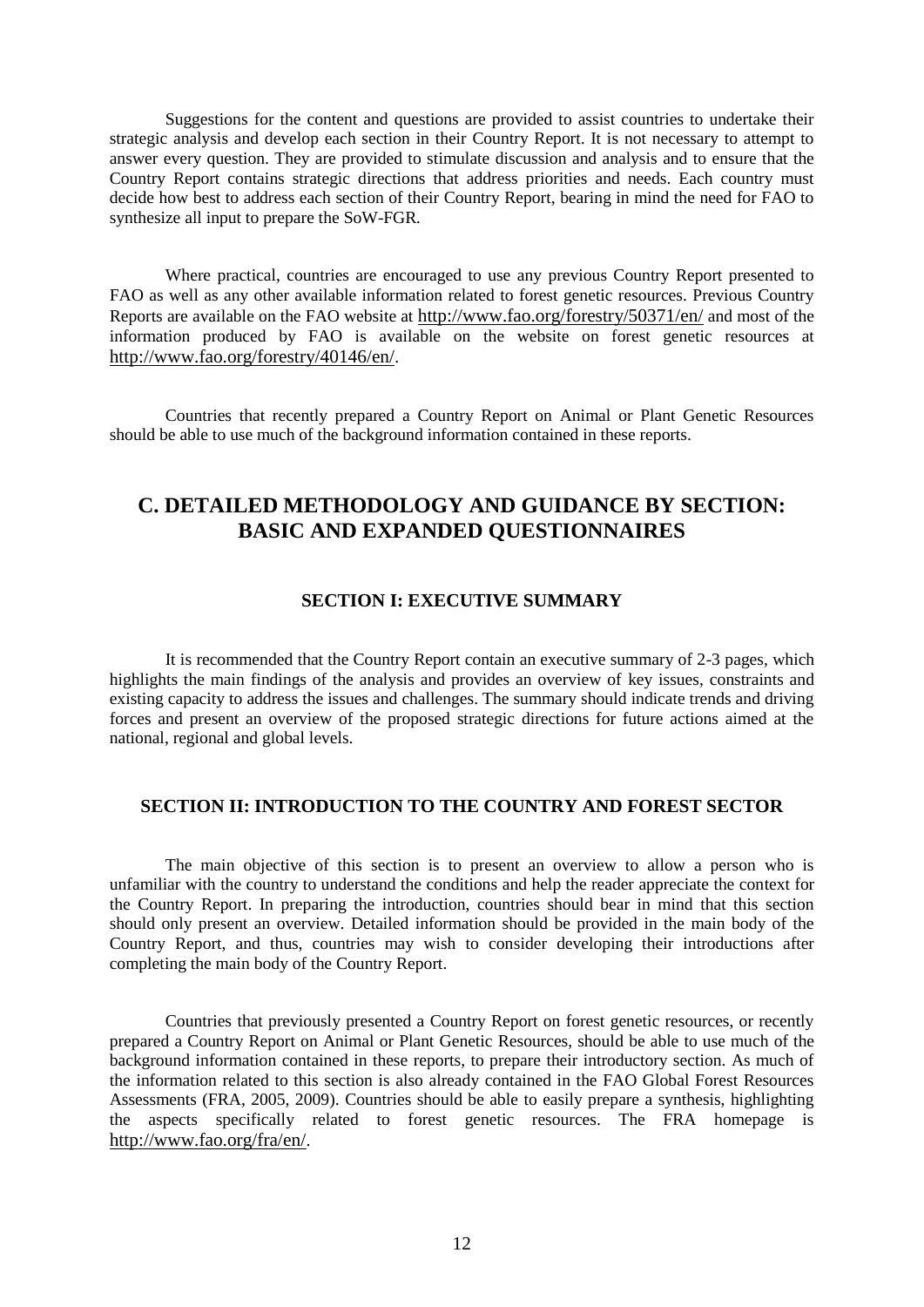It is recommended that the introduction provides:

- 1. Basic information on the size and location of the country: its main physiographic and climatic features, the human population and trends, the main data on forest and forest sector and the degree of reliance on the forest products for local use and for export.
- 2. A brief profile of the forest sector, including the main forest types and forest management systems, the size and nature of forest enterprises (small-scale forestry, subsistence, plantations etc.), land tenure, forest reproductive material supply, and the role of national and foreign private companies.
- 3. A description of recent trends in the forestry sector and the main reasons for observed changes (driving forces), including any related national strategy or plan (deforestation, climate change, land-use, etc...).
- 4. A map of the country, marking the places and regions mentioned in the report if necessary.
- 5. Countries may also wish to provide a description of the process they followed in preparing the Country Report, providing the names of the participants in an annex.

The following questions are provided to assist countries to consider the content of their introductory section. In considering them, please try to ensure data and information are provided for the questions indicated in **bold**. This will enable basic understanding of the conditions in your country and facilitate global synthesis of the data and information collected.

## *Describe the Forestry Sector:*

- 1. **What are the main types of forests and tree resource management systems?**
- 2. **What is the distribution of forests and the forest plantations size?**
- 3. How important is employment in the forest sector and what is the overall economic importance of the forestry sector?
- 4. What is the relative importance of forests, forest products and services for domestic use and export?
- 5. **How is the forestry sector organized? (Forest growers, private companies, international corporations, cooperatives).**
- 6. **What roles do the forest genetic resources play in meeting the current demands for forest products and services in your country?**

*Describe changing demands and driving forces in the Forestry Sector:*

- **1. What trends in forest conservation, management and production were observed over the past 10 years? What are their main driving forces?**
- 2. What changes are occurring in the demand for forest products and services in the country? Have there been significant changes in the types and diversity of products and services in the last 10 years? If so, what are the reasons for these changes - the main driving forces (government policies, changes in demands, land uses, environmental pressures, population growth, etc.)?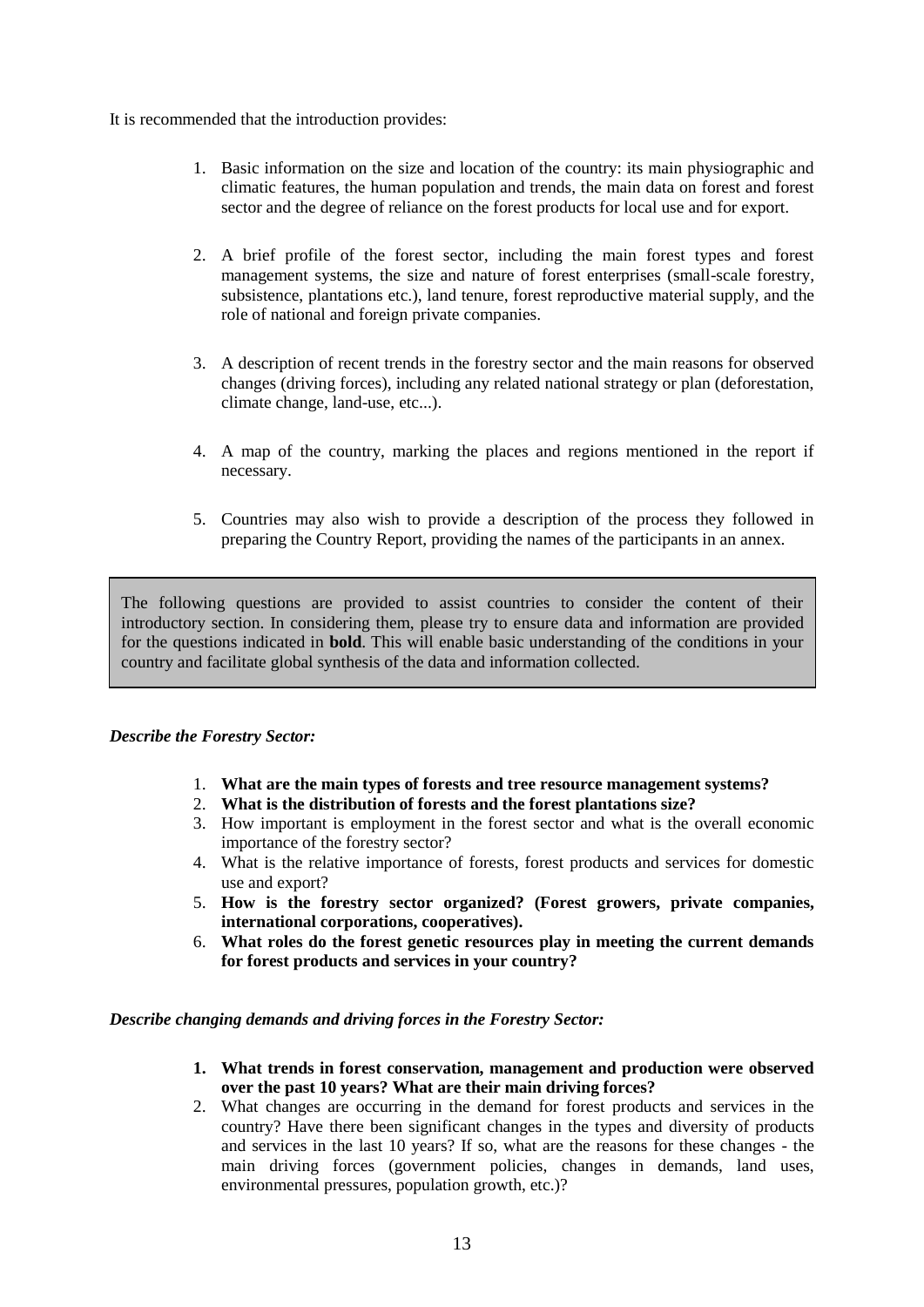- 3. What changes in forest and tree resource management systems will be required to meet changing demands over the next 10 years?
- 4. What are the limiting factors and major constraints affecting productivity and efficiency? What are possible means to overcome these constraints.
- **5. What roles will forest genetic resources play in meeting future demands for forest products and services in your country over the next 10 years?**

# **SECTION III: MAIN BODY OF THE COUNTRY REPORT**

The following sections provide suggestions for the chapter headings and the content of each chapter, for the main body of the Country Report. In each chapter, the most relevant questions are indicated.

# **Chapter 1: The Current State of Forest Genetic Resources**

The main objective of this chapter is to describe the current state of the forest genetic resources diversity in the country, and indicate future needs and priorities. Countries should attempt to identify the level of the intervention that is required – national, regional and/or global. Information in the following areas should be considered in developing the Country Report:

- The state of diversity between and within species
- $\bullet$ The main value of forest genetic resources with an emphasis on advances in species priority setting and valuation
- The main factors influencing the state of forest genetic diversity with an emphasis on  $\bullet$ threatened and endangered species and resources
- The state of current and emerging technologies
- Needs and priorities for improving understanding of the state of forest genetic diversity

The following questions are provided to assist countries to consider the content of their introductory section. In considering them, please try to ensure data and information are provided for the questions indicated in **bold**. This will enable basic understanding of the conditions in your country and facilitate global synthesis of the data and information collected.

# *Diversity within and between forest tree species:*

- **1.1. List the main ecosystems and the main tree species in your country.**
- **1.2. List the methods of these species characterization (ecological zonation, delimitation of provenance zones etc.).**
- **1.3. List antecedents of intraspecific variation studies.**
- **1.4. What methods are being employed to analyze and assess intraspecific variation in the country?**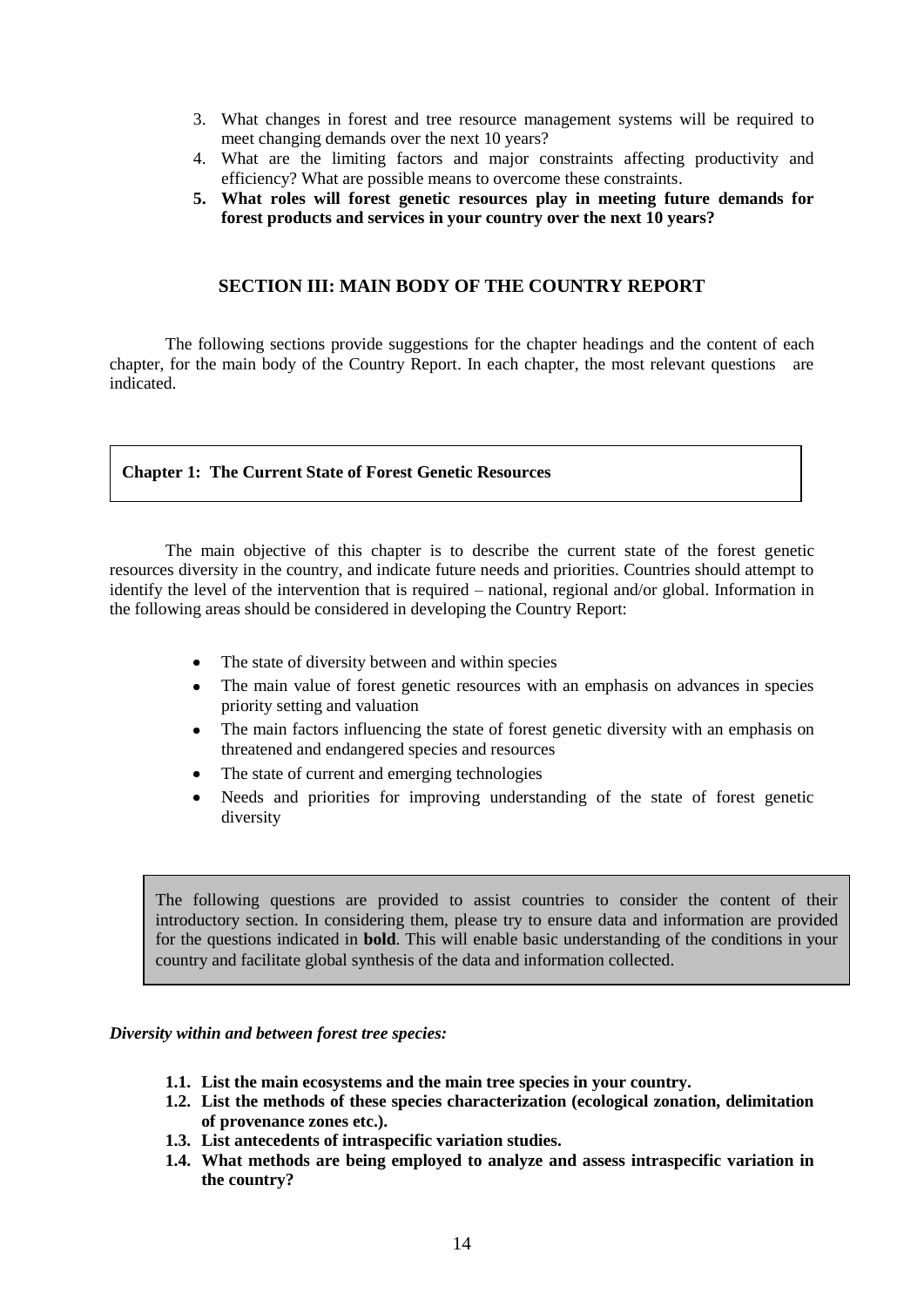- **1.5. What actions are being taken to survey and inventory intraspecific variation in the country?**
- **1.6. Have any initiative and information systems been established on intraspecific genetic variation patterns?**
- **1.7. If any, indicate the objectives and priorities for improving the understanding of intraspecific variation.**
- **1.8. What are your capacity-building needs to enhance assessments and monitoring of interspecific and intraspecific variations?**

*The main value of forest genetic resources:*

- **1.9. What are the main forest tree species actively managed for productive aims in your country?**
- 1.10.Specify the type of production and its relative importance.
- 1.11.Specify if the species is native or introduced.
- **1.12.What are the main forest trees species actively managed or identified for environmental services in your country?**
- **1.13.What are the main forest tree species considered as threatened in your country?**
- **1.14.**What is the relative importance (economic, social, and environmental) of the different tree species and their products? Are there differences in the importance of these products between different regions within the country?
- **1.15.List any documented forest tree species priority setting exercises available in your country.**
- **1.16.What is the state of genetic diversity for each main species: increasing, decreasing, remaining the same or unknown?**

#### *Factors influencing the state of forest genetic diversity in your country:*

- 1.17.Has the relative importance of the main forest tree species being utilized changed significantly over the past ten years? If so, what forces are driving the changes?
- **1.18.Is your country assessing genetic erosion of forest genetic resources? If so, what mechanisms or indicators are used to monitor genetic erosion?**
	- List the main ecosystems and the main forest tree species which are  $\bullet$ considered threatened.
	- In the case of these species, indicate whether they are threatened at the species and/or provenance level.
	- **Specify the main threats (deforestation, change of land use, over exploitation, genetic pollution).**
	- Have any information systems on threatened species and trends in threats been established in the country?
	- **List scientific and technical approaches/mechanisms used for monitoring**   $\bullet$ **genetic erosion and vulnerability.**
	- **List scientific and technical approaches/mechanisms used for preventing and correcting genetic erosion and vulnerability**.
	- **List the policy tools and instruments that the country employs to address**   $\bullet$ **genetic erosion and vulnerability (if any).**
	- **Has the country undertaken any risk disaster analysis for forest genetic resources?**
	- Has the country established any forest genetic resources recuperation/replacement following disasters?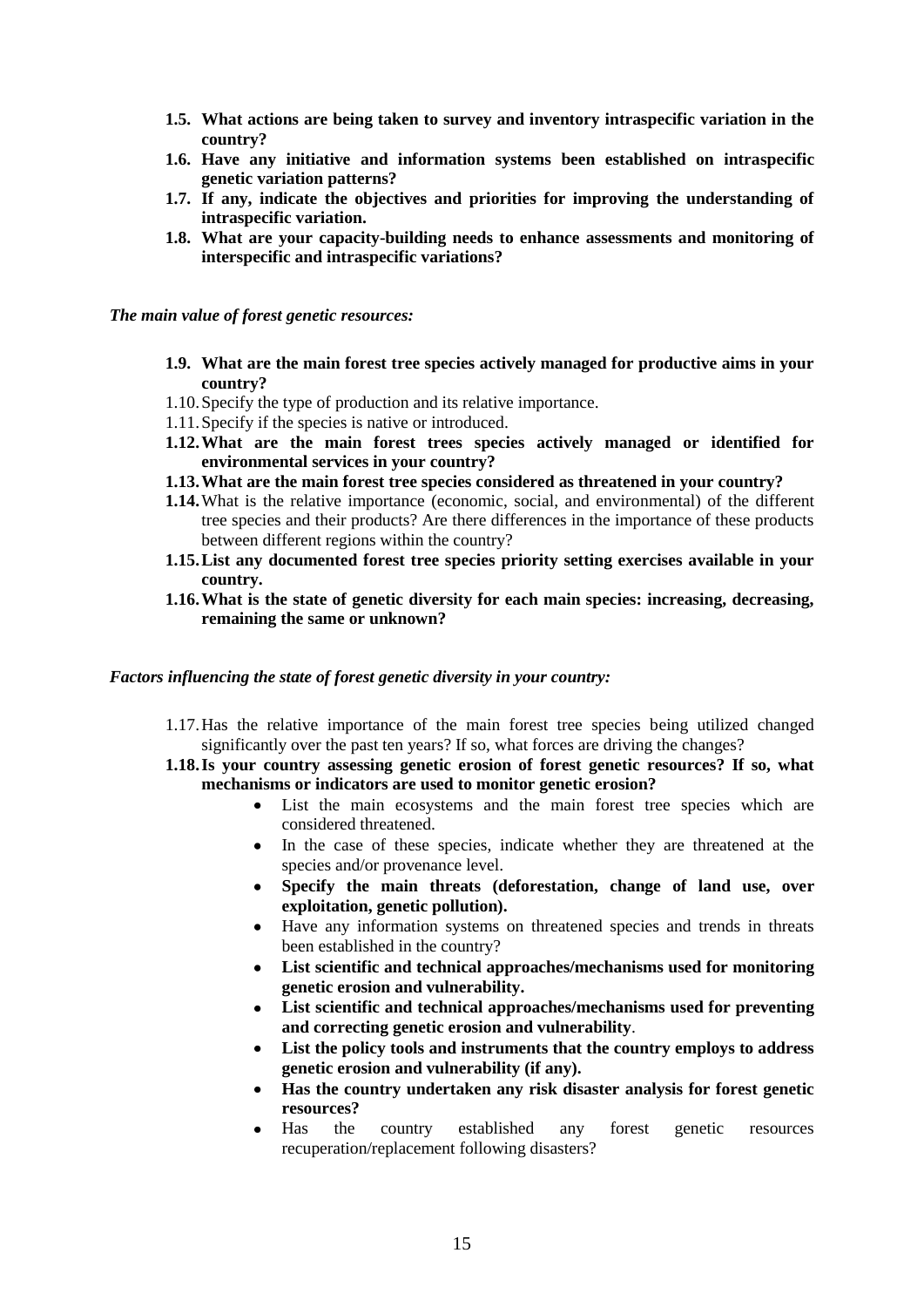- What are the major constraints to establishing effective forest genetic resources disaster responses mechanisms?
- **What are the country needs and priorities to improve forest genetic resources disaster response mechanisms?**
- What is required to improve regional and international disaster response mechanisms?
- **What are the country priorities to improve monitoring of genetic erosion and vulnerability and improve the response to observed erosion and vulnerability?**

#### *Future needs and priorities*

- **1.19.What are your priorities for improving understanding of the state of diversity of forest genetic resources, including associated biodiversity?**
- **1.20.What are your capacity-building needs to enhance assessments of the state of diversity of forest genetic resources, including ways to better assess genetic erosion and understanding of its causes?**
- **1.21.What are your priorities to better understand the roles and values of the diversity of forest genetic resources (economic, social, culture, ecological values?)**
- 1.22.Provide any other strategic direction relevant to improving understanding of the state of forest genetic diversity and maintaining this diversity (policy, research and management actions) at the national and regional levels.
- **1.23.What is the level of perception of the importance of forest genetic resources?**
- 1.24.What are the needs and priorities for improving understanding of the state of forest resource genetic diversity and conservation and management?
- 1.25.What are the country priorities to better understand the roles and values of forest genetic resources (economic, social, culture and ecological values)?
- **1.26.What is the level of the intervention required (national, regional, and/or global?)**
- 1.27.Are there any antecedents of surveying and inventorying forest genetic resources? If not, identify constraints to undertaking survey and inventory work.

## **Chapter 2: The State of** *in situ* **Genetic Conservation**

The main objective of this section is to describe the current state of *in situ* conservation of forest genetic resources and the needs and priorities for improving it. Countries should attempt to identify the level of the intervention that is required – national, regional and/or global. Information in the following areas should be considered in the Country Report:

- Forest genetic resources inventories and surveys
- Conservation of forest genetic resources within and outside protected areas
- Sustainable forest management or ecosystem management for forest genetic resources conservation within and outside protected areas
- Activities on *in situ* genetic conservation
- Criteria for *in situ* genetic conservation units identification
- Use and transfer of germplasm
- Assessment of major needs for *in situ* conservation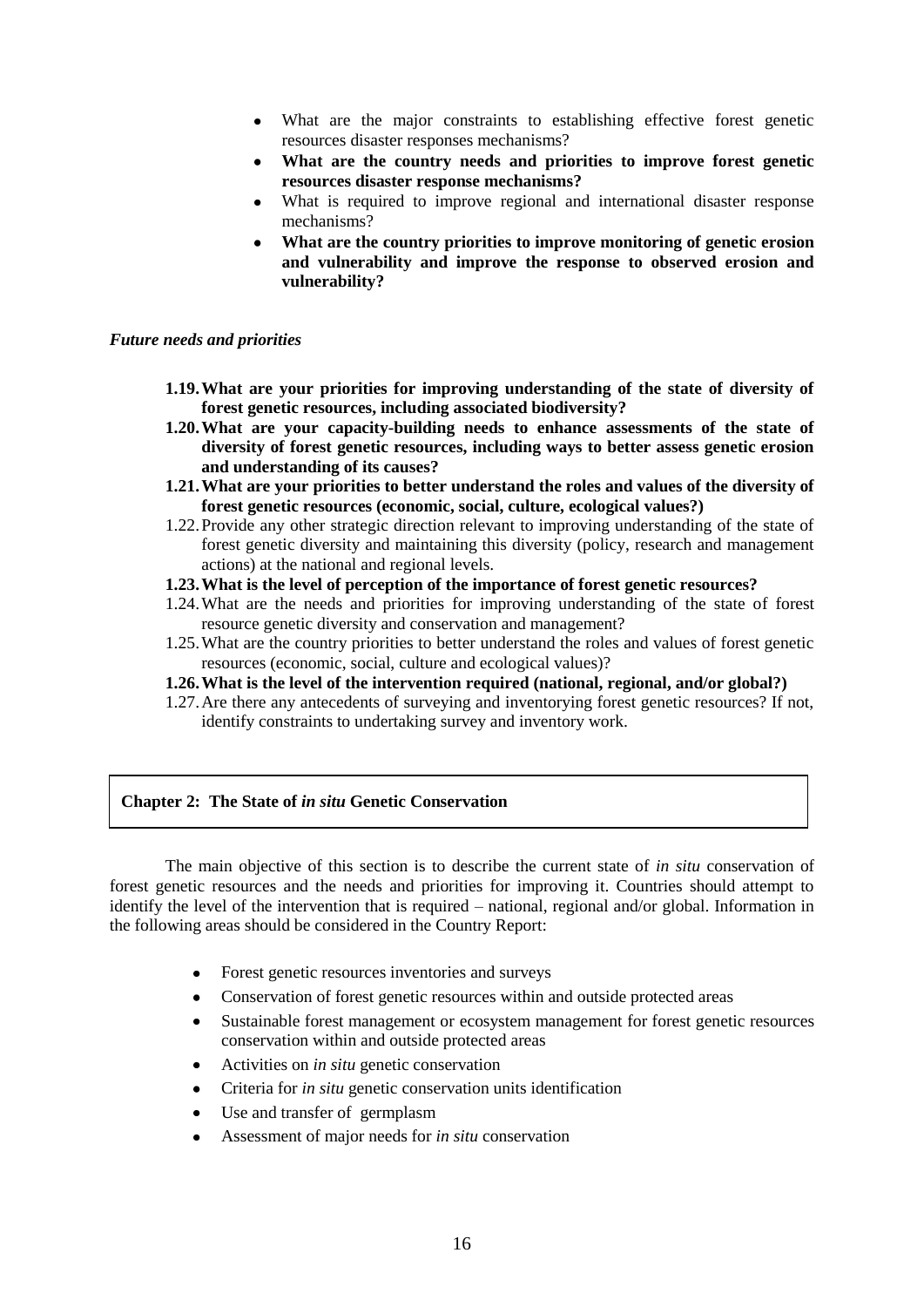The following questions are provided to assist countries to consider the content of their introductory section. In considering them, please try to ensure data and information are provided for the questions indicated in **bold**. This will enable basic understanding of the conditions in your country and facilitate global synthesis of the data and information collected.

- **2.1. List target species included and actively managed within** *in situ* **conservation programmes**
- 2.2. **List the categories of** *in situ* **conservation areas established (managed production forests, provenance zones, strictly protected areas**).
- 2.3. What actions have been taken for sustaining *in situ* collections? What actions have been taken to improve inventories and surveys of forest genetic resources?
- 2.4. What actions are being taken for promoting *in situ* conservation?
- **2.5. What are the greatest constraints to improving** *in situ* **conservation in the country?**
- **2.6. What are the priorities for future** *in situ* **conservation actions?**
- **2.7. What are the capacity-building needs and priorities for** *in situ* **conservation actions?**
- **2.8. Has your country established any national/regional forum for stakeholders involved with** *in situ* **conservation, and that are recognized by the National Forest Programme?**
- **2.9. What are your research priorities to support** *in situ* **conservation?**
- 2.10. What are your priorities for policy development to support *in situ* conservation actions?

#### **Chapter 3: The State of** *ex situ* **Genetic Conservation**

The main objective of this section is to describe the current state of *ex situ* conservation of forest genetic resources and the needs and priorities for improving it. Countries should identify the appropriate level for intervention – national, regional and/or global activities.

Information in the following areas should be considered in developing the Country Report:

- The state of collections (if any)
- Collecting initiatives  $\bullet$
- Types of collections (priority species and others, arboreta, botanical gardens, etc)
- Storage facilities  $\bullet$
- Documentation and characterization
- $\bullet$ The state of current and emerging technologies
- Germplasm movement  $\bullet$
- Access and benefit-sharing policy and legislative developments
- An assessment of major *ex situ* conservation needs

The following questions are provided to assist countries to consider the content of their introductory section. In considering them, please try to ensure data and information are provided for the questions indicated in **bold**. This will enable basic understanding of the conditions in your country and facilitate global synthesis of the data and information collected.

## **3.1. List target forest tree species included in** *ex situ* **conservation programmes.**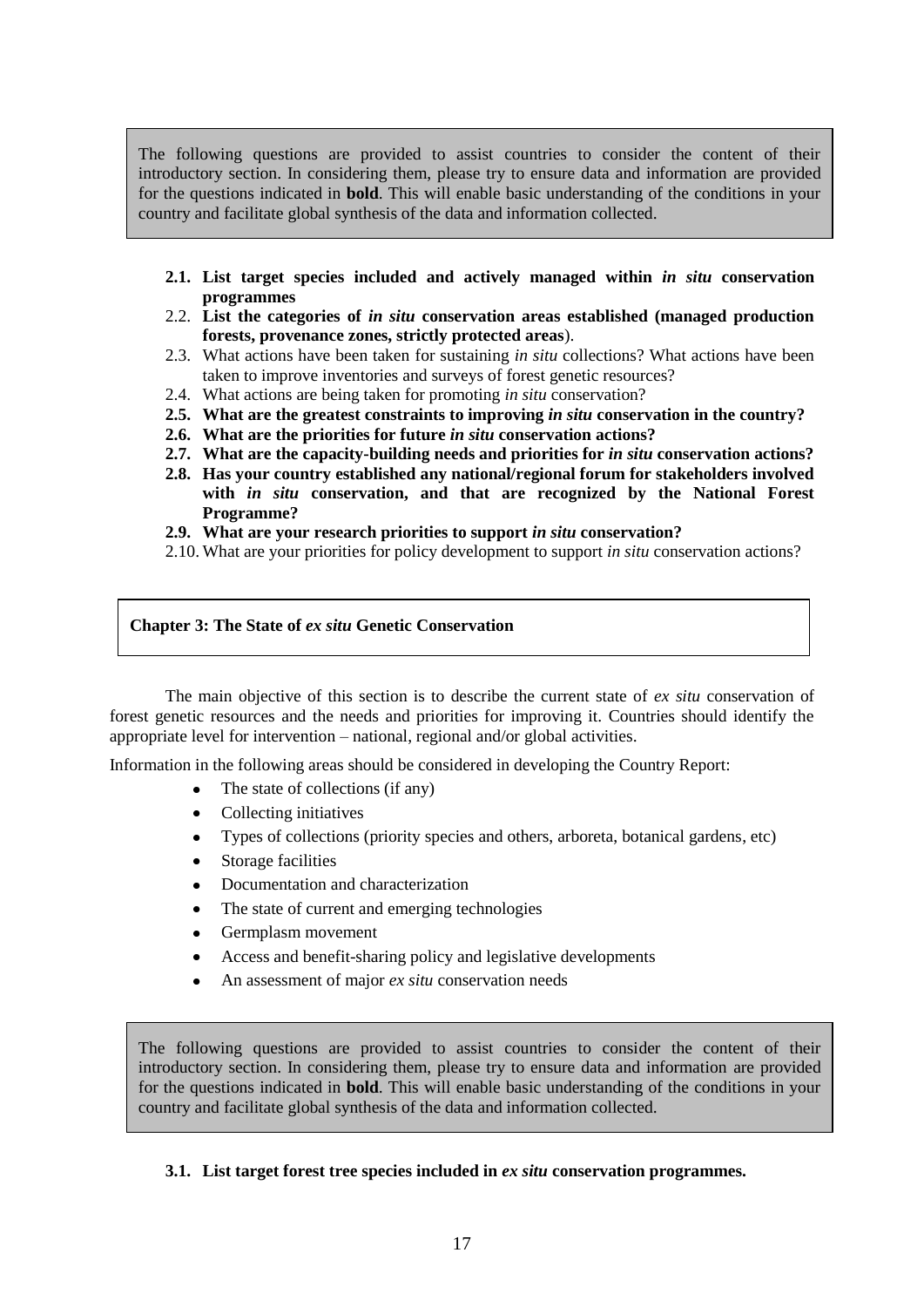- **3.2. List for each species the means of conservation (provenances stored as seeds, pollen, tissue, other).**
- **3.3. Quantify the total number of trees of each provenance stored.**
- **3.4. Specify if the seed lots/accessions are bulked or kept separately by single tree.**
- **3.5. Specify the infrastructure capacity for** *ex situ* **conservation (laboratory, germplasm banks etc.).**
- **3.6. List number and size of** *ex situ* **conservation stands established in the country (species, provenance, size).**
- **3.7. List number, size and roles of arboreta and botanical gardens established in the country.**
- **3.8. Describe use and transfer of germplasm in the country.**
- **3.9. Describe the documentation and characterization used.**
- 3.10. What are the actions for sustaining existing *ex situ* collections?
- **3.11. What are the actions for promoting** *ex situ* **conservation?**
- **3.12. What are the greatest constraints to improving** *ex situ* **conservation in the country?**
- **3.13. What are the priorities for future** *ex situ* **conservation actions?**
- **3.14. What are the capacity-building needs and priorities for** *ex situ* **conservation actions?**

#### **Chapter 4: The State of Use and Sustainable Management of Forest Genetic Resources**

The main objective of this section is to describe the use and sustainable management of forest genetic resources. The Country Report should indicate the needs and priorities for improving them. Countries should identify the level of appropriate intervention – national, regional and/or global. Information on the following areas should be considered:

- $\bullet$ The importance of sustainable management and use.
- Utilization of conserved forest genetic resources and major constraints to their use.
- The state of forest genetic improvement and breeding programmes.  $\bullet$
- The state of use and management of forest reproductive materials; forest reproductive material availability, demand and supply.
- The state of current and emerging technologies.
- Assessment of needs to improve the forest genetic resources management and use.

The following questions are provided to assist countries to consider the content of their introductory section. In considering them, please try to ensure data and information are provided for the questions indicated in **bold**. This will enable basic understanding of the conditions in your country and facilitate global synthesis of the data and information collected.

#### *Genetic improvement programmes and their implementation:*

# 4.1. **List the species which are presently subject to tree improvement programmes**.

4.2. Specify if native or introduced species are being used.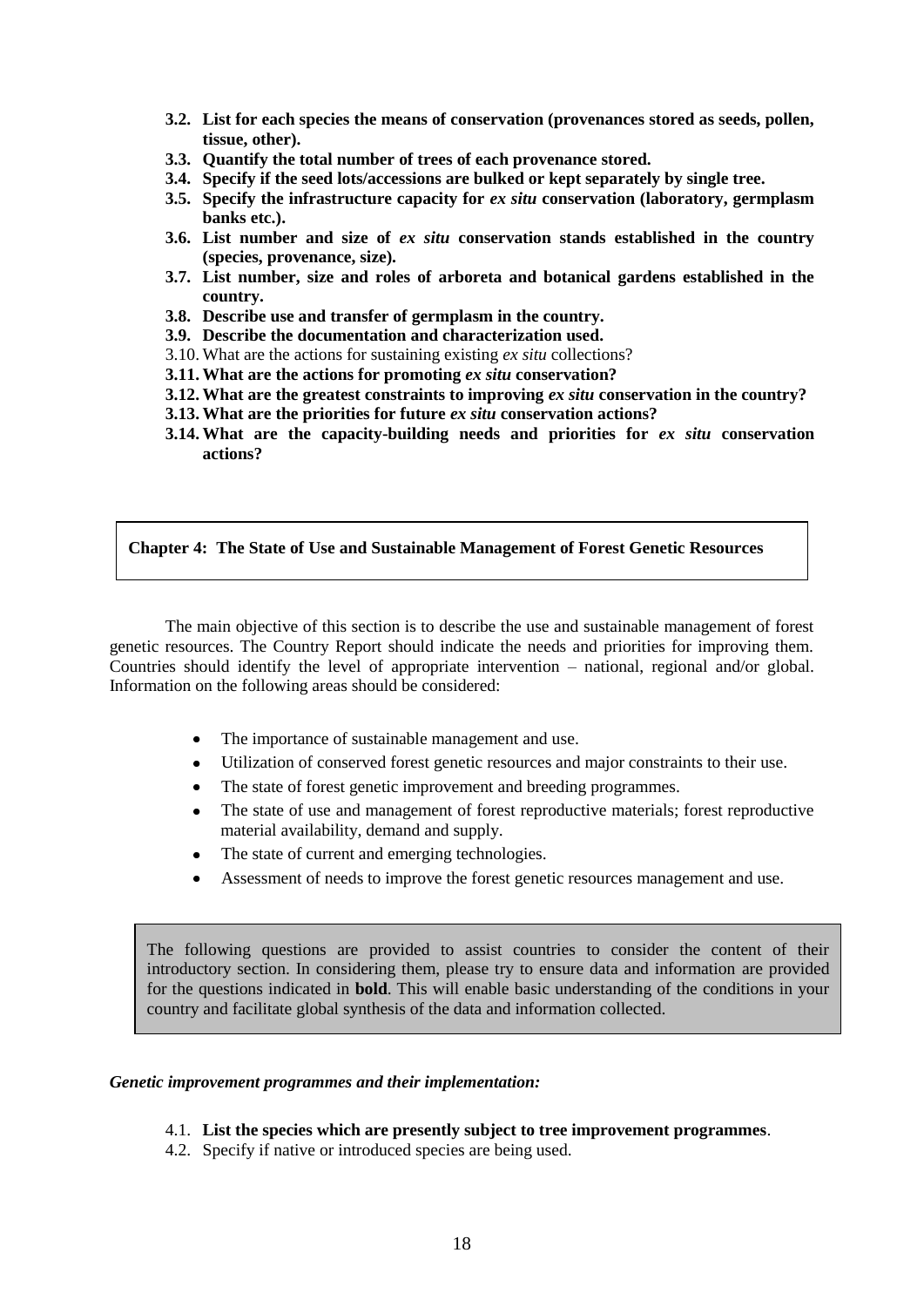- **4.3. Specify the main improvement objective (timber, pulpwood, fuel wood, non-wood products, other).**
- 4.4. Specify the level of the improvement programmes (first, second generation).
- **4.5. List for each species listed in the first question above, as applicable, the number of provenances tested in field trials, phenotypically selected individuals (plus trees), seedling progenies tested in field trials and clones tested in field trials.**
- **4.6. List type, number and size of seedling seed orchards.**
- **4.7. List type, number and size of clonal seed orchards.**
- **4.8. List number and size of clonal banks established in the country.**
- 4.9. If on-going breeding programmes include controlled crosses, specify species/provenance and approximate number of distinct crosses included in trials.
- **4.10. List the number and storage capacity of gene banks established in the country.**
- 4.11. Indicate the grade of use of improved forest reproductive materials in the country.
- 4.12. Indicate the actions taken to promote the use of improved reproductive material in the country.
- 4.13. Are there any participatory tree breeding programmes in the country?
- 4.14. If yes, what are the participatory approaches being implemented?
- **4.15. Have any information systems been established on tree breeding programmes?**
- **4.16. What is the state of the use and transfer of germplasm?**
- **4.17. What is the state of access and benefit-sharing?**

#### *Delivery/deployment systems; availability of reproductive materials*

- **4.18. Specify species of which quantities of seed, pollen, scions and/or other reproductive materials can be made available, at request.**
- 4.19. Specify species of which improved reproductive materials can be made available at a commercial scale (seed and clonal reproductive material production and distribution).
- **4.20. Specify the type of improved reproductive material classification in use in the country.**
- 4.21. Was any variety release registered in the country?
- **4.22. Specify the mean of release of the improved forest genetic materials**
- **4.23. Has your country implemented any national seed improvement programme?**

#### **Chapter 5: The State of National Programmes, Research, Education, Training and Legislation**

The main objective of this section is to describe the state of national capacities in research, education, training and legislation as well as coordination and information mechanisms for forest genetic resources. The Country Report should indicate their needs and priorities and identify the appropriate level of intervention- national, regional and/or global. The following areas should be considered:

- National programmes for forest genetic resources
- National legislation
- Research
- Education and Training
- Dissemination
- Coordination mechanisms
- Assessment of major needs in capacity building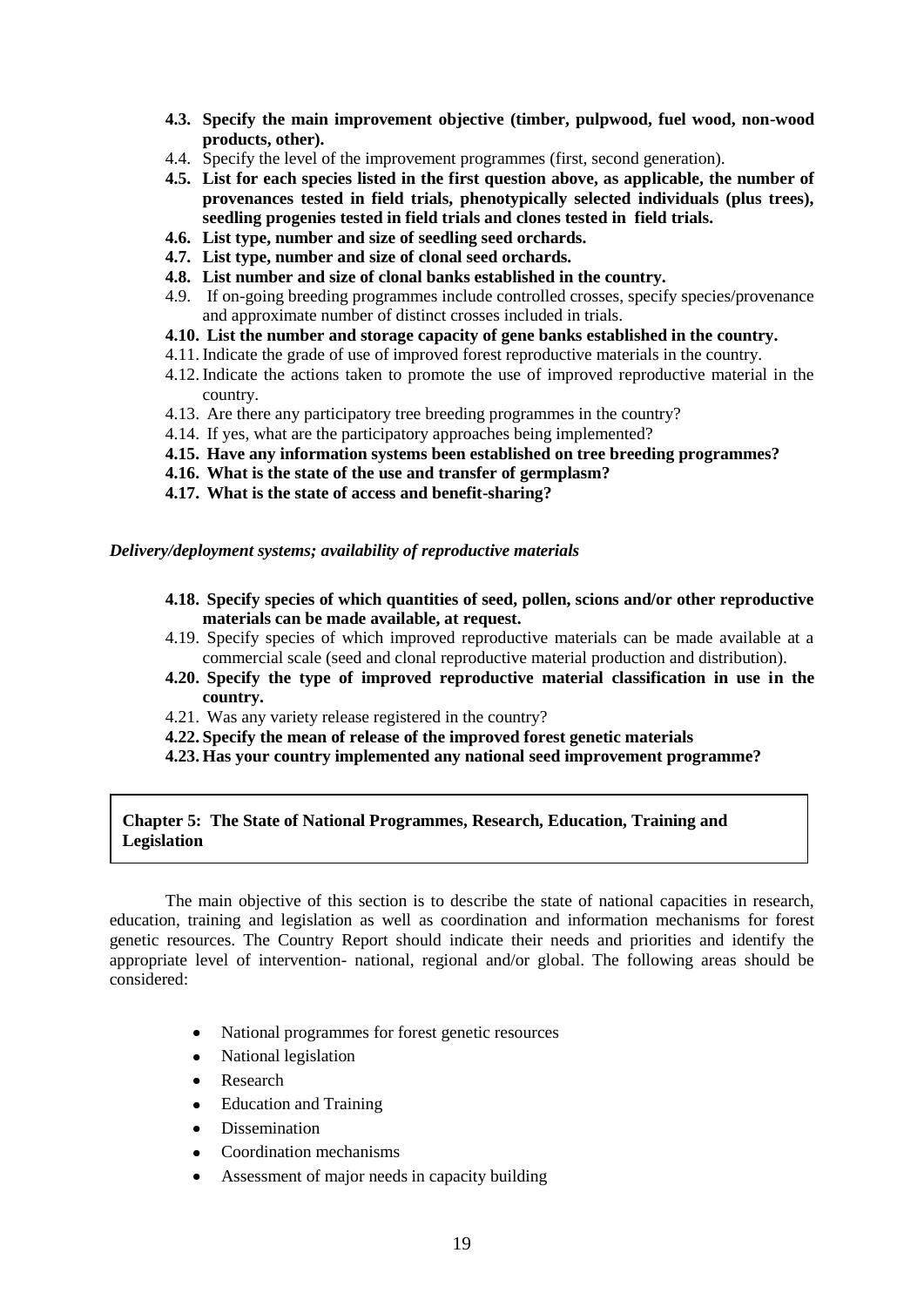The following questions are provided to assist countries to consider the content of their introductory section. In considering them, please try to ensure data and information are provided for the questions indicated in **bold**. This will enable basic understanding of the conditions in your country and facilitate global synthesis of the data and information collected.

#### *National Programmes:*

- **5.1. List the main institutions actively engaged in field and laboratory work related to forest genetic resources conservation.**
- **5.2. Indicate if the involved institutions are: (governmental/non-governmental institutions, research institutes, universities, industry etc.).**
- 5.3. List the main institution actively engaged in field work related to tree improvement.
- 5.4. List the number of institutions indirectly and directly related to forest genetic resources conservation and management in the country.
- 5.5. **Has your country established a National Programme for forest genetic resources?**
- **5.6. If yes, describe its structure and main functions in your Country Report.**
- 5.7. How are national stakeholders (public and private sector, educational and research institutions, civil society organizations, local communities, etc.) involved in planning and implementing national forest genetic resources programmes?
- **5.8. Has your country established a legal framework for forest genetic resources strategies, plans and programmes? If yes, describe the framework.**
- 5.9. Does your national forest genetic programme work in cooperation with national programmes in related areas (e.g. agriculture, biodiversity, development, environment programmes)?
- **5.10. Have the trends in support for your National Programme for forest genetic resources changed over the past 10 years – become stronger, declined, remained about the same? Is programme funding increasing, decreasing or stable?**
- 5.11. Have you determined any gaps in the current level of financial support necessary to achieve your country's forest genetic resources goals? If so, indicate the needs and priorities in your Country Report.
- **5.12. Indicate the main challenges, needs and priorities that your country faces to maintain or strengthen its National Programme for forest genetic resources over the next 10 years?**

#### *Networks:*

- **5.13. Has your country developed/enhanced national networks for forest genetic resources over the past 10 years?**
- 5.14. **Indicate the participants in any network and the main functions and benefits that are derived from the networks**.

## *Education, Research and Training:*

- **5.15. List the number and categories (private, public. governmental etc.) of research institution involved in forest genetic resources in your country.**
- 5.16. List the number of research projects related to forest genetic resources.
- **5.17. Estimate the budget allocated to forest genetic resource research in the country.**
- **5.18. List the number of patents (if any) related to forest genetic resources.**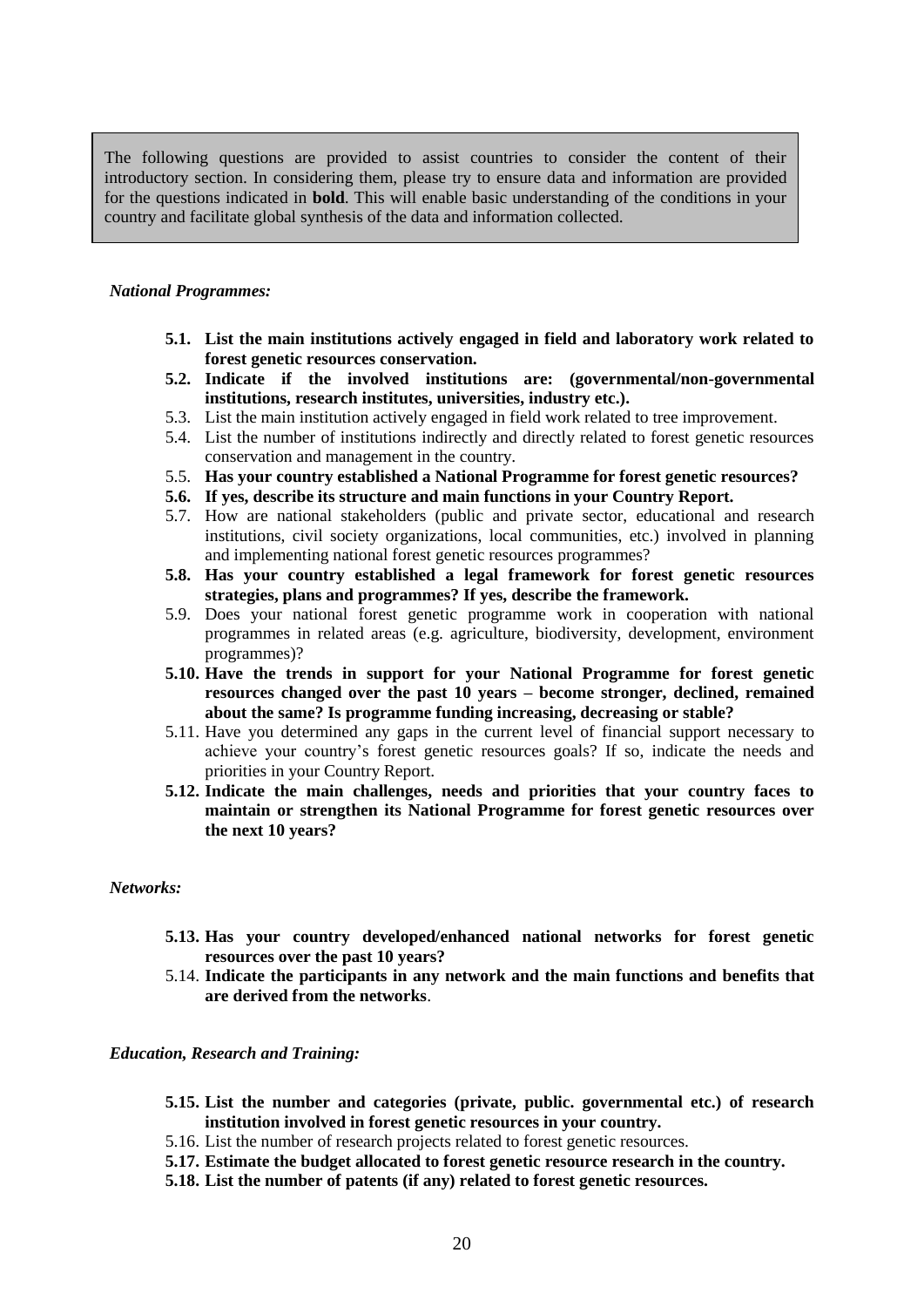- **5.19. What is the state of education and training in forest genetic resources?**
- **5.20. What are your needs and priorities for education and training to support the sustainable use, development and conservation of forest genetic resources?**
- 5.21. What are the main obstacles to providing the required education and training and what can be done to address the obstacles?
- 5.22. Has your country developed a strategy to address education and training needs for forest genetic resources?
- 5.23. Has your country identified opportunities for education and training outside the country? If so, what are the obstacles to participating in identified education and training opportunities?

#### *National Legislation:*

- **5.24. Has your country established legislation or regulations relevant to forest genetic resources over the past 10 years (phytosanitary, seed production, forest breeders rights, others)?**
- 5.25. **List the treaties, agreements, and conventions endorsed by the country that are related to forest genetic resources conservation and management**.
- **5.26. Has your country identified any obstacles to developing legislation and regulations relevant to forest genetic resources? If so, what are your needs and priorities to address the obstacles?**

#### *Information Systems:*

- **5.27. Has your country developed any information management systems to support efforts to sustainably use, develop, and conserve forest genetic resources?**
- 5.28. Have your documentation systems been computerized with standard formats to facilitate data exchanges?
- 5.29. What are your priorities and needs?
- **5.30. What are your main challenges, needs and priorities for developing or enhancing your information management systems for forest genetic resources?**

#### *Public Awareness:*

- **5.31. How would you describe the level of awareness of the roles and values of forest genetic resources in your country (unaware, limited awareness, satisfactory awareness, excellent awareness)?**
- **5.32. Has your country developed awareness programmes for forest genetic resources? If so, describe them and any products obtained.**
- **5.33. Has your country identified any constraints to developing public awareness programmes for forest genetic resources?**
- **5.34. If so, what are your needs and priorities to address the constraints?**

#### **Chapter 6: The State of Regional and International Collaboration**

The main objective of this section is to describe the current state of regional and international collaboration for forest genetic resources in your country and to indicate future needs and priorities.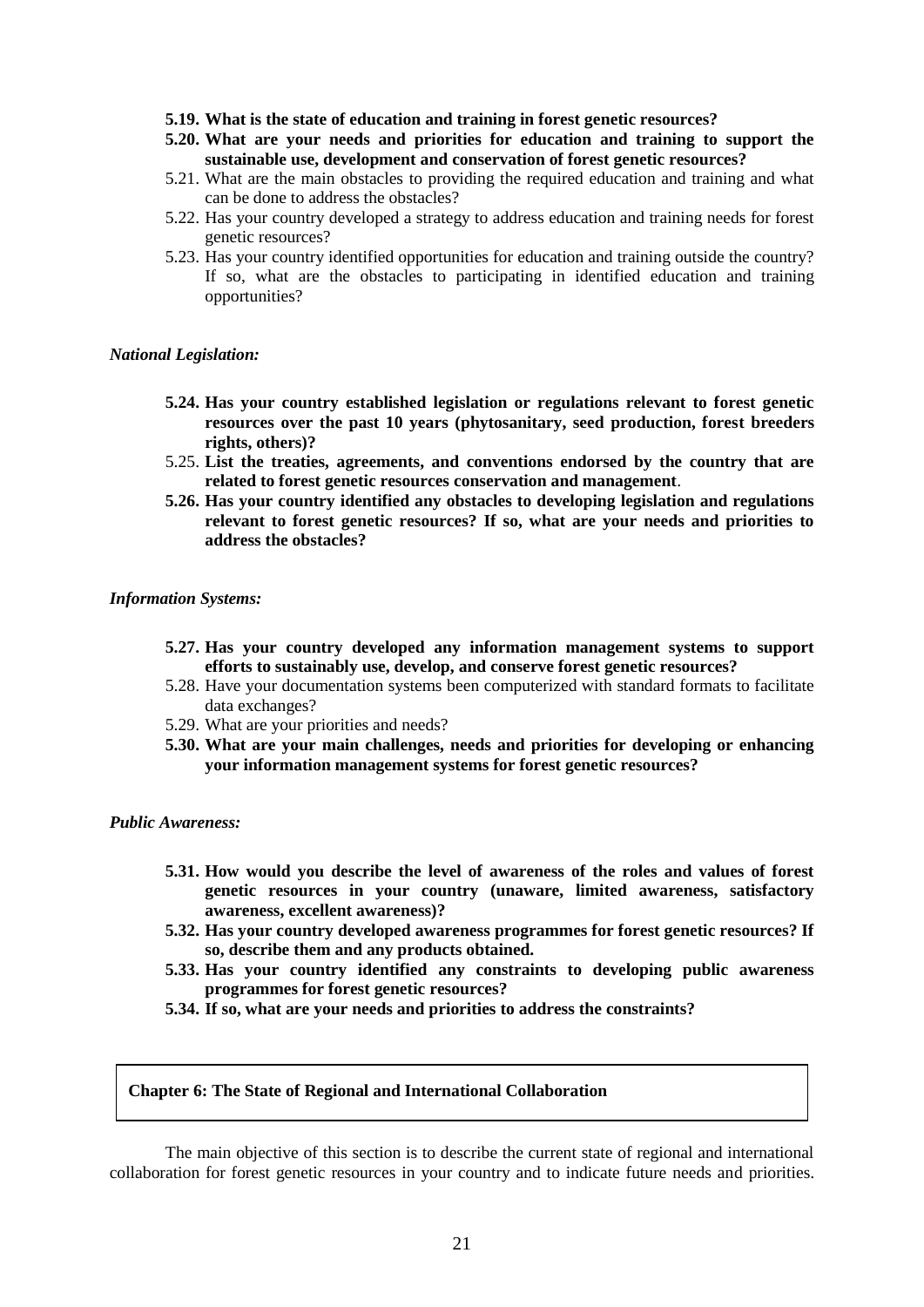Countries should identify the level of appropriate intervention – regional and/or global. The following areas should be considered in developing the Country Report:

- $\bullet$ Regional and sub-regional networks, international specific networks and sub-regional collaboration for maintaining *ex situ* and *in situ* collections.
- International programmes.  $\bullet$
- International agreements.
- Assessment of major needs to promote/improve international collaboration.

The following questions are provided to assist countries to consider the content of their introductory section. In considering them, please try to ensure data and information are provided for the questions indicated in **bold**. This will enable basic understanding of the conditions in your country and facilitate global synthesis of the data and information collected.

# *International Networks:*

- **6. What regional, sub-regional, forest genetic resources-bases or thematic networks for forest genetic resources did your country participate in, over the past 10 years, and what benefits resulted?**
- **7. What are your country's needs and priorities to develop or strengthen international networks for forest genetic resources?**

# *International Programmes:*

- **8. What international programmes for forest genetic resources have been most beneficial for your country, and why?**
- 9. List the agencies and the main results of these programmes.
- 10. Has international financial support to forest genetic resources changed in your country over the past 10 years?
- **11. What are your country's needs and priorities for future international collaboration related to:**
	- **Understanding the state of diversity**  $\bullet$
	- **Enhancing** *in situ* **conservation and management**
	- **Enhancing** *ex situ* **conseravtion and management**
	- **Enhancing use of forest genetic resources**
	- **Enhancing research**
	- **Enhancing education and training**  $\bullet$
	- **Enhancing legislation**
	- **Enhancing information management and early warning systems for forest genetic resources.**
	- **Enhancing public awareness**
	- **Any other priorities for international programmes**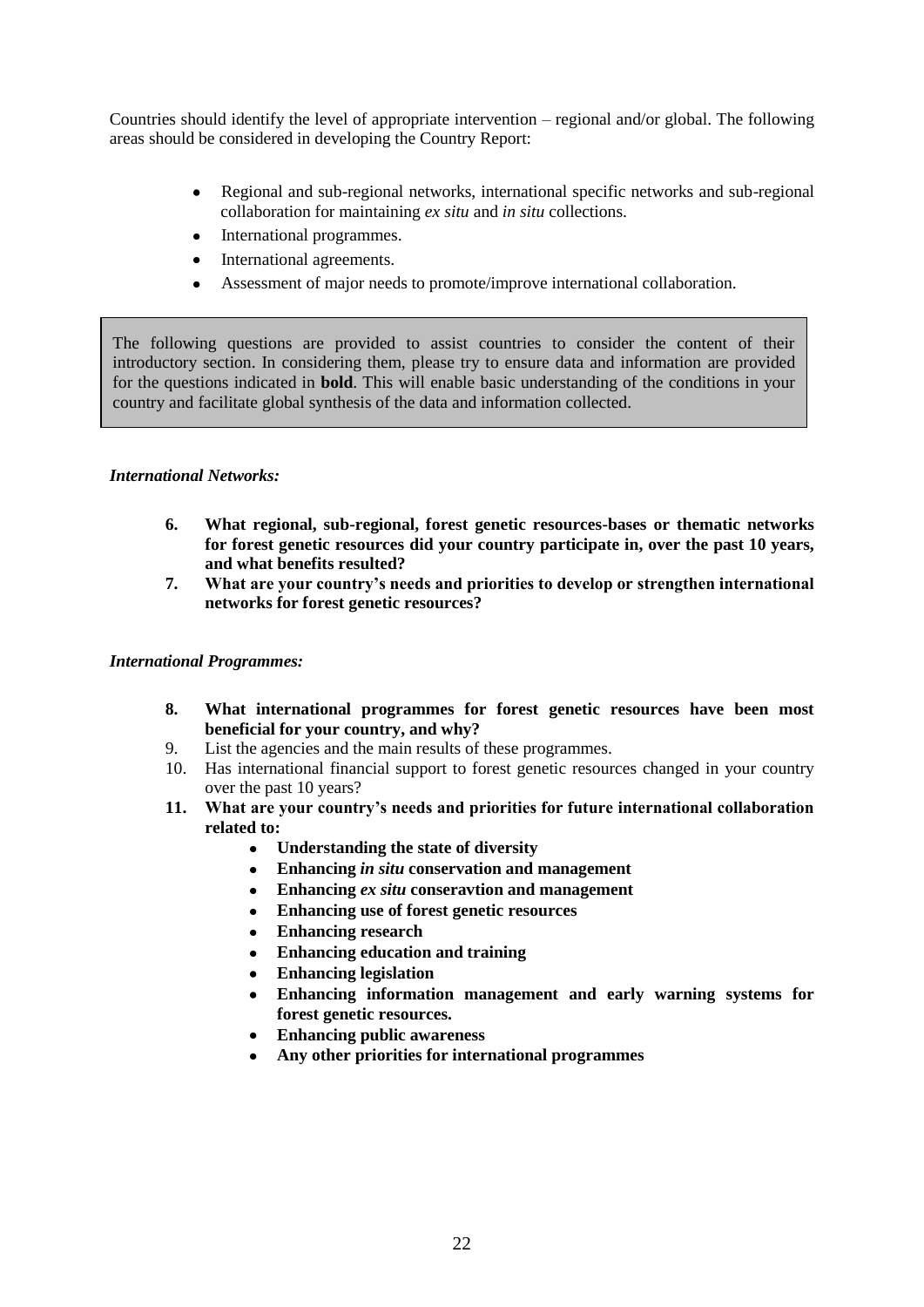# *International Agreements:*

- **12. Has your country subscribed to any international agreement, treatee, convention, or trade agreement over the past 10 years that are relevant to the sustainable use, development and conservation of forest genetic resources?**
- **13. If so, briefly describe the impact of these agreements with regard to the conservation and sustainable use of forest genetic resources in your country.**

**Chapter 7: Access to Forest Genetic Resources and Sharing of Benefits Arising from their Use**

The main objective of this section is to describe the state of access to forest genetic resources, transfer and sharing benefit arising out of their use. Countries should identify the level of appropriate intervention- national, regional and/or global as related to:

- Regulations
- Agreements
- Main stakeholders.

The following questions are provided to assist countries to consider the content of their introductory section. In considering them, please try to ensure data and information are provided for the questions indicated in **bold**. This will enable basic understanding of the conditions in your country and facilitate global synthesis of the data and information collected.

*Access to forest genetic resources:*

- **7.1. Over the past 10 years, has your country subscribed to any international agreement relevant to access to forest genetic resources, transfer and sharing of benefit arising out of their use?**
- **7.2. If so, list them in your Country Report.**
- **7.3. Over the past 10 years, has your country developed or modified national legislation and policies or taken other action in terms of providing access to forest genetic resources within the country and sharing of benefits arising out of their use?**
- 7.4. Over the past 10 years, has your country undertaken any management actions to maintain or enhance access to forest genetic resources located outside your country (e.g. established germplasm exchange agreements)?
- 7.5. If so, describe the actions taken.
- 7.6. Indicate the number of accessions obtained if possible, the countries of origin and the purposes for accessing the germplasm.
- **7.7. Is access to forest genetic resources remaining about the same, improving or being more difficult over the past 10 years?**
- 7.8. Over the past 10 years, has your country encountered any difficulty in maintaining or enhancing access to forest genetic resources located outside your country? Is access to such forest genetic resources adequate to support forest development goals? If not, what should be done to improve the situation?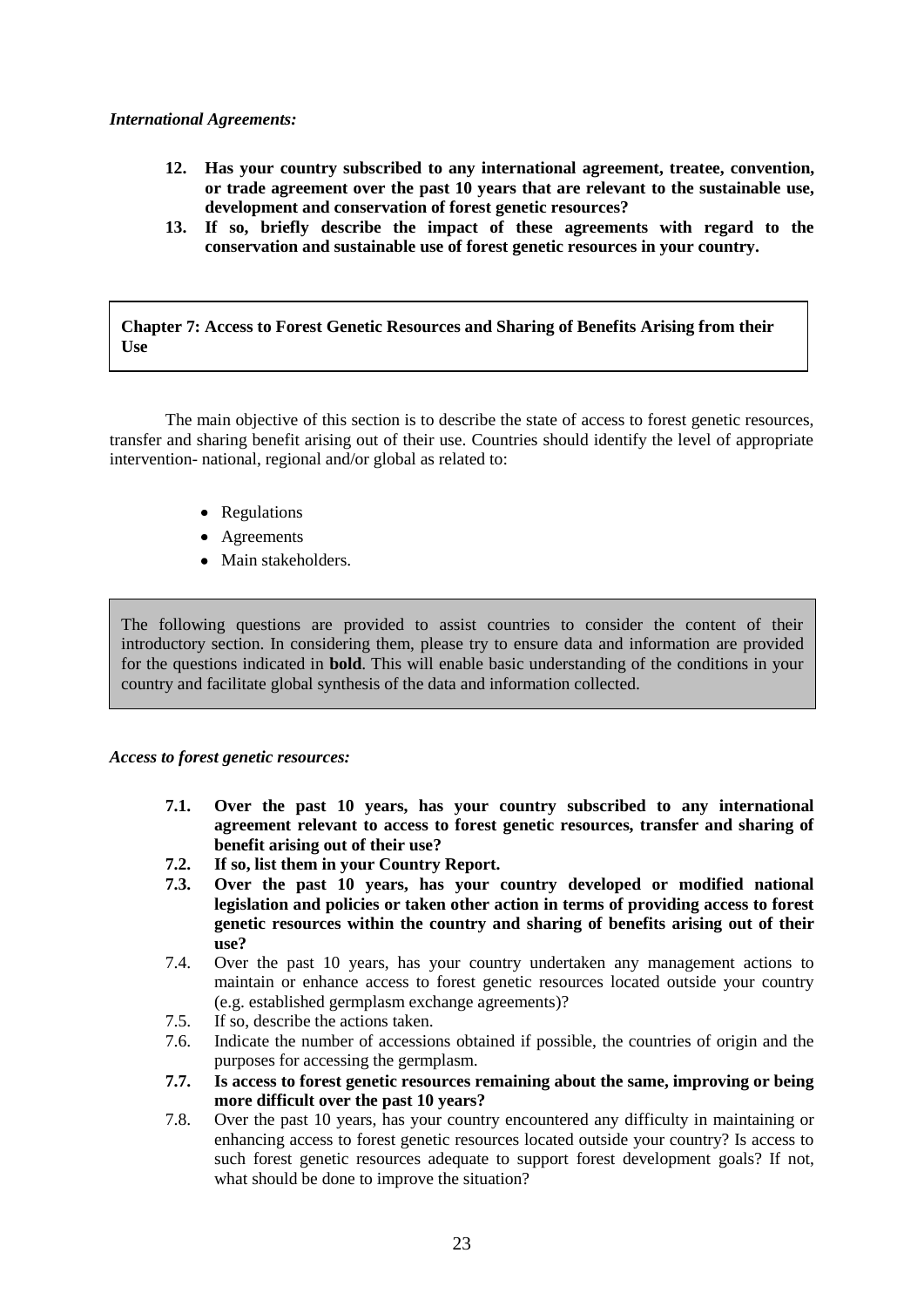7.9. Does your country restrict access to certain types of forest genetic resources? If so, indicate the restrictions and the reasons for them.

## *Sharing of benefits arising out of the use of forest genetic resources:*

- **7.10. What are the benefits arising from the use of forest genetic resources in your country (qualitative and quantitative information if available?)**
- **7.11. Who shares the benefits arising from the use of forest genetic resources in your country?**
- **7.12. Has your country established mechanisms of sharing benefits arising out of the use of forest genetic resources? If so, describe them.**
- 7.13. Has your country identified obstacles to achieving or enhancing the fair and equitable sharing of the benefits arising out of the use of forest genetic resources?
- 7.14. If so, describe the obstacles and ways to overcome them.
- **7.15. Indicate in your Country Report the importance of maintaining or enhancing access to forest genetic resources and benefit-sharing and provide any other strategic direction for maintaining access and benefit sharing.**

**Chapter 8: The Contribution of Forest Genetic Resource to Food Security, Poverty Sustainable Development Alleviation and Sustainable Development**

The Country Report should indicate the status, needs and priorities of the contributions of forest genetic resources to food security, poverty alleviation and sustainable development. Countries should identify the level of appropriate intervention - national, regional and/or global. Information in the following areas should be considered in developing the Country Report, the contribution of forest genetic resources to:

- Forest and agricultural sustainability.
- Food security and poverty alleviation.
- Sustainable development.
- **8.1. What are your priorities to better understand the economic, social, environmental and other contributions of forest genetic resources for food, agriculture and forest development?**
- **8.2. What are the contributions of forest genetic resources management to the Millennium Development Goals in your country?**

The following questions are provided to assist countries to consider the content of their introductory section. In considering them, please try to ensure data and information are provided for the questions indicated in **bold**. This will enable basic understanding of the conditions in your country and facilitate global synthesis of the data and information collected.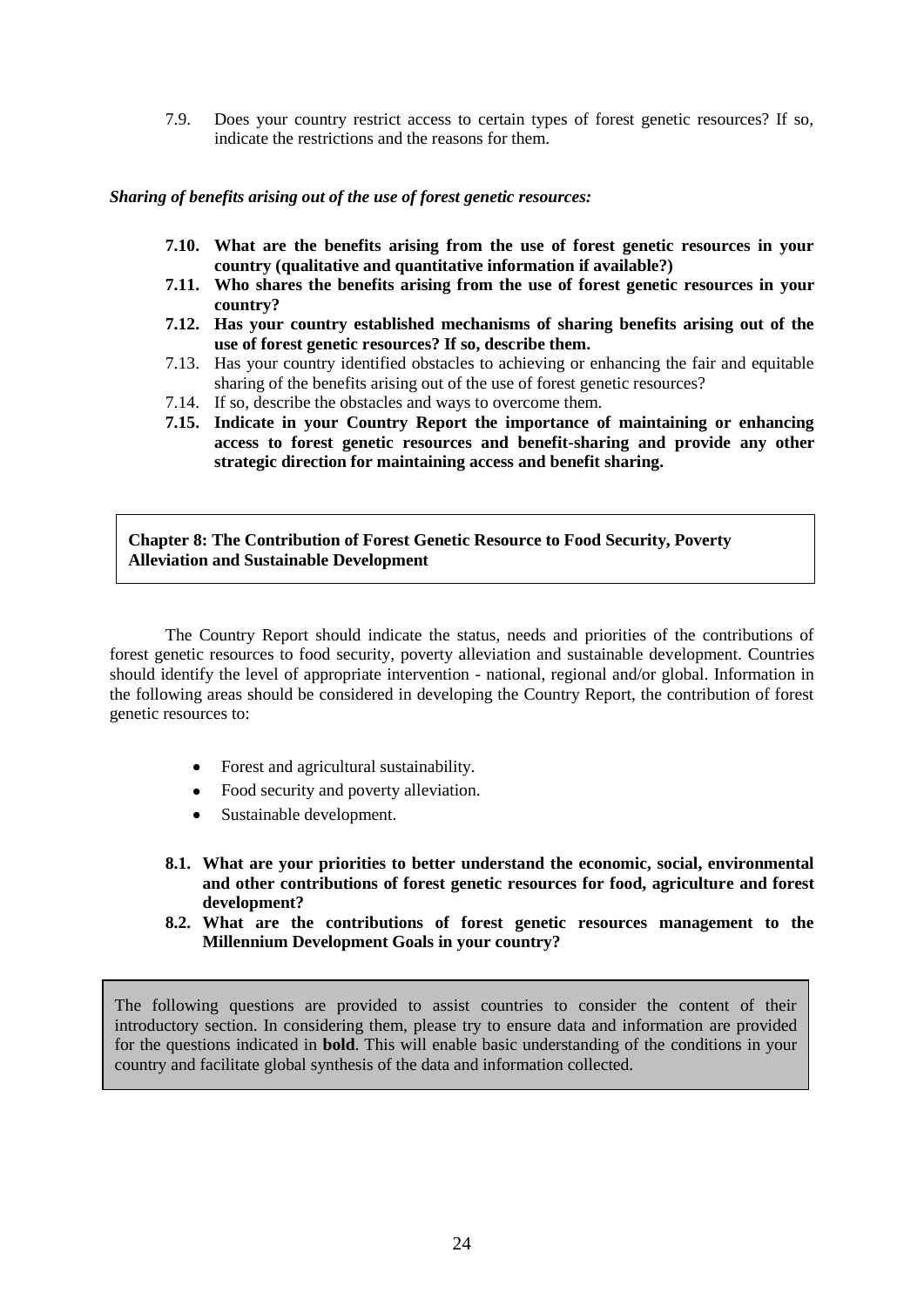# **PROPOSED TEMPLATE FOR SPECIFIC INFORMATION**

The present document provides a proposed template for specific information which could be included in different chapters of the Country Report for The State of the World's Forest Genetic Resources.

# **SECTION I: EXECUTIVE SUMMARY**

# **SECTION II: INTRODUCTION TO THE COUNTRY AND FOREST SECTOR**

Information for the first two questions will be completed by FAO with information obtained from the Global Forest Resource Assessment, FRA.

## **1. What are the main forest characteristics and tree resource management systems?**

| <b>Main forest characteristics</b>                                     | Area (ha) |
|------------------------------------------------------------------------|-----------|
| <b>Primary forests</b>                                                 |           |
| <b>Naturally regenerated forests</b>                                   |           |
| <b>Planted forests</b><br><b>Reforestation</b><br><b>Afforestation</b> |           |

**Table 1. Forest characteristics and areas (FRA)**

Please give an estimate of the area covered by agroforestry systems (information not requested in FRA reporting)

## **2. What is the forest ownership in your country?**

| <b>Forest ownership</b> | Area (ha) |
|-------------------------|-----------|
| <b>Public</b>           |           |
| <b>Private</b>          |           |
| <b>Others</b>           |           |

**Table 2. Forest ownership and area (FRA)**

- **3. What trends in forest conservation and management were observed over the past 10 years? What are their main driving forces?**
- **4. What roles do forest resources play in meeting the current demands for forest products in your country?**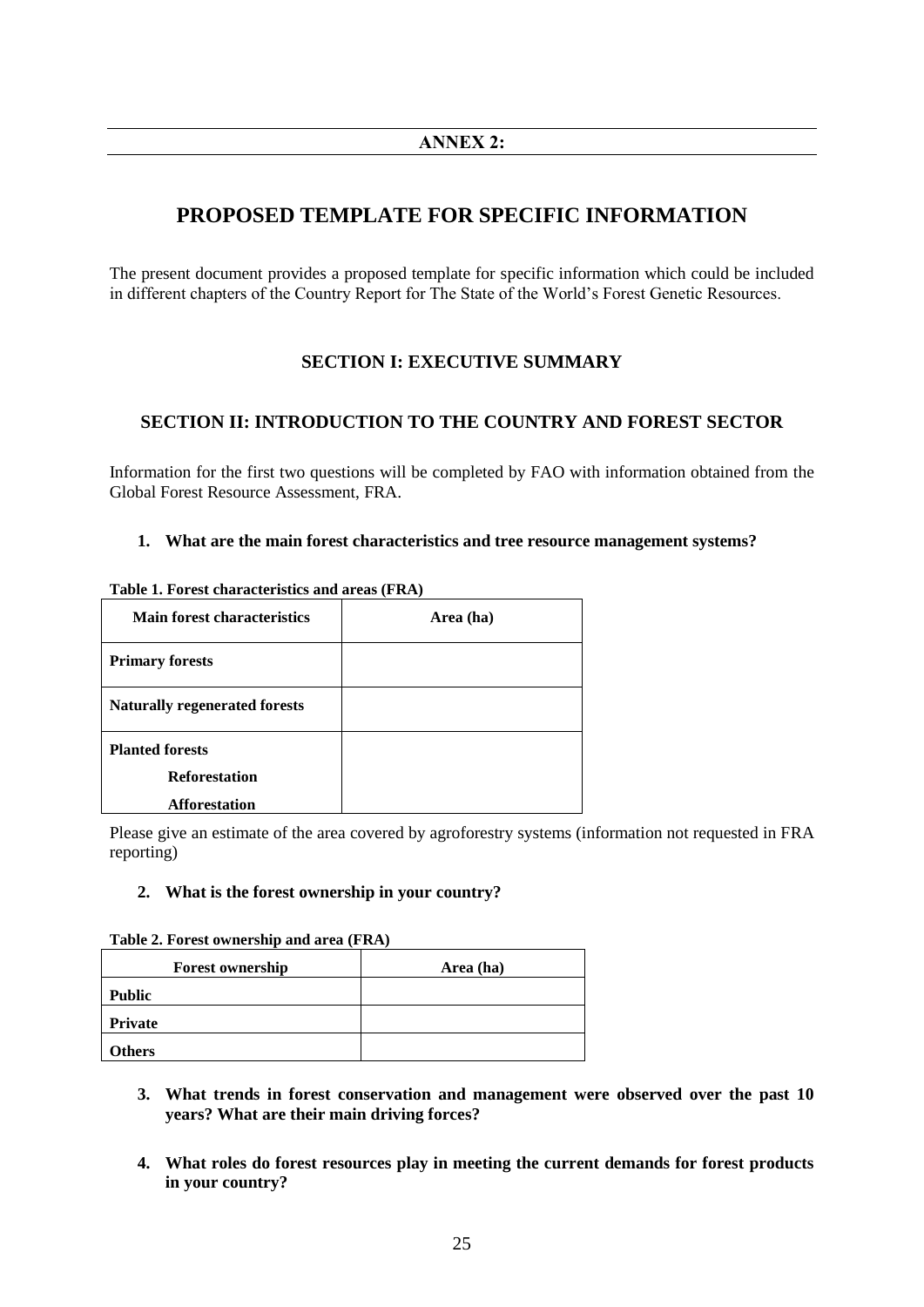# **SECTION III: MAIN BODY OF THE COUNTRY REPORT**

## **Chapter 1: The Current State of Forest Genetic Resources**

Please list, in Table 3, the main forest tree species, using scientific names, associated with each major forest type defined in your country. Main species are the species that characterise the forest types; i.e., relatively common and widespread. The number of species listed for each forest type will vary depending on species diversity.

#### **Table 3. Major forest type categories and main tree species. Forest types may be drawn from the categories used in your country or from the list below (Forest Types and Ecological Zone breakdown used in FRA 2000).**

| <b>Major Forest Types</b> | Area (covered   | Main species for each type |                                |
|---------------------------|-----------------|----------------------------|--------------------------------|
|                           | by forest type) | <b>Trees</b>               | Other species if<br>applicable |
|                           |                 |                            |                                |
|                           |                 |                            |                                |
|                           |                 |                            |                                |
|                           |                 |                            |                                |

#### **Forest Types and Ecological Zone breakdown used in FRA 2000**

|                 | <b>EZ Level 1 - Domain</b>                                                 |                                                                | <b>EZ Level 2 - Global Ecological Zone</b> |                                                                                                                                                                          |
|-----------------|----------------------------------------------------------------------------|----------------------------------------------------------------|--------------------------------------------|--------------------------------------------------------------------------------------------------------------------------------------------------------------------------|
| <b>Name</b>     | Criteria (equivalent<br>to Köppen-<br><b>Trewartha climatic</b><br>groups) | Name (reflecting<br>dominant zonal <sup>a</sup><br>vegetation) | Code                                       | Criteria (approximate equivalent of<br>Köppen-Trewartha climatic types, in<br>combination with vegetation physiognomy,<br>and one orographic zone within each<br>domain) |
| <b>Tropical</b> | All months without<br>frost: in marine<br>areas over 18°C                  | TAr<br><b>Tropical rain</b><br>forest                          |                                            | Wet: $0-3$ months dry, $\frac{b}{b}$ during winter                                                                                                                       |
|                 |                                                                            | <b>Tropical moist</b><br>deciduous forest                      | <b>TAwa</b>                                | Wet/dry: 3-5 months dry, during winter                                                                                                                                   |
|                 |                                                                            | <b>Tropical dry</b><br>forest                                  | <b>TAwb</b>                                | Dry/wet: 5-8 months dry, during winter                                                                                                                                   |
|                 |                                                                            | <b>Tropical</b><br>shrubland                                   | <b>TBSh</b>                                | Semi-arid: evaporation > precipitation                                                                                                                                   |
|                 |                                                                            | <b>Tropical desert</b>                                         | <b>TBWh</b>                                | Arid: all months dry                                                                                                                                                     |
|                 |                                                                            | <b>Tropical</b><br>mountain systems                            | TM                                         | Approximately $> 1000$ m altitude (local<br>variations)                                                                                                                  |
|                 | Subtropical Eight months or<br>more over $10^{\circ}$ C                    | <b>Subtropical</b><br>humid forest                             | <b>SCf</b>                                 | Humid: no dry season                                                                                                                                                     |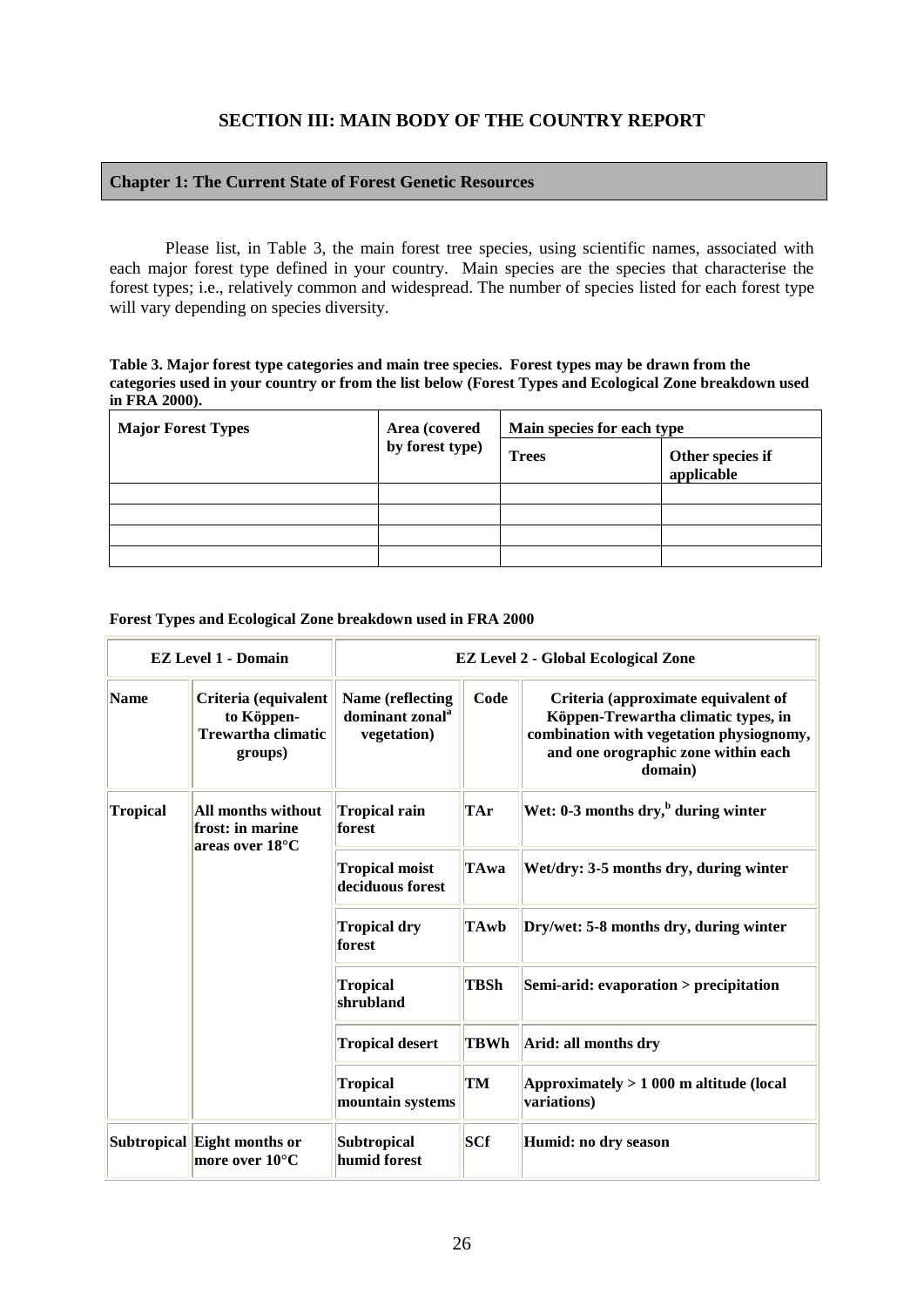|                  |                                             | Subtropical dry<br>forest              | <b>SCs</b>   | Seasonally dry: winter rains, dry summer                       |
|------------------|---------------------------------------------|----------------------------------------|--------------|----------------------------------------------------------------|
|                  |                                             | <b>Subtropical</b><br>steppe           | <b>SBSh</b>  | Semi-arid: evaporation > precipitation                         |
|                  |                                             | <b>Subtropical</b><br>desert           | <b>SBWh</b>  | Arid: all months dry                                           |
|                  |                                             | Subtropical<br>mountain systems        | <b>SM</b>    | Approximately $> 800-1000$ m altitude                          |
| <b>Temperate</b> | Four to eight<br>months over $10^{\circ}$ C | <b>Temperate</b><br>oceanic forest     | <b>TeDo</b>  | Oceanic climate: coldest month over 0°C                        |
|                  |                                             | <b>Temperate</b><br>continental forest | <b>TeDc</b>  | Continental climate: coldest month under<br>$ 0^{\circ}C$      |
|                  |                                             | Temperate steppe                       | <b>TeBSk</b> | Semi-arid: evaporation > precipitation                         |
|                  |                                             |                                        |              | Temperate desert   TeBWk  Arid: All months dry                 |
|                  |                                             | Temperate<br>mountain systems          | TM           | Approximately $> 800$ m altitude                               |
| <b>Boreal</b>    | Up to three months<br>over $10^{\circ}$ C   | <b>Boreal coniferous</b><br>forest     | Ba           | Vegetation physiognomy: coniferous dense<br>forest dominant    |
|                  |                                             | <b>Boreal tundra</b><br>woodland       | Bb           | Vegetation physiognomy: woodland and<br>sparse forest dominant |
|                  |                                             | <b>Boreal mountain</b><br>systems      | BM           | Approximately $>600$ m altitude                                |
| Polar            | <b>All months below</b><br>$10^{\circ}$ C   | Polar                                  | $\bf P$      | Same as domain level                                           |

<sup>a</sup> Zonal vegetation: resulting from the variation in environmental, i.e. climatic, conditions in a northsouth direction.

 $b<sub>b</sub>$  A dry month is defined as the month in which the total precipitation expressed in millimetres is equal to or less than twice the mean temperature in degrees Centigrade.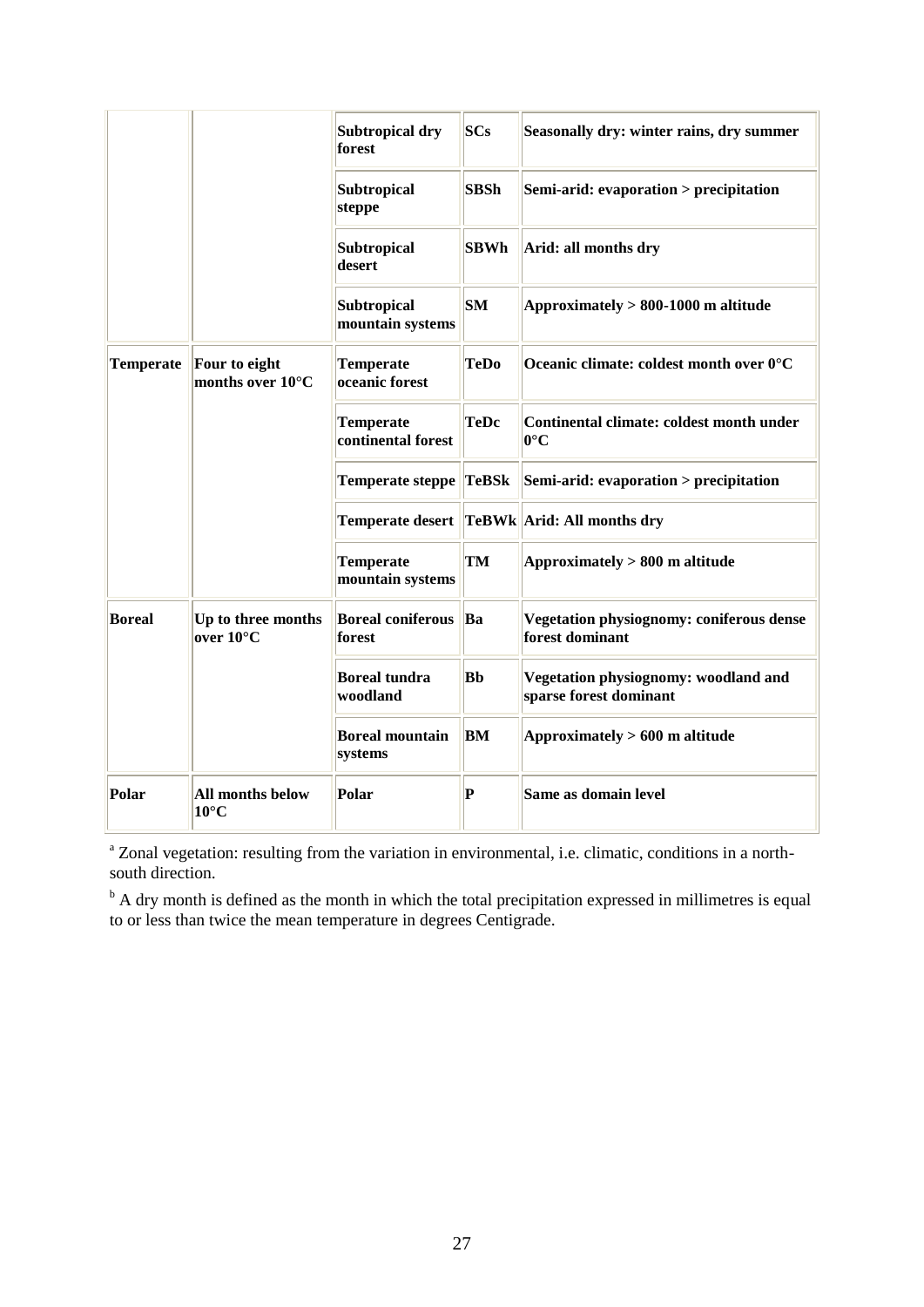**1.1 List priority forest tree and other woody plant species (for example palms, bamboo, rattan) in your country and reason for priority (e.g. economic importance, threatened, etc.) (Table 4)**

| Twore is Thomas Species (Secondities mannes)<br><b>Priority species</b> |                                                |                                            | <b>Reasons for priority</b> |
|-------------------------------------------------------------------------|------------------------------------------------|--------------------------------------------|-----------------------------|
| <b>Scientific name</b>                                                  | <b>Tree</b><br>$(T)$ or<br>other<br><b>(O)</b> | <b>Native</b><br>$(N)$ or<br>exotic<br>(E) |                             |
|                                                                         |                                                |                                            |                             |
|                                                                         |                                                |                                            |                             |
|                                                                         |                                                |                                            |                             |

**Table 4. Priority species (scientific names)**

Examples of reasons for priority: Economic, social or cultural importance; Threatened;

Invasive (priority for removal)

# **1.2 What are the main tree and other forest plant species actively managed for human utilization in your country? (Table 5)**

| Table 5. Forest species currently used in your country; for each species please indicate (N or E) whether |  |  |  |
|-----------------------------------------------------------------------------------------------------------|--|--|--|
| native or exotic (using the codes for uses listed below).                                                 |  |  |  |
|                                                                                                           |  |  |  |

| <b>Species</b><br>(Scientific name) | <b>Native</b><br>$(N)$ or<br><b>Exotic</b><br>(E) | <b>Current uses</b><br>(code) | If managed, type of<br>management system<br>(e.g. natural forest,<br>plantation,<br>agroforestry) | Area managed if<br>known (ha) |
|-------------------------------------|---------------------------------------------------|-------------------------------|---------------------------------------------------------------------------------------------------|-------------------------------|
|                                     |                                                   |                               |                                                                                                   |                               |
|                                     |                                                   |                               |                                                                                                   |                               |

## **\*Current use:**

- 1 Solid wood products 4 Non wood forest products (food, fodder, medicine, etc.)
- 2 Pulp and paper 5 Used in agroforestry systems
- 3 Energy (fuel) 6 Other (please specify)\_\_\_\_\_\_\_\_\_\_\_\_\_

# **1.3 What are the main forest tree or other woody plant species actively managed or identified for environmental services in your country (Table 6)?**

**Table 6. Main tree and other woody forest species providing environmental services or social values. For each species please indicate (N or E) whether native or exotic.** 

| Species (scientific name) | Native $(N)$ or<br>Exotic $(E)$ | <b>Environmental service or social value</b><br>(code) |
|---------------------------|---------------------------------|--------------------------------------------------------|
|                           |                                 |                                                        |
|                           |                                 |                                                        |

## **Services and values include:**

1 Soil and water conservation including watershed management 5 Aesthetic values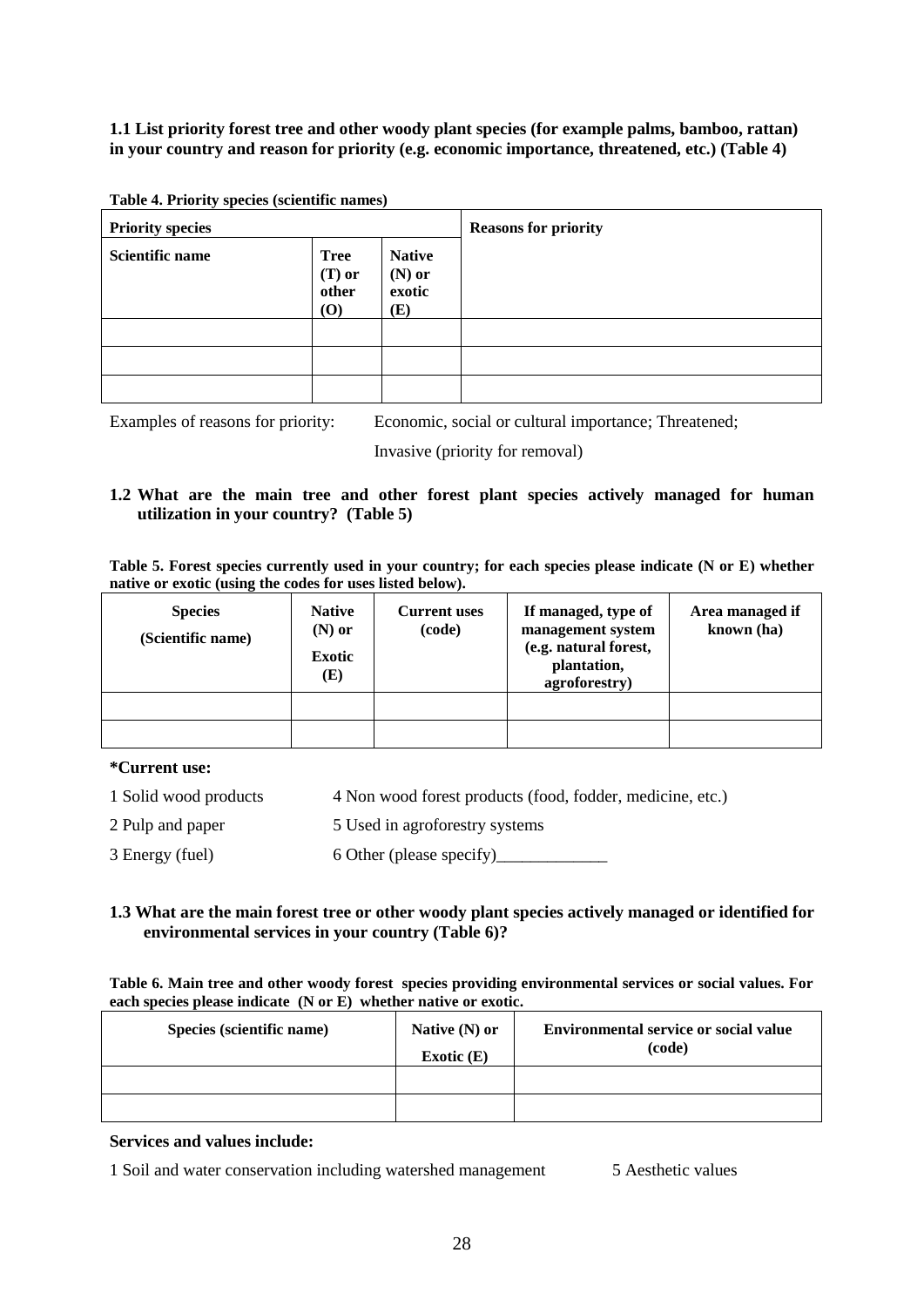2 Soil fertility 6 Religious values

3 Biodiversity conservation 7 Other (please specify) \_\_\_\_\_\_\_\_\_\_\_\_\_\_\_\_\_\_\_\_\_\_\_\_\_\_\_

4 Cultural values

**1.4 List forest tree and other woody species (scientific name) which are endemic in your country.**

- **1.5 List tree and other woody forest species identified in your country as being threatened (include documented threatened populations). (Table 7 in p. 31)**
- **1.6 Is there a regular assessment of threatened species in your country?**
- **1.7 List the tree species for which there is insufficient information to determine whether or not they are threatened.**
- **1.8 Is there a system in your country for documenting forest reproductive material?**
- **1.9 What is the current state of forest reproductive material (native and exotic) identification (seed sources, provenance zones) and utilization (including vegetatively propagated material) in the country? (If available provide volumes of seeds of main species used). (Please fill Table 8a and/or 8b)**

**Table 8a. Annual quantity of seeds produced and current state of identification of forest reproductive material of the main forest tree and other woody species in the country.** 

| <b>Species</b>         |                                                   |                                   |                                                                                 | <b>Quantity of</b><br>seeds from                                                        | <b>Quantity that is</b>                            |
|------------------------|---------------------------------------------------|-----------------------------------|---------------------------------------------------------------------------------|-----------------------------------------------------------------------------------------|----------------------------------------------------|
| <b>Scientific name</b> | <b>Native</b><br>$(N)$ or<br><b>Exotic</b><br>(E) | quantity of<br>seeds used<br>(Kg) | seeds from<br>documented<br>sources<br>(provenance/<br>delimited seed<br>zones) | tested<br>provenances<br><i>(provenance)</i><br>trials<br>established<br>and evaluated) | genetically<br>improved<br>(from seed<br>orchards) |
|                        |                                                   |                                   |                                                                                 |                                                                                         |                                                    |
|                        |                                                   |                                   |                                                                                 |                                                                                         |                                                    |

**Table 8b. Annual number of seedlings (or vegetative propagules) planted and the state of identification of the reproductive material used for the main forest tree and other woody species in the country.** 

| <b>Species</b>         |                                                   | <b>Total</b><br>quantity   | <b>Quantity of</b><br>seedlings                                           | <b>Quantity of</b><br>seedlings                                                          | <b>Quantity of</b><br>vegetative | <b>Quantity of</b><br>seedlings     |
|------------------------|---------------------------------------------------|----------------------------|---------------------------------------------------------------------------|------------------------------------------------------------------------------------------|----------------------------------|-------------------------------------|
| <b>Scientific name</b> | <b>Native</b><br>$(N)$ or<br><b>Exotic</b><br>(E) | of<br>seedlings<br>planted | from<br>documented<br>sources<br>(provenance/<br>delimited<br>seed zones) | from tested<br>provenances<br>(provenance)<br>trials<br>established<br>and<br>evaluated) | reproductive<br>material used    | that are<br>genetically<br>improved |
|                        |                                                   |                            |                                                                           |                                                                                          |                                  |                                     |
|                        |                                                   |                            |                                                                           |                                                                                          |                                  |                                     |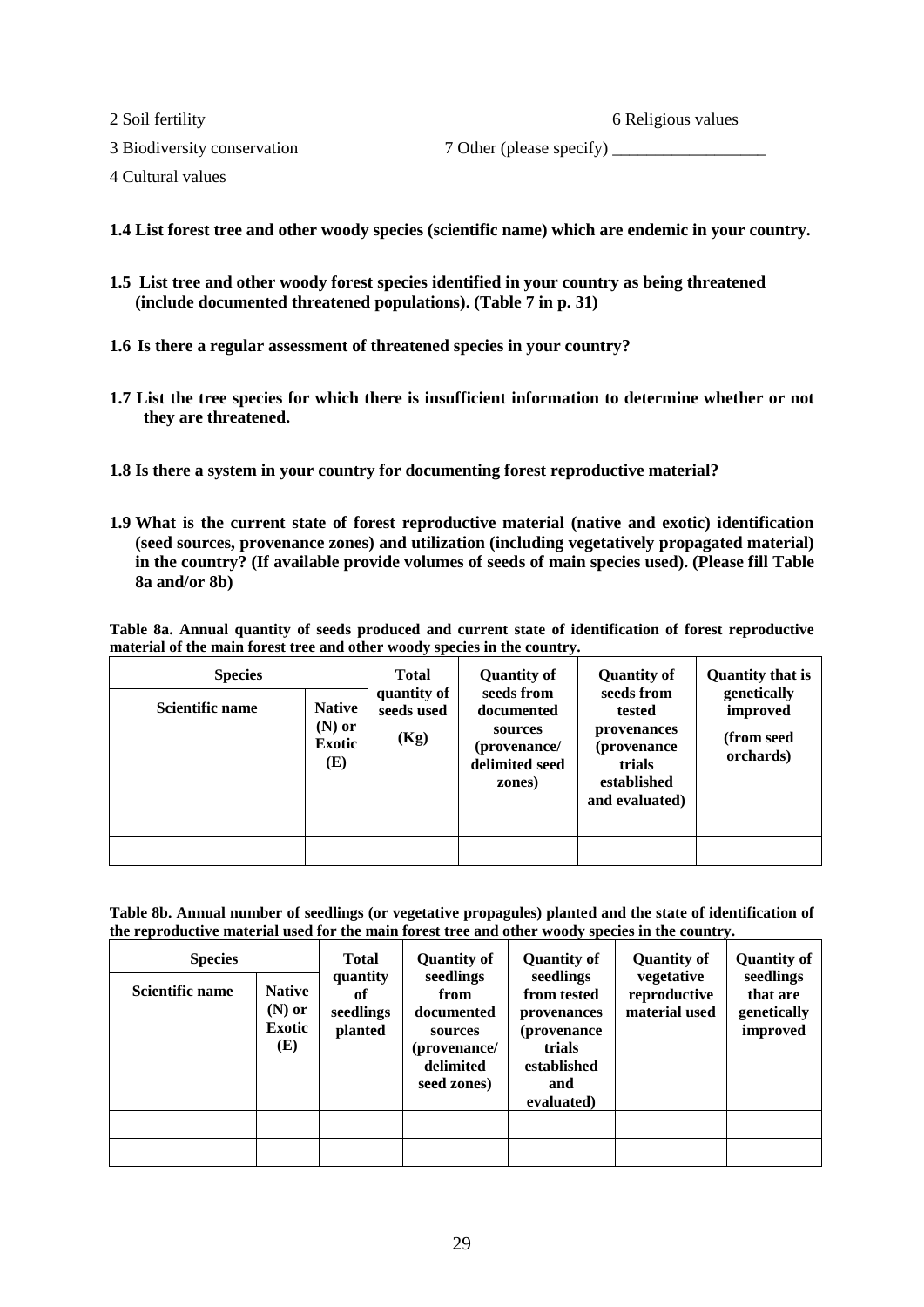# **1.10 What is the current state of genetic characterization of the main forest tree and other woody plant species in the country? (Table 9)**

**Table 9. List forest species for which genetic variability has been evaluated and check each column that applies. Begin with species mentioned in Tables 5 and 6.**

| <b>Species</b>         |                                | Morphological | <b>Adaptive and</b>               | <b>Molecular</b> |  |
|------------------------|--------------------------------|---------------|-----------------------------------|------------------|--|
| <b>Scientific name</b> | Native $(N)$<br>or $exotic(E)$ | traits        | production characters<br>assessed | characterization |  |
|                        |                                |               |                                   |                  |  |
|                        |                                |               |                                   |                  |  |

- **1.11. Does your country collect information on forest genetic resources as part of national forest surveys? If yes, please specify what kind of information.**
- 1.12. Has your country developed genetic conservation strategies/programmes (including *in situ* **and/or** *ex situ***) for specific forest tree or other woody plant species? If yes, which ones?**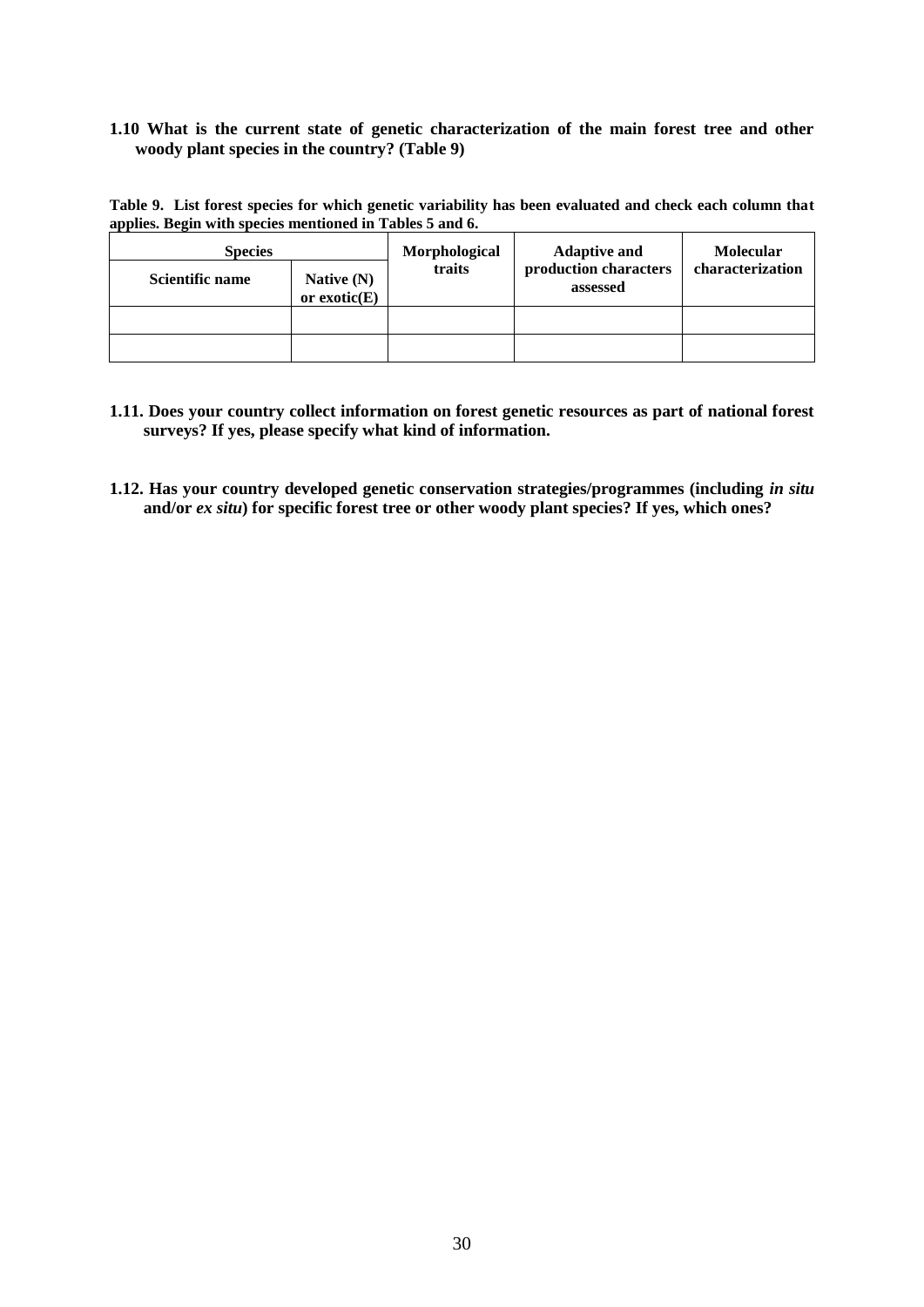**Table 7. List of tree and other woody forest species considered to be threatened in all or part of their range from genetic conservation point of view.** 

| Species (scientific name) | *Area (ha) of                                                   | Average                                        | **Proportion of                                                        | Distribution in                                                      | Type of          | Threat category*** |               |     |
|---------------------------|-----------------------------------------------------------------|------------------------------------------------|------------------------------------------------------------------------|----------------------------------------------------------------------|------------------|--------------------|---------------|-----|
|                           | species' natural<br>distribution in<br>your country if<br>known | number of<br>trees per<br>hectare, if<br>known | species' natural<br>distribution<br>that is in your<br>country $(\% )$ | the country:<br>widespread<br>$(W)$ , rare $(R)$ ,<br>or local $(L)$ | threat<br>(Code) | High               | <b>Medium</b> | Low |
|                           |                                                                 |                                                |                                                                        |                                                                      |                  |                    |               |     |
|                           |                                                                 |                                                |                                                                        |                                                                      |                  |                    |               |     |
|                           |                                                                 |                                                |                                                                        |                                                                      |                  |                    |               |     |
|                           |                                                                 |                                                |                                                                        |                                                                      |                  |                    |               |     |

# **Type of threat:**

- 1 Forest cover reduction and degradation 9 Acidification of soil and water
- 2 Forest ecosystem diversity reduction and degradation 10 Pollutant emissions
- 3 Unsustainable logging 11 Pests and diseases
- 4 Management intensification 12 Forest fires
- 
- 
- 
- 8 Uncontrolled introduction of alien species

5 Competition for land use 13 Drought and desertification 6 Urbanization 14 Rising sea level 7 Habitat fragmentation 15 Other (please specify) 2.15 Other (please specify)

\*Refer to species range maps where they exist to estimate the area in hectares of the species' natural range that is within the borders of your country.

\*\*Considering the full extent of the species' natural range, which proportion is within the borders of your country? For example, an endemic species is 100% within your country. A species that is naturally distributed over approximately equal areas of your country and a neighbouring country, is 50%.

\*\*\*Threat categories: High – threatened throughout species range within the country; Medium – threatened in at least 50% of range within country; Low – threatened in less than 50% of range within country.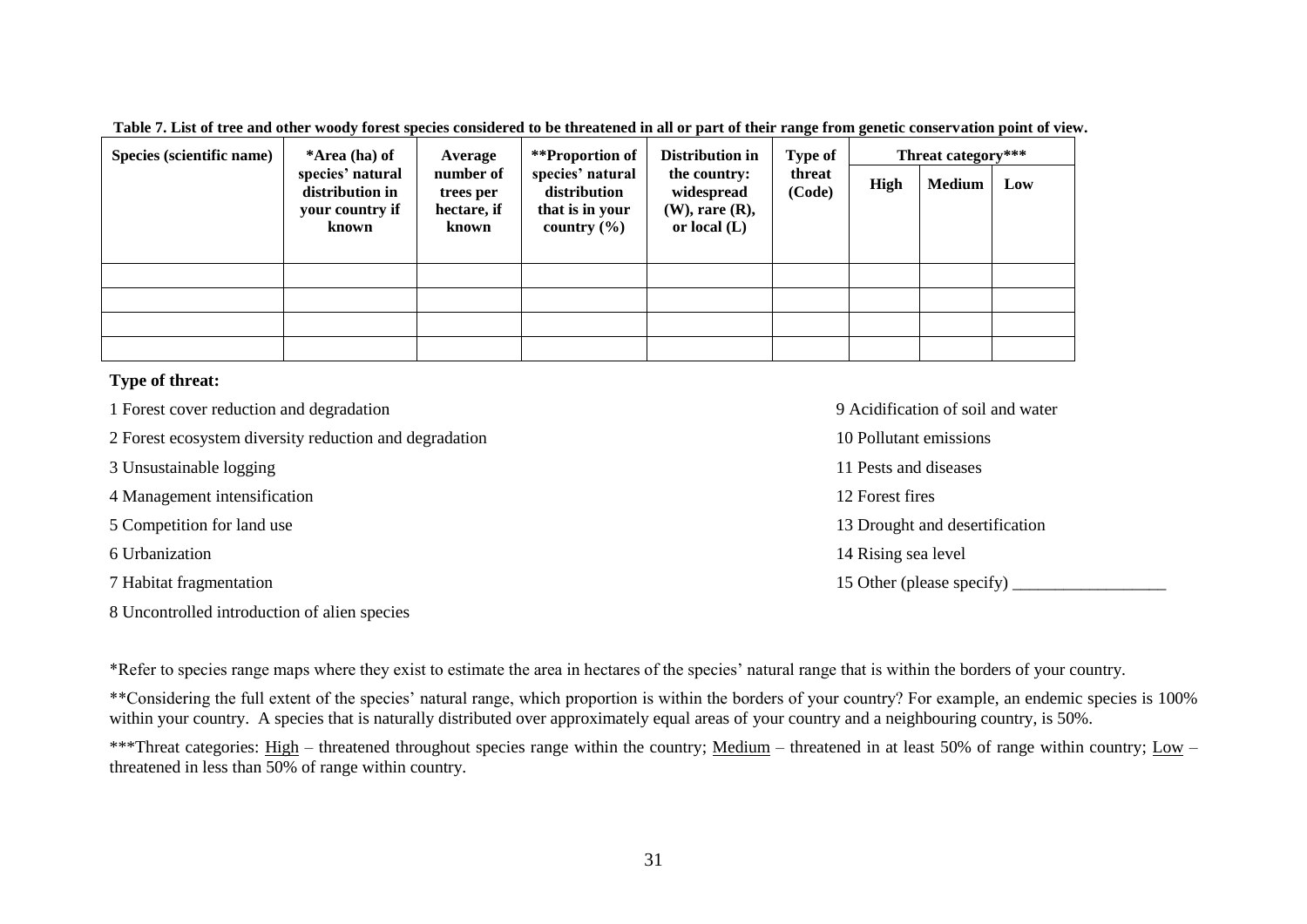# **Chapter 2: The State of** *in situ* **Genetic Conservation**

In situ conservation can have different purpose\s. Here we refer to genetic conservation but do not exclude protected areas that were established for other purposes but also provide protection for genetic resources.

- **2.1 Has an analysis been conducted in part or all of your country to evaluate genetic conservation of forest tree and other woody plant species in protected areas (national parks, ecological reserves, etc.)? If yes, how? (e.g. viable population sizes, connectivity of populations, designation of areas in different genecological zones of the country?)**
- **2.2 What proportion of all native tree and other woody forest species are conserved** *in situ***? What proportion of threatened tree and other woody species is included in conservation programmes?**
- **2.3 Is there a programme for** *insitu* **conservation of forest genetic resources in your country? If so, please complete (Table 10).**

| Species (scientific name) | <b>Purpose for establishing</b><br>conservation unit | Number of<br>populations<br>or stands<br>conserved | <b>Total</b><br>Area |
|---------------------------|------------------------------------------------------|----------------------------------------------------|----------------------|
|                           |                                                      |                                                    |                      |
|                           |                                                      |                                                    |                      |

#### **Table 10. Target forest species included within** *in situ* **conservation programmes/units.**

- **2.4 What are the main constraints to improving** *in situ* **genetic conservation programmes in the country? (For example, lack of public interest, lack of information/inadequate knowledge, competing use for available land, lack of government resources, people living in conservation areas with unsustainable exploitation of resources)**
- **2.5 What are your country's priorities for future** *in situ* **conservation actions (research, capacity-building, etc.)?**
- **2.6 Please include other relevant information on** *in situ* **conservation in your country.**
- **2.7 Please list species that are conserved on-farm (***circa situ***) in your country.** *Circa situ* **means conservation on farms of trees useful in agroforestry systems.**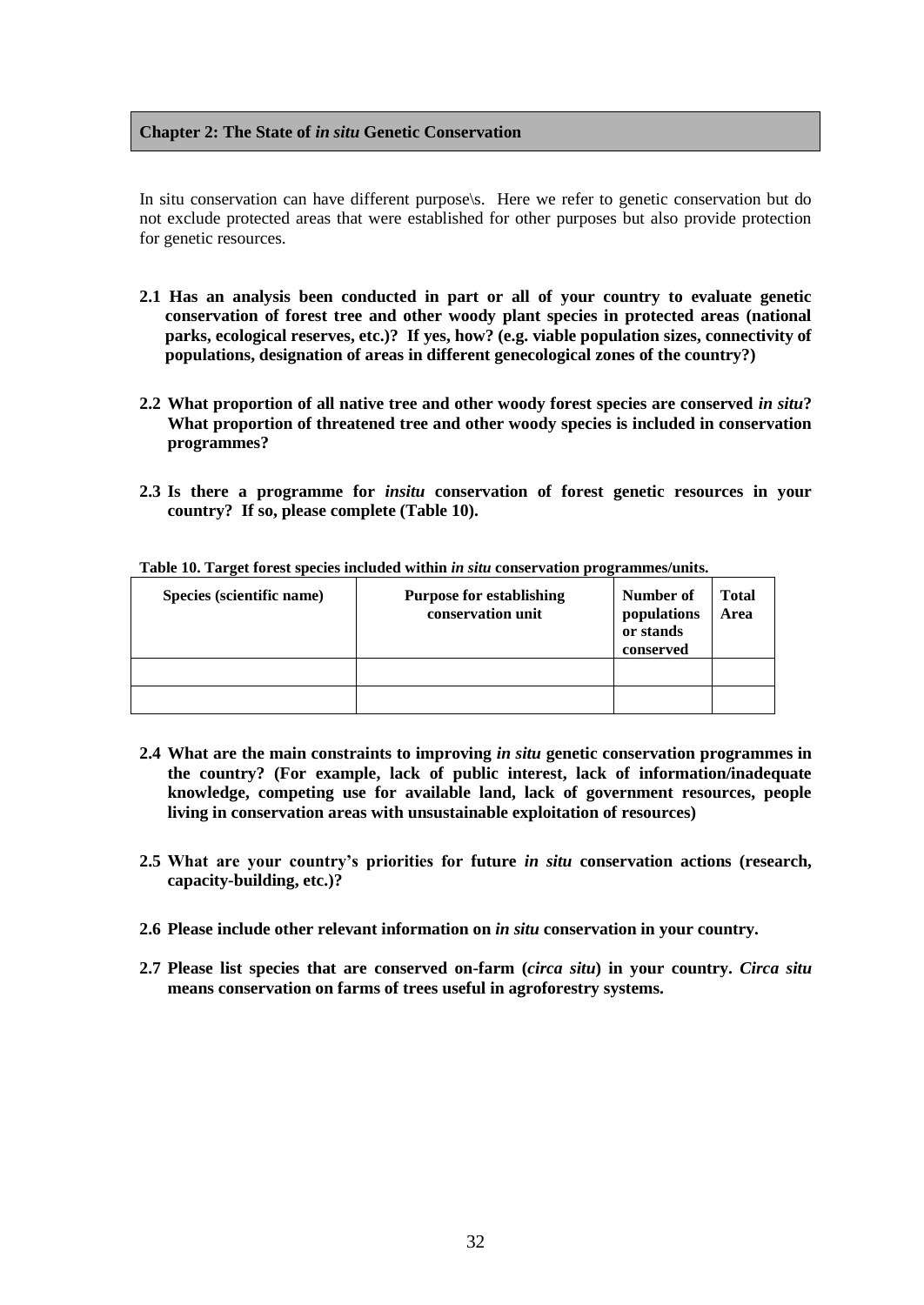# **Chapter 3: The State of** *ex situ* **Genetic Conservation**

**3.1 List target forest species included in** *ex situ* **conservation programmes/units in your country. Please provide information on species and material in germplasm banks by completing Table 11.**

| <b>Species</b>            |                                            | <b>Field collections</b> | Germplasm bank                                                           |                                                              |               |                     |             |                     |             |
|---------------------------|--------------------------------------------|--------------------------|--------------------------------------------------------------------------|--------------------------------------------------------------|---------------|---------------------|-------------|---------------------|-------------|
| <b>Scientific</b><br>name | <b>Native</b><br>$(N)$ or<br>exotic<br>(E) | or<br>stands             | Collections, provenance<br>tests,<br>progeny<br>arboreta or conservation | Clone banks,<br>In vitro<br>(including cryo<br>conservation) |               | <b>Seed banks</b>   |             |                     |             |
|                           |                                            | No.<br>stands            | No. acc.                                                                 | No.<br><b>banks</b>                                          | No.<br>clones | No.<br><b>banks</b> | No.<br>acc. | No.<br><b>Banks</b> | No.<br>acc. |
|                           |                                            |                          |                                                                          |                                                              |               |                     |             |                     |             |
|                           |                                            |                          |                                                                          |                                                              |               |                     |             |                     |             |
|                           |                                            |                          |                                                                          |                                                              |               |                     |             |                     |             |

**Table 11 Ex situ conservation**

- **3.2 What are the main constraints to improving** *ex situ* **conservation in the country? (Examples: lack of resources or infrastructure, field tests not protected or not considered important, too many species with recalcitrant seeds)**
- **3.3 What are the priorities for future** *ex situ* **conservation actions (research, capacitybuilding) in your country?**
- **3.4 Please include other relevant information on** *ex situ* **conservation in your country.**

**Chapter 4: The State of Use and Sustainable Management of Forest Genetic Resources**

**4.1 What is the annual quantity of seed transferred internationally? (Table 12)**

| <b>Species</b>            |                                                       | Quantity of seed<br>(Kg) |               | Number of<br>vegetative<br>propagules |               | Number of<br>seedlings |               | <b>Purpose</b> |
|---------------------------|-------------------------------------------------------|--------------------------|---------------|---------------------------------------|---------------|------------------------|---------------|----------------|
| <b>Scientific</b><br>name | <b>Native</b><br>$(N)$ or<br><b>Exotic</b><br>$(E)$ ? | Import                   | <b>Export</b> | <b>Import</b>                         | <b>Export</b> | Import                 | <b>Export</b> |                |
|                           |                                                       |                          |               |                                       |               |                        |               |                |
|                           |                                                       |                          |               |                                       |               |                        |               |                |

**Table 12. Seed and vegetative propagules transferred internationally per annum (average of last 5 years).**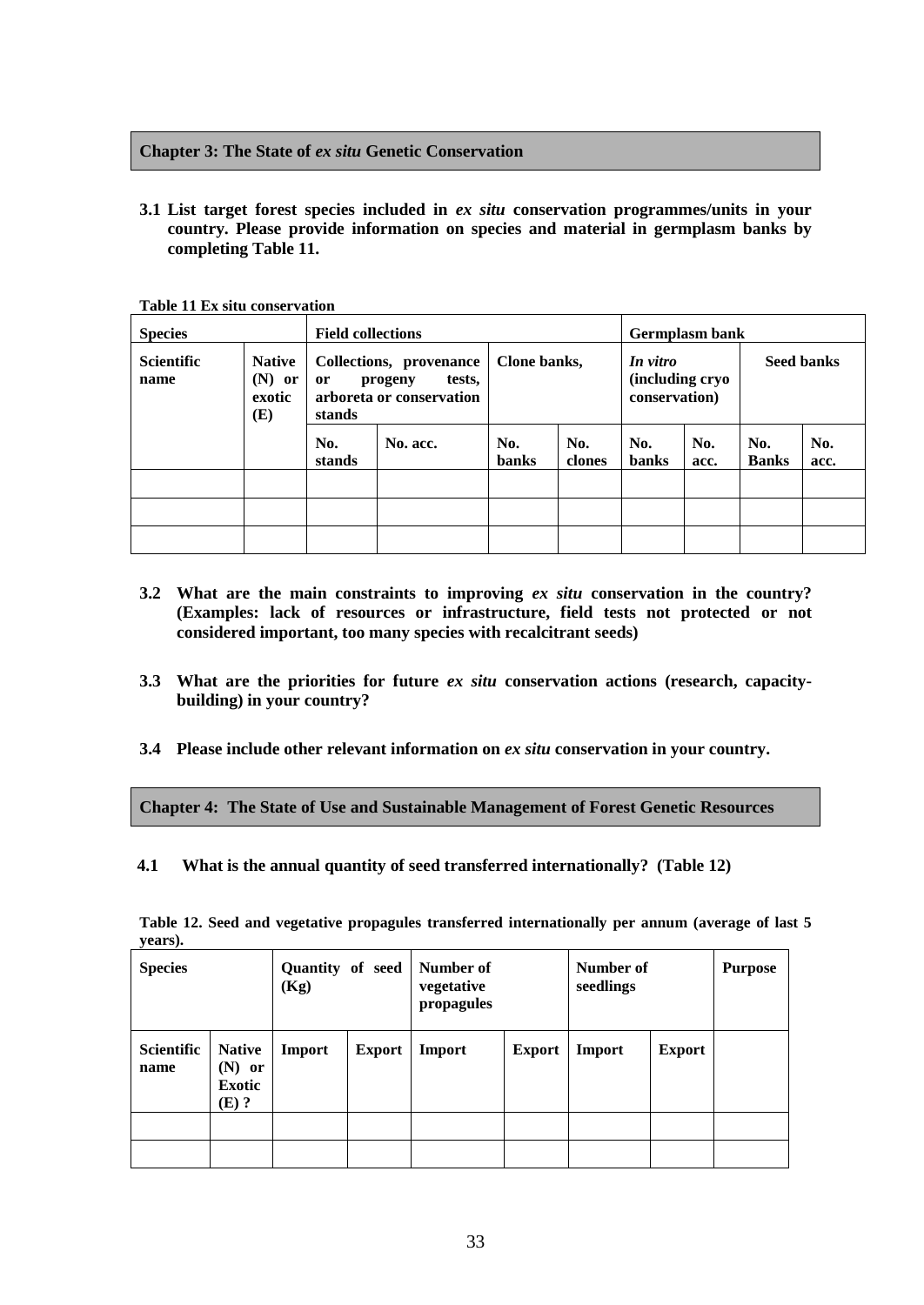- **4.2 List the species which are presently subject to tree improvement programmes. (Table 13)**
- **4.3 Specify the main improvement objective (timber, pulpwood, fuel wood, non-wood products, other). (Table 13)**

| <b>Species</b>            |                                        | Improvement programme objective |          |               |        |            |       |
|---------------------------|----------------------------------------|---------------------------------|----------|---------------|--------|------------|-------|
| <b>Scientific</b><br>name | <b>Native</b><br>$(N)$ or<br>exotic(E) | <b>Timber</b>                   | Pulpwood | <b>Energy</b> | $MP^*$ | NWFP*<br>∗ | Other |
|                           |                                        |                                 |          |               |        |            |       |
|                           |                                        |                                 |          |               |        |            |       |
|                           |                                        |                                 |          |               |        |            |       |

**Table 13. Forest improvement programmes. Please check all objectives that apply.**

\* MP: Multipurpose tree improvement program

\*\*NWFP: Non-wood forest product

# **4.4 Provide data for each species listed in question 4.2, as applicable, the number of plus trees and genetic tests. (Table 14)**

#### **Table 14. Tree improvement trials.**

| <b>Species</b>            |                                            | <b>Plus</b><br>trees* |                     | <b>Provenance</b><br>trials |                  | <b>Progenies trials</b> | <b>Clonal testing and development</b> |                            |                                  |                              |
|---------------------------|--------------------------------------------|-----------------------|---------------------|-----------------------------|------------------|-------------------------|---------------------------------------|----------------------------|----------------------------------|------------------------------|
| <b>Scientific</b><br>name | <b>Native</b><br>$(N)$ or<br>exotic<br>(E) | <b>Number</b>         | No.<br>of<br>trials | No. of<br>prov.             | No. of<br>trials | No. of<br>families      | No.<br>of<br>tests                    | No. of<br>clones<br>tested | No.<br><b>Clones</b><br>selected | No.<br><b>Clones</b><br>used |
|                           |                                            |                       |                     |                             |                  |                         |                                       |                            |                                  |                              |
|                           |                                            |                       |                     |                             |                  |                         |                                       |                            |                                  |                              |
|                           |                                            |                       |                     |                             |                  |                         |                                       |                            |                                  |                              |

\* List number of plus trees if programme is beginning and only first generation seed orchards have been established.

#### **Table 15. Seed orchards.**

| Species (scientific name) | Seed orchards* |              |      |  |  |  |  |
|---------------------------|----------------|--------------|------|--|--|--|--|
|                           | <b>Number</b>  | **Generation | Area |  |  |  |  |
|                           |                |              |      |  |  |  |  |
|                           |                |              |      |  |  |  |  |
|                           |                |              |      |  |  |  |  |

\*Seed orchards are plantations specifically planted and managed for seed production, not natural seed stands.

\*\*Generation refers to  $1<sup>st</sup>$ ,  $2<sup>nd</sup>$ ,  $3<sup>rd</sup>$ , etc., breeding cycle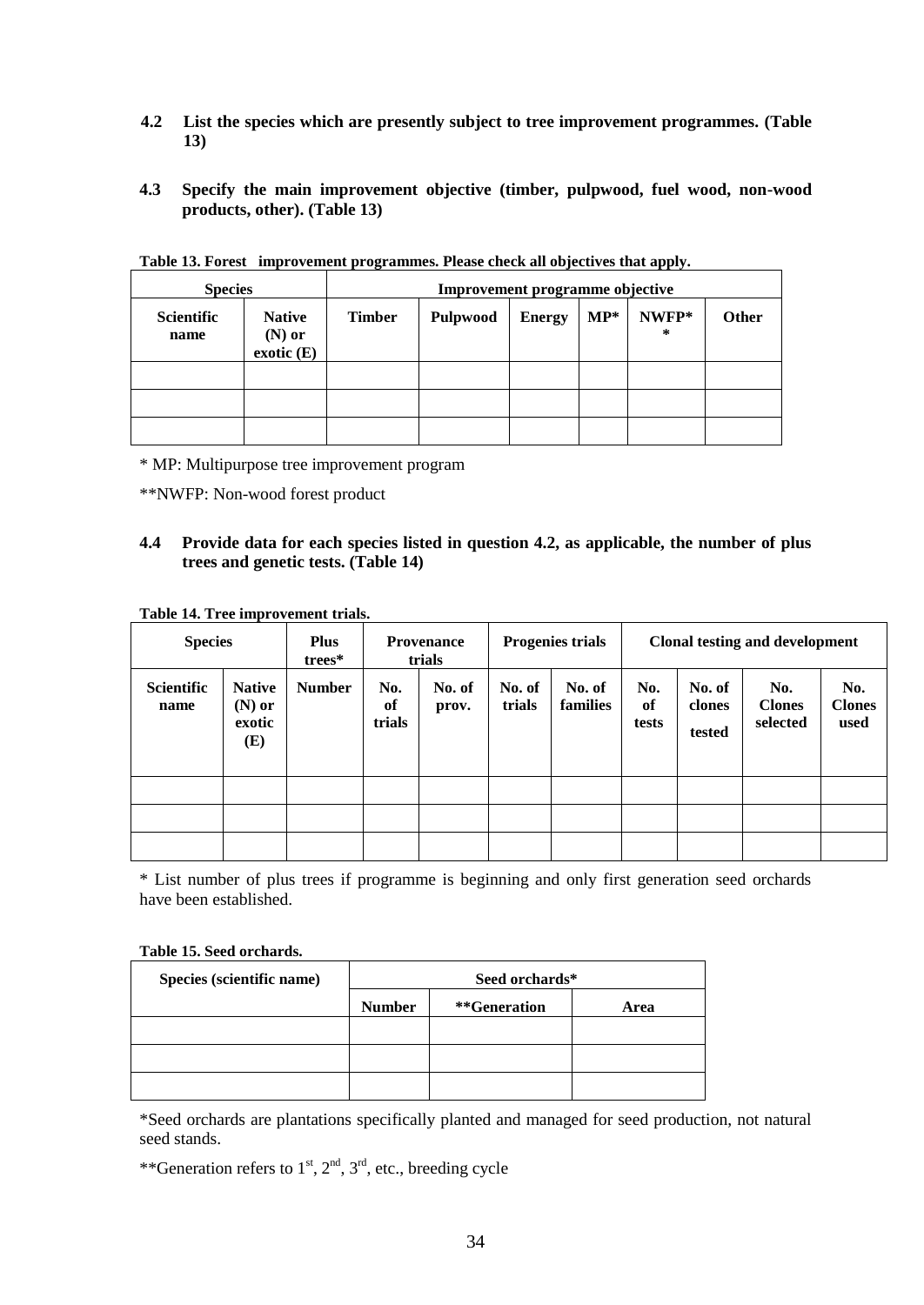- **4.5 Has any information system been established on tree breeding programmes? If yes, what information is collected and stored?**
- **4.6 List species of which quantities of improved seed, pollen, scions and/or other reproductive materials can be made available, at request. (Table 16)**

| Species (scientific name) | оf<br><b>Type</b><br>material | Available for national   Available<br>requests only |          | international requests | for      |
|---------------------------|-------------------------------|-----------------------------------------------------|----------|------------------------|----------|
|                           |                               | <b>Commercial</b>                                   | Research | <b>Commercial</b>      | Research |
|                           |                               |                                                     |          |                        |          |
|                           |                               |                                                     |          |                        |          |

**Table 16. Type of reproductive material available.**

**Chapter 5: The State of National Programmes, Research, Education, Training and Legislation**

## *National programmes*

- **5.1 Does your country have a national forest programme? If yes, does the national forest programme include forest genetic resources? If yes, how are they mentioned in the programme (general terms / specific actions)?**
- **5.2 List and identify the type of institutions (government, university, private, etc.) actively engaged in conservation and sustainable use of forest genetic resources. Please provide contact information. (Table 17)**

| <b>Name of Institution</b> | <b>Type of Institution</b> | <b>Activities or Programs</b> | <b>Contact Information</b> |
|----------------------------|----------------------------|-------------------------------|----------------------------|
|                            |                            |                               |                            |
|                            |                            |                               |                            |
|                            |                            |                               |                            |

- **5.3 Has your country established a national coordination mechanism to include different institutions or a national programme for forest genetic resources?**
- **5.4 If yes, describe its structure and main functions.**
- **5.5 Have the trends in support for forest genetic resources changed over the past 10 years (become stronger, declined, remained about the same)? Is programme funding increasing, decreasing or stable?**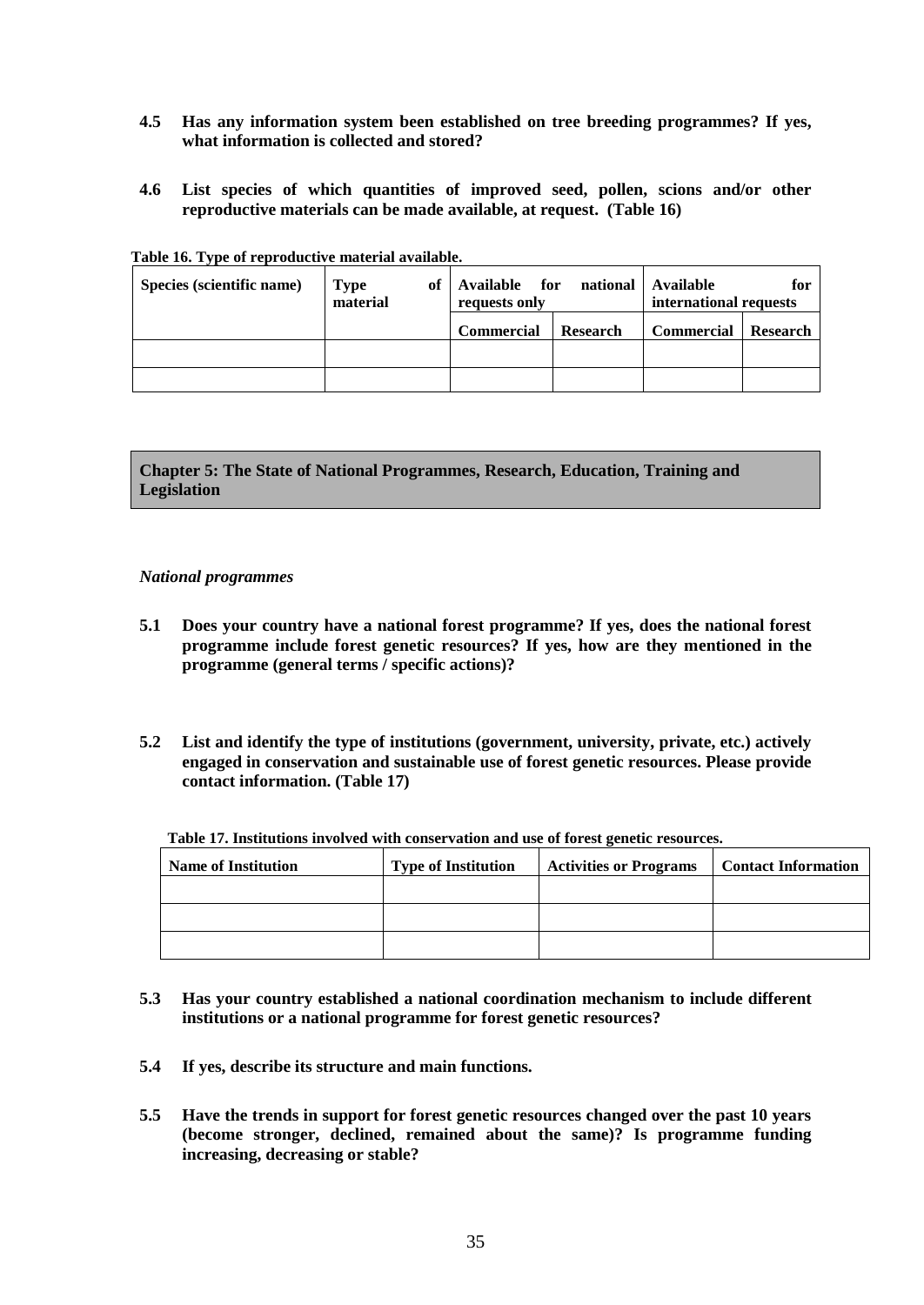## *Research, Education and Training*

- **5.6 Estimate the budget allocated to forest genetic resource research in the country. What proportion of the forestry budget goes to forest genetic resources?**
- **5.7 In which courses and universities are forest genetic resources explicitly covered in your country? At Bachelor's level? Masters? PhD?**
- **5.8 What are your country's needs and priorities for research, education and training to support the conservation and sustainable use of forest genetic resources?**

## *National Legislation:*

- **5.9 What legislation or regulations that are relevant to forest genetic resources (phytosanitary, seed production, community rights, patent legislation, other) exist in your country?**
- **5.10 Has your country established a legal framework for forest genetic resources strategies, plans and programmes? If yes, describe the framework.**
- **5.11 What are the identified needs in your country for developing or strengthening forest genetic resources legislation? (Table 18)**

| <b>Needs</b>                                                                                                   | <b>Priority level</b> |     |          |      |
|----------------------------------------------------------------------------------------------------------------|-----------------------|-----|----------|------|
|                                                                                                                | Not applicable        | Low | Moderate | High |
| Improve forest genetic resources<br>legislation                                                                |                       |     |          |      |
| <b>Improve reporting requirements</b>                                                                          |                       |     |          |      |
| <b>Consider</b><br>for<br>sanction<br>non-<br>compliance                                                       |                       |     |          |      |
| Create forest genetic<br>resources<br>targeted regulations                                                     |                       |     |          |      |
| Improve effectiveness of forest<br>genetic resources regulations                                               |                       |     |          |      |
| <b>Enhance cooperation between forest</b><br>national<br>genetic<br>resources<br><b>authorities</b>            |                       |     |          |      |
| permanent national<br>Create a<br>commission for conservation and<br>management of forest genetic<br>resources |                       |     |          |      |
| <b>Other (Please specify)</b>                                                                                  |                       |     |          |      |

# **Table 18. Needs for developing forest genetic resources legislation.**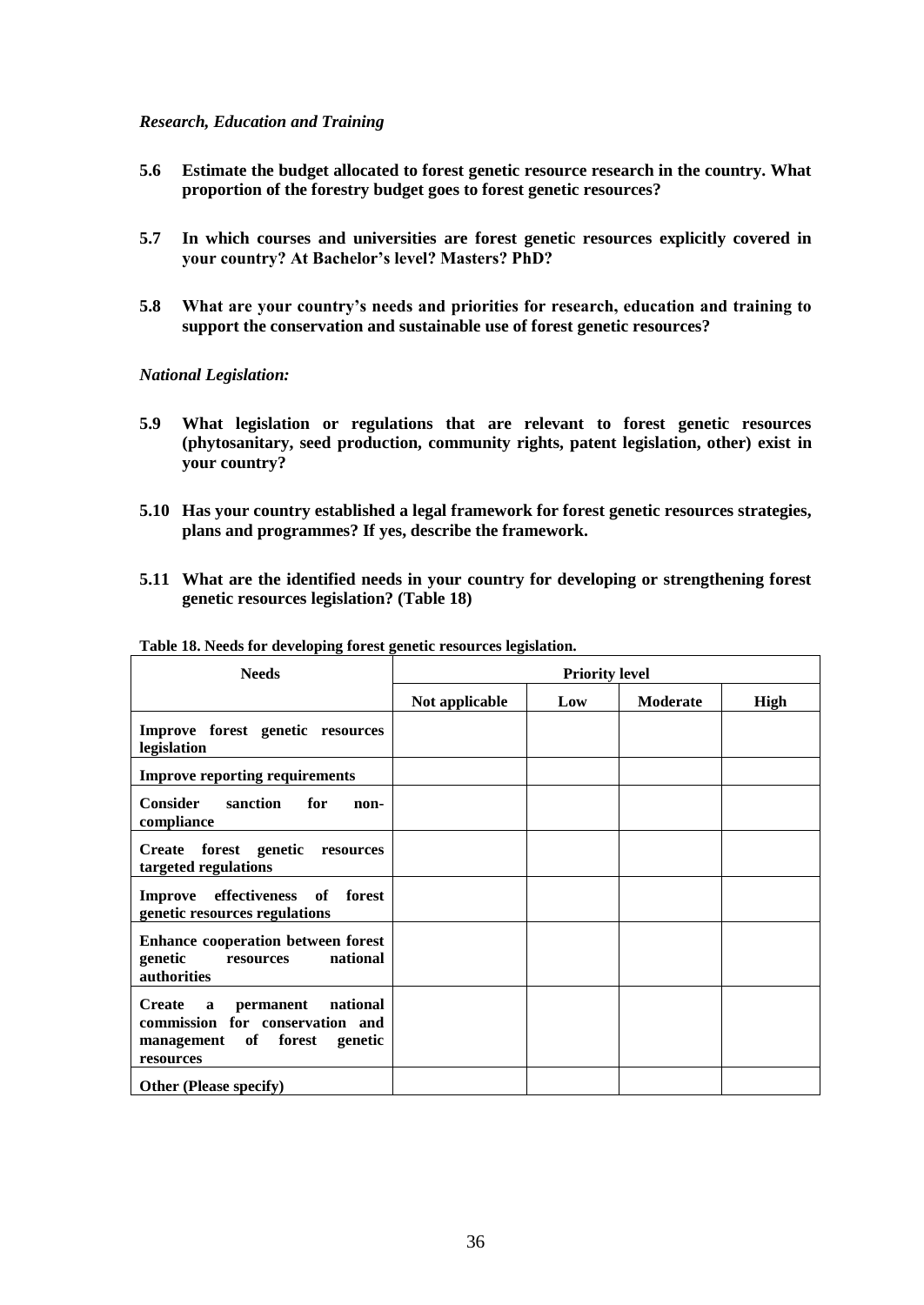# *Public Awareness:*

- **5.12 What initiatives are necessary for greater visibility for forest genetic resources in your country?**
- **5.13 Has your country developed any specific awareness programme for forest genetic resources? If so, describe it and any products obtained.**
- **5.14 What are your country's needs and priorities for raising awareness of forest genetic resources issues? (Table 19)**

| <b>Needs</b>                                                                | <b>Priority level</b> |     |          |      |
|-----------------------------------------------------------------------------|-----------------------|-----|----------|------|
|                                                                             | Not applicable        | Low | Moderate | High |
| Prepare targeted forest genetic resources<br>information                    |                       |     |          |      |
| Prepare targeted forest genetic resources<br>communication strategy         |                       |     |          |      |
| forest<br>genetic<br>Improve<br>access to<br>resources information          |                       |     |          |      |
| Enhance forest genetic resources training<br>and education                  |                       |     |          |      |
| Improve understanding of benefits and<br>values of forest genetic resources |                       |     |          |      |
| <b>Other (Specify)</b>                                                      |                       |     |          |      |

#### **Table 19. Awareness raising needs.**

# **Chapter 6: The State of Regional and International Agreements and Collaboration**

## *International Agreements*

Information will be retrieved from official sources regarding international agreements, treaties, conventions, or trade agreements relevant to the sustainable use, development and conservation of forest genetic resources that your country has signed.

**6.1 Briefly describe the impact of any international conventions, treaties or agreements that your country has signed with regard to the conservation and sustainable use of forest genetic resources in your country (For example CBD, CITES).**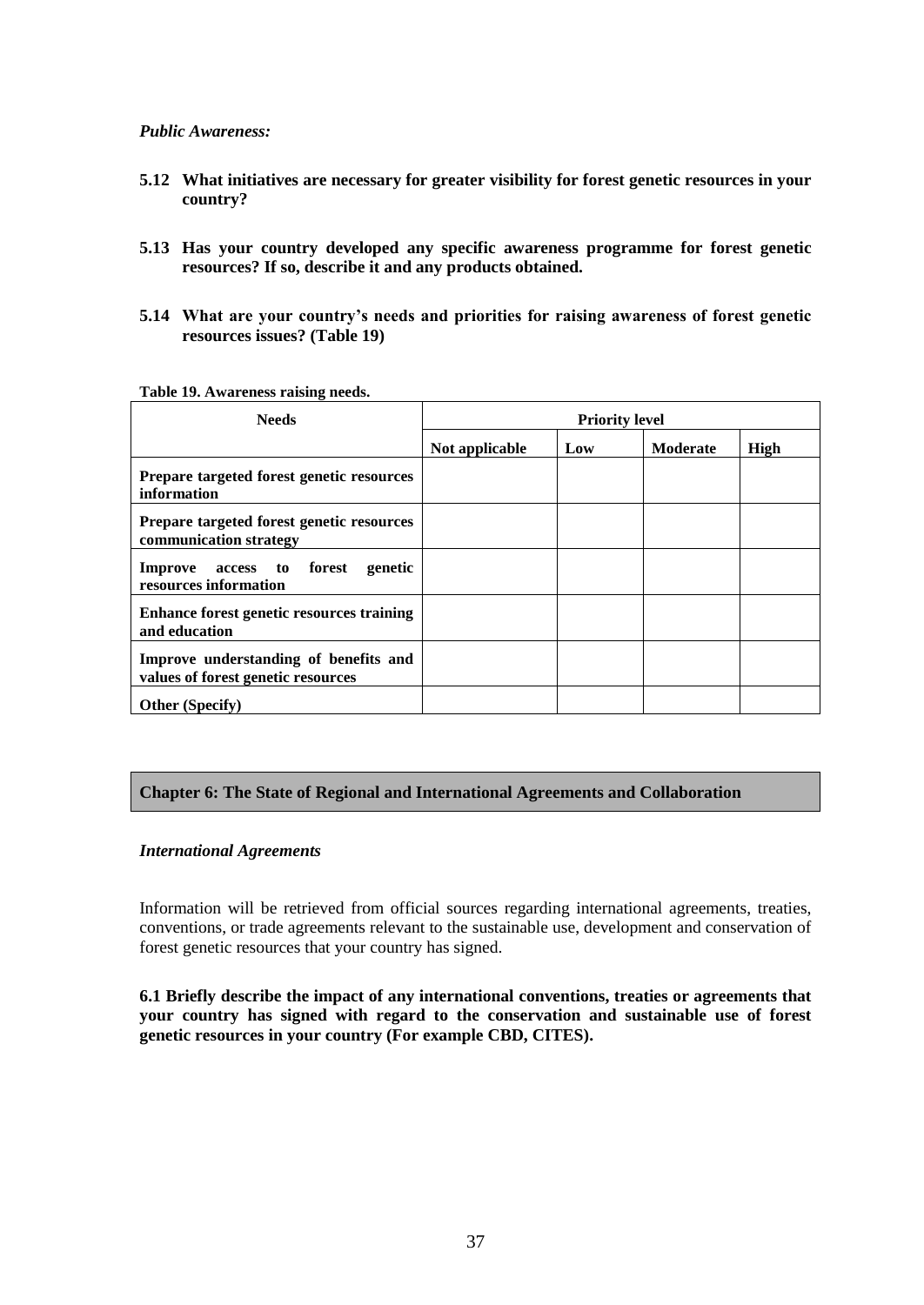# *International Collaboration*

**6.2 Describe your country's current international collaboration**

**6.3 What regional or sub-regional forest genetic resources-based or thematic networks for forest genetic resources does your country participate in? (Table 20)**

| Table 20. Overview of the main activities carried out through networks and their outputs |  |
|------------------------------------------------------------------------------------------|--|
|------------------------------------------------------------------------------------------|--|

| Network name | Activities * | <b>Genus/species</b><br>involved<br>(scientific names) |
|--------------|--------------|--------------------------------------------------------|
|              |              |                                                        |
|              |              |                                                        |
|              |              |                                                        |

# **\* Examples of activities:**

- Information exchanges
- Development of technical guidelines
- Development of shared databases
- Establishment of genetic conservation strategies
- Germplasm exchange
- Elaboration, submission and execution of joint research projects.
- Other (Please specify) \_\_\_\_\_\_\_\_\_\_\_\_\_\_\_\_\_\_\_\_\_

# **6.4 What are your country's needs and priorities for future international collaboration? (Table 21)**

| Table 21. Awareness raising needs/ Needs for international collaboration and networking |  |
|-----------------------------------------------------------------------------------------|--|
|                                                                                         |  |

| <b>Needs</b>                                                                                      | Table 21. Awal chess Faising heeds/ Fiecus for international conaboration and herworking<br>Level of priority |     |               |             |
|---------------------------------------------------------------------------------------------------|---------------------------------------------------------------------------------------------------------------|-----|---------------|-------------|
|                                                                                                   | <b>Not</b><br>applicable                                                                                      | Low | <b>Medium</b> | <b>High</b> |
| Understanding the state of diversity                                                              |                                                                                                               |     |               |             |
| Enhancing in situ management and conservation                                                     |                                                                                                               |     |               |             |
| Enhancing ex situ management and conservation                                                     |                                                                                                               |     |               |             |
| Enhancing use of forest genetic resources                                                         |                                                                                                               |     |               |             |
| <b>Enhancing research</b>                                                                         |                                                                                                               |     |               |             |
| <b>Enhancing education and training</b>                                                           |                                                                                                               |     |               |             |
| <b>Enhancing legislation</b>                                                                      |                                                                                                               |     |               |             |
| Enhancing information<br>management and<br>early<br>warning systems for forest genetic resources. |                                                                                                               |     |               |             |
| <b>Enhancing public awareness</b>                                                                 |                                                                                                               |     |               |             |
| Any other priorities for international programmes                                                 |                                                                                                               |     |               |             |